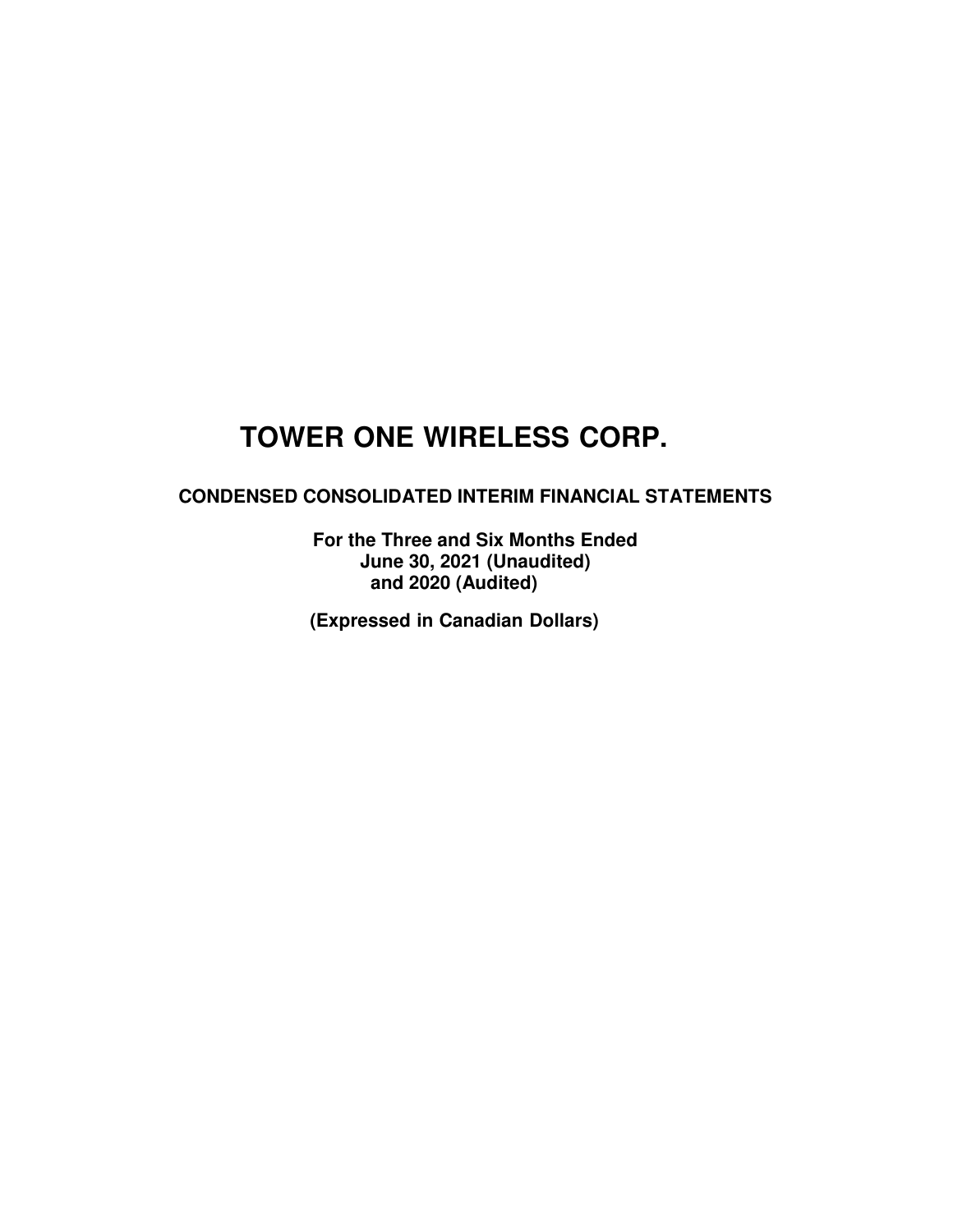### **NOTICE TO READER**

Under National Instrument 51-102, Part 4, subsection 4.3(3)(a), if an auditor has not performed a review of the condensed consolidated interim financial statements, they must be accompanied by a notice to this effect.

The accompanying unaudited condensed consolidated interim financial statements have been prepared by management of the Company. Management have compiled the condensed consolidated interim statement of financial position of Tower One Wireless Corp. as at June 30, 2021, the condensed consolidated interim statements of comprehensive loss for the three and six months ended June 30, 2021 and full year 2020, the condensed consolidated interim statement of changes in equity as at June 30, 2021 and full year 2020, and the condensed consolidated interim statement of cash flows for the six months ended June 30, 2021 and June 30, 2020. The Company's independent auditors have not audited, reviewed or otherwise attempted to verify the accuracy or completeness of the June 30, 2021 condensed consolidated interim financial statements. Readers are cautioned that these statements may not be appropriate for their intended purposes.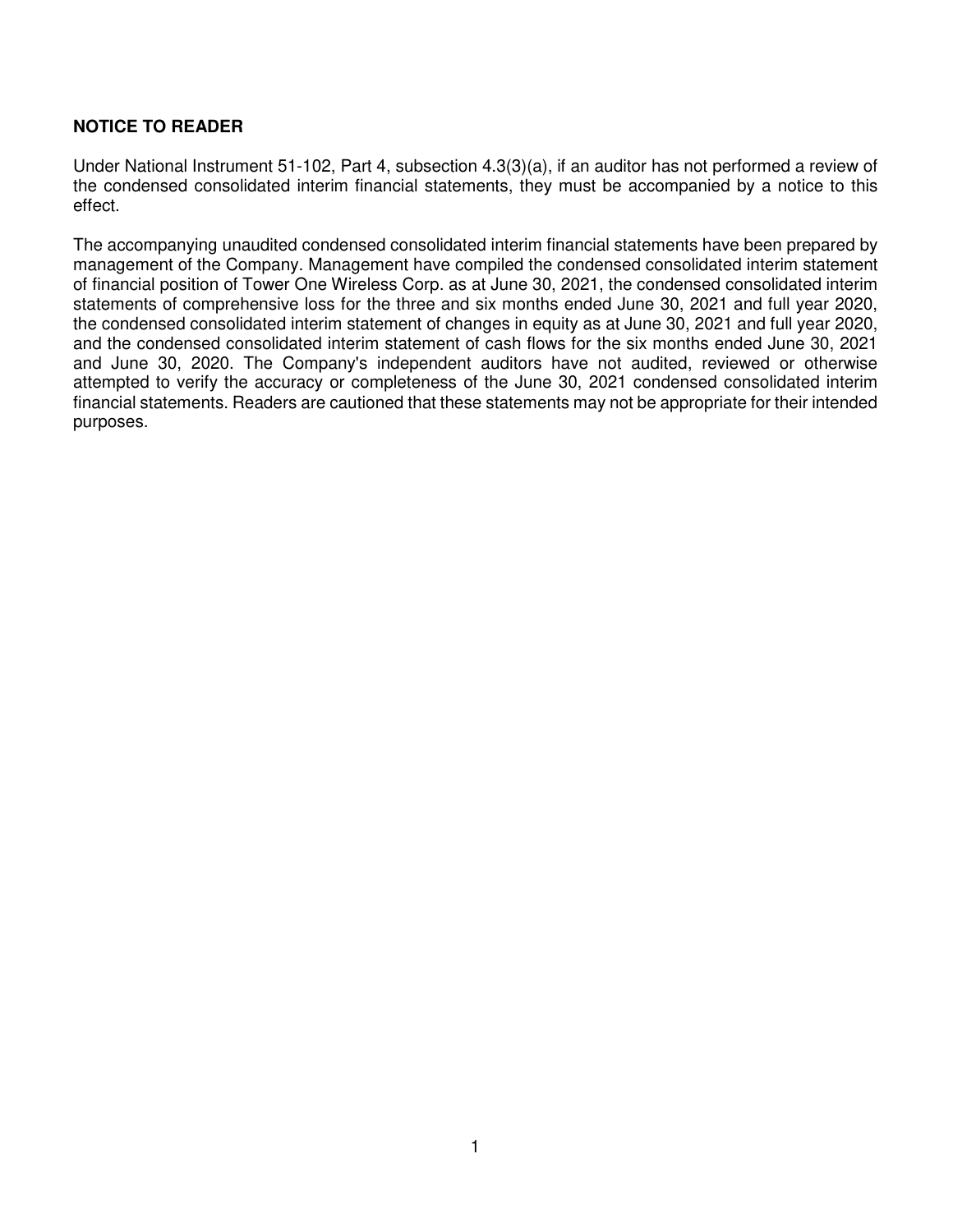### Consolidated Statements of Financial Position

As at June 30, 2021 and 2020 (Expressed in Canadian Dollars)

**Note** June 30, 2021 (Unaudited) December 31, 2020 (Audited) **\$ \$ ASSETS Current Assets**  Cash 1,317,207 122,759 Amounts receivable 1,462,152 1,166,502 Prepaid expenses and deposits 1,781,884 371,013 Unbilled revenues Assets held for sale 13 13 21,551 30,967 4,582,794 1,691,241 Intangible assets 10 1,247,164 1,357,658 Right-of-use assets 12 3,645,835 1,885,433 Property and equipment 11 11 11,301,510 6,175,128 Total Assets 20,786,303 11,109,460 **LIABILITIES AND SHAREHOLDERS' DEFICIENCY Current Liabilities**  Accounts payable and accrued liabilities 16 16 5,108,584 4,368,281 Income tax payable 610,977 Interest payable 14,15,16,17 683,055 650,278 Deferred revenue 245,318 278,443 Customer deposits 20 5,043,898 5,621,307 Current portion of lease liabilities 12 12 171,648 92,308 Convertible debentures and the state of the 14 Current portion of loans payable 15 1,664,205 3,440,732 Loans from related parties 17 17 3,556,670 3,870,748 Bonds payable 1,882,750 16 1,930,450 1,882,750 18,859,425 20,815,824 Long-term portion of lease liabilities 11 3,234,881 1,593,370 Bonds payable 16 - - Long-term portion of loans payable 15 11,653,931 143,855 Total Liabilities 33,748,236 22,553,049 **Shareholders' Deficiency**  ٦ Share capital 16,900,668 18 16,900,668 16,900,668 16,900,668 Share subscriptions (30,000) (30,000) (30,000) (30,000) Contributed surplus 18 1,706,089 1,706,089 Non-controlling interest 1.1 and 1.532,457 (4,774,117) (4,532,457) Deficit (26,905,489) (25,352,460) Accumulated other comprehensive loss 140,916 (135,429) Total Shareholders' Deficiency (12,961,933) (11,443,589) Total Equity and Liabilities 20,786,303 11,109,460

Approved on behalf of the Board of Directors:<br>"Alejandro Ochoa"

"Robert Nicholas Peter Horsley"

The accompanying notes are an integral part of these consolidated financial statements.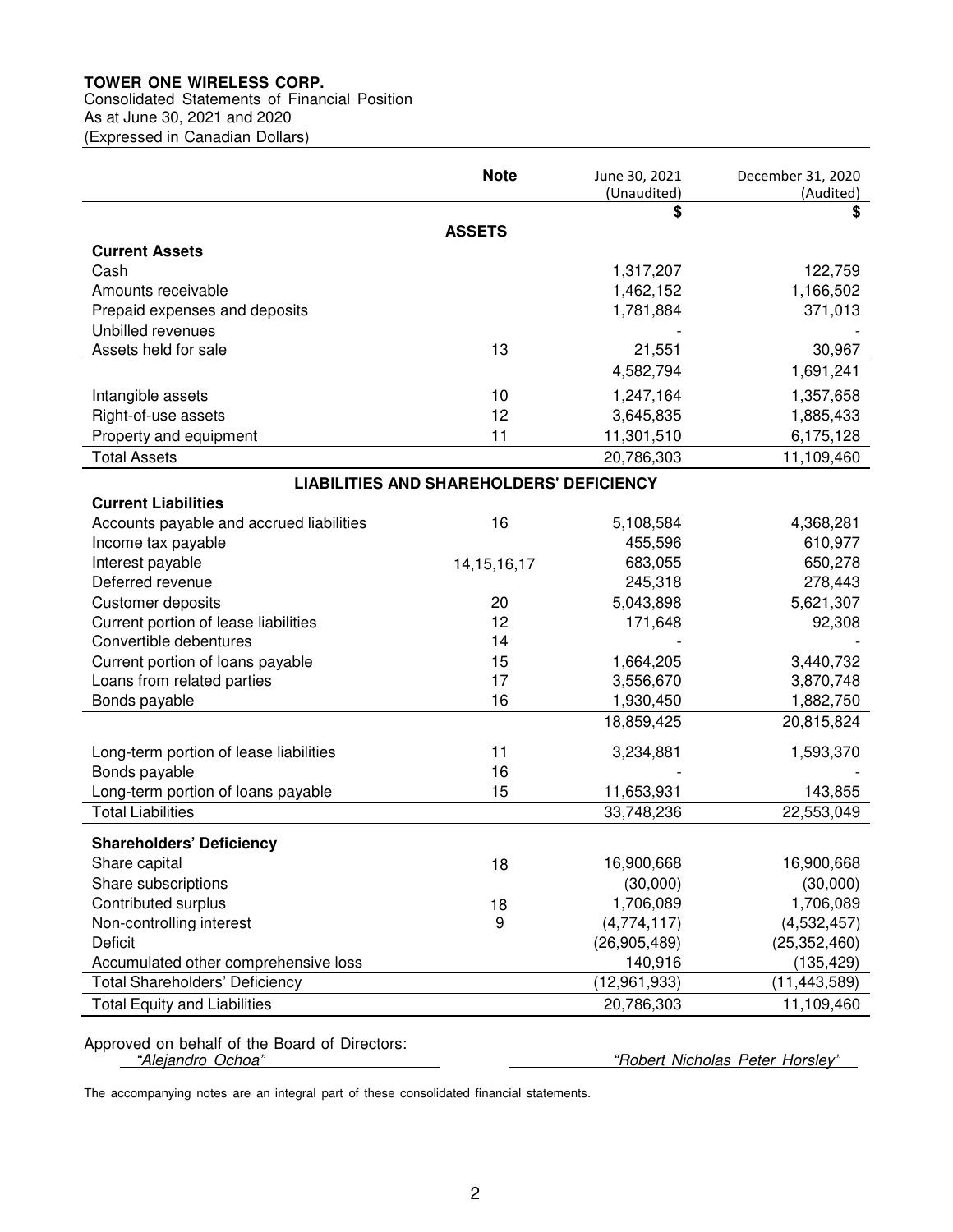Consolidated Statements of Comprehensive Loss As at June 30, 2021 and 2020 (Expressed in Canadian Dollars)

|                                                  |             |               | Three months ended |               | Six months ended   |
|--------------------------------------------------|-------------|---------------|--------------------|---------------|--------------------|
|                                                  | <b>Note</b> | June, 30 2021 | June, 30 2020      | June, 30 2021 | June, 30 2020      |
|                                                  |             | \$            | \$                 | \$            |                    |
| <b>Revenues</b>                                  | 22          | 652,105       | 4,150,141          | 1,702,985     | 6,784,927          |
| Cost of sales                                    |             | 103,482       | 2,901,692          | 177,610       | 3,879,616          |
|                                                  |             | 548,624       | 1,248,449          | 1,525,375     | 2,905,311          |
| <b>Expenses</b>                                  |             |               |                    |               |                    |
| Advertising and promotion                        |             | 40,911        | 1,206              | 49,095        | 4,351              |
| Amortization                                     | 10, 11, 12  | 467,544       | 345,539            | 763,095       | 688,122            |
| <b>Bad debts</b>                                 |             |               | (5,400)            |               | (5,400)            |
| Foreign exchange                                 |             | 184,523       | 1,079,367          | 345,032       | 1,007,904          |
| Interest, financing charges and accretion        | 12, 14-17   | 563,811       | 312,447            | 875,006       | 654,753            |
| Maintenance and operations                       |             | 148,538       |                    | 330,562       |                    |
| Office and miscellaneous                         |             | 116,845       | 88,059             | 102,320       | 326,451            |
| Professional fees and consulting                 | 17          | 428,959       | 177,803            | 782,489       | 270,625            |
| Share-based compensation                         | 17, 18      |               |                    |               |                    |
| Salaries & Wages                                 |             |               | 540,100            |               | 1,112,697          |
| Travel                                           |             | 7,224         | 50,700             | 13,688        | 64,526             |
|                                                  |             | 1,958,356     | 2,589,821          | 3,261,287     | 4,124,029          |
|                                                  |             | (1,409,731)   | (1,341,372)        | (1,735,911)   | (1,218,718)        |
| Loss before other items                          |             |               |                    |               |                    |
| <b>Other items</b>                               |             |               |                    |               |                    |
| Loss on extinguishment of debt                   | 17          |               |                    |               |                    |
| Impairment                                       | 8, 10, 11   | (232, 397)    | (30, 365)          | (343, 466)    | (29, 994)          |
| Impairment of advances and loans                 | 17          |               |                    |               |                    |
| receivable                                       |             |               |                    |               |                    |
| Write-off of VAT receivable                      |             |               |                    |               |                    |
| Gain (loss) on net monetary position             | 4           |               |                    |               | 88,147             |
|                                                  |             | (232, 397)    | (30, 365)          | (343, 466)    | 58,153             |
| Net loss before income taxes                     |             | (1,642,128)   | (1, 371, 737)      | (2,079,377)   | (1, 160, 565)      |
| Current income tax expense                       |             |               |                    |               |                    |
| Deferred income tax recovery                     |             |               |                    |               |                    |
| <b>Net loss</b>                                  |             | (1,642,128)   | (1, 371, 737)      | (2,079,377)   | (1, 160, 565)      |
| Other comprehensive loss:                        |             |               |                    |               |                    |
| Item that will be reclassified to profit or loss |             |               |                    |               |                    |
| Foreign exchange translation adjustment          |             | 173,270       | 639,644            | 561,033       | 474,313            |
| <b>Comprehensive loss</b>                        |             | (1,468,859)   | (732,092)          | (1,518,344)   | (686, 252)         |
| Net loss attributable to:                        |             |               |                    |               |                    |
| Shareholders of the Company                      |             | (1,416,863)   | (1,052,337)        | (1,553,029)   | (510, 350)         |
| Non-controlling interest                         |             | (225, 266)    | (319, 400)         | (526, 348)    | (650, 215)         |
| <b>Net loss</b>                                  |             | (1,642,128)   | (1, 371, 737)      | (2,079,377)   | (1, 160, 565)      |
| Other comprehensive income (loss)                |             |               |                    |               |                    |
| attributable to:<br>Shareholders of the Company  |             | 77,343        |                    | 276,346       |                    |
| Non-controlling interest                         |             | 95,927        | 438,520            | 284,687       | 329,300            |
| Other comprehensive income (loss)                |             |               | 201,124<br>639,644 |               | 145,013<br>474,313 |
|                                                  |             | 173,270       |                    | 561,033       |                    |
| Loss per common share - basic and diluted        |             | (0,02)        | (0, 01)            | (0,02)        | (0.01)             |
| Weighted average common shares                   |             | 100,403,732   | 94,103,732         | 100,403,732   | 94,103,732         |
| outstanding                                      |             |               |                    |               |                    |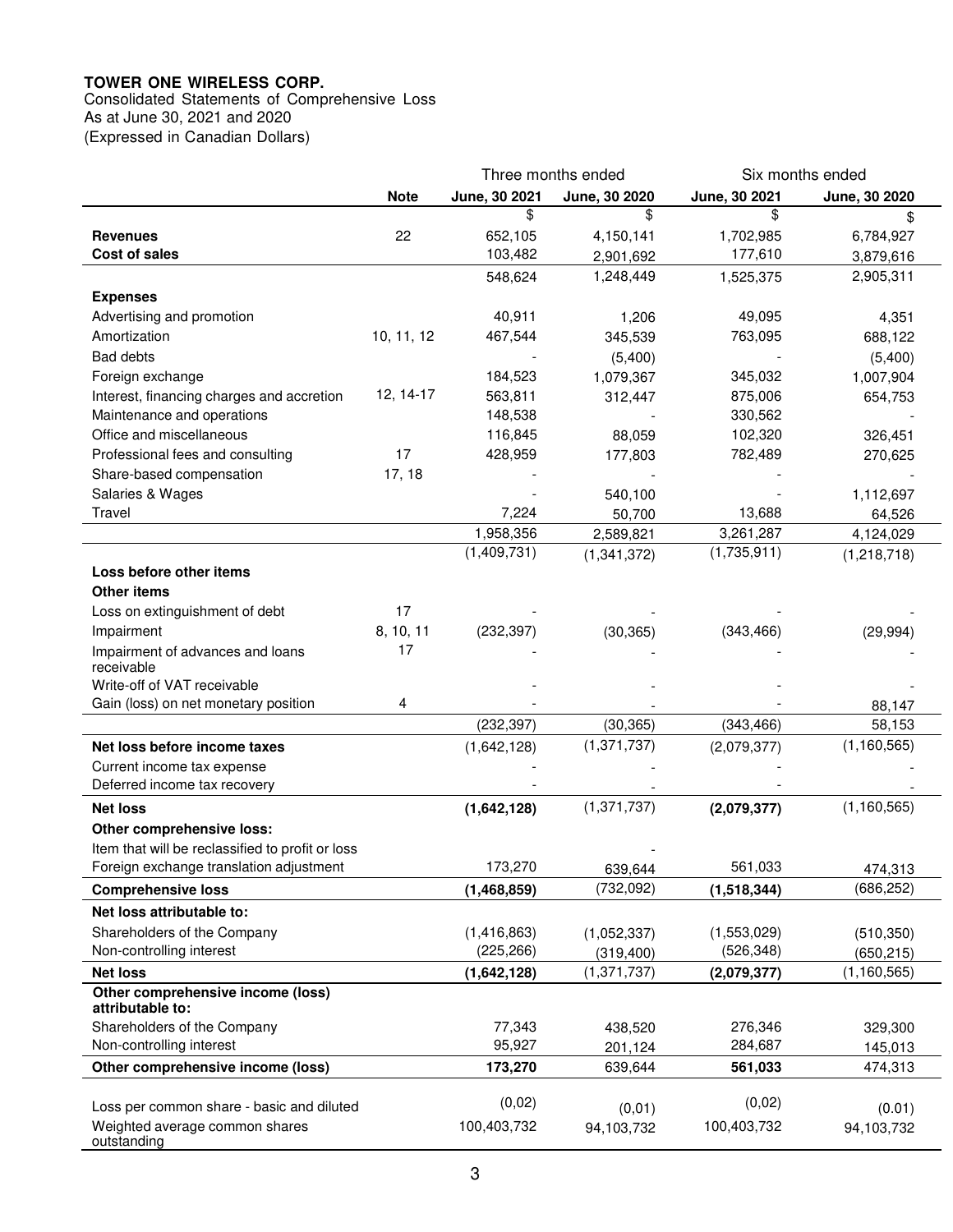|                                                                                          | Number of<br>Common<br>Shares | <b>Share Capital</b> | Subscriptions<br>Received | Contributed<br>Surplus | Deficit                | Accumulated<br>Other<br>Comprehensive<br>Income | Deficiency<br>Attributable to<br>Shareholders of<br>the Company | Non-<br>controlling<br>Interest | Total                    |
|------------------------------------------------------------------------------------------|-------------------------------|----------------------|---------------------------|------------------------|------------------------|-------------------------------------------------|-----------------------------------------------------------------|---------------------------------|--------------------------|
|                                                                                          |                               | \$                   | \$                        | \$                     | \$                     | \$                                              | \$                                                              | \$                              | \$                       |
| Balance, December 31, 2017                                                               | 70,125,698                    | 10,635,886           | 170,000                   | 1,344,884              | (9,896,705)            | (27, 299)                                       | 2,226,766                                                       | 188,156                         | 2,414,922                |
| Exercise of stock options                                                                | 5,600,000                     | 2,460,301            | (200,000)                 | (1,200,301)            |                        | $\overline{\phantom{a}}$                        | 1,060,000                                                       | $\overline{\phantom{a}}$        | 1,060,000                |
| Exercise of warrants                                                                     | 8,665,201                     | 2,166,300            |                           |                        |                        | $\blacksquare$                                  | 2,166,300                                                       |                                 | 2,166,300                |
| Shares issued for services                                                               | 525,690                       | 110,395              |                           |                        |                        | $\blacksquare$                                  | 110,395                                                         |                                 | 110,395                  |
| Shares issued for subscriptions<br>received                                              | 142,857                       | 30,000               | (30,000)                  |                        |                        | $\overline{\phantom{a}}$                        |                                                                 |                                 |                          |
| Shares issued for debt                                                                   | 780,000                       | 156,000              |                           |                        |                        | $\overline{\phantom{a}}$                        | 156,000                                                         |                                 | 156,000                  |
| Shares issued for acquisition of<br>Mexmaken                                             | 7,500,000                     | 1,312,500            |                           |                        |                        | $\overline{\phantom{a}}$                        | 1,312,500                                                       | 145,833                         | 1,458,333                |
| Share-based compensation                                                                 |                               |                      |                           | 1,913,692              |                        | $\blacksquare$                                  | 1,913,692                                                       |                                 | 1,913,692                |
| Subscriptions received                                                                   |                               |                      | 30,000                    |                        |                        |                                                 | 30,000                                                          |                                 | 30,000                   |
| Shares issued                                                                            | 50,000                        | 5,000                |                           |                        |                        |                                                 | 5,000                                                           |                                 | 5,000                    |
| Fair value of warrants issued for bond<br>issuance cost<br>Equity portion of convertible |                               |                      |                           | 28,514                 |                        | $\blacksquare$                                  | 28,514                                                          |                                 | 28,514                   |
| debentures                                                                               |                               |                      |                           | 2,673                  |                        | $\overline{\phantom{a}}$                        | 2,673                                                           |                                 | 2,673                    |
| Net loss                                                                                 |                               |                      |                           |                        | (9, 112, 971)          | $\blacksquare$                                  | (9, 112, 971)                                                   | (18, 314)                       | (9, 131, 285)            |
| Other comprehensive loss                                                                 |                               |                      |                           |                        |                        | (326, 928)                                      | (326, 928)                                                      | (153, 204)                      | (480, 132)               |
| Balance, December 31, 2018                                                               | 93,389,446                    | 16,876,382           | (30,000)                  | 2,089,462              | (19,009,676)           | (354, 227)                                      | (428, 059)                                                      | 162,471                         | (265, 588)               |
| Warrants issued                                                                          |                               |                      |                           | 608,440                |                        | $\blacksquare$                                  | 608,440                                                         |                                 | 608,440                  |
| Obligation to issue warrants                                                             |                               |                      |                           | 180,714                |                        | $\blacksquare$                                  | 180,714                                                         |                                 | 180,714                  |
| Extinguishment of convertible<br>debenture                                               |                               |                      |                           | (574, 895)             |                        | $\blacksquare$                                  | (574, 895)                                                      | $\overline{\phantom{a}}$        | (574, 895)               |
| Adjustment on acquisition of<br>controlled subsidiary<br>Adjustment on disposition of    |                               |                      |                           |                        | (106,990)              | $\blacksquare$                                  | (106,990)                                                       | 869                             | (106, 121)               |
| controlled subsidiary<br>Net loss                                                        |                               |                      |                           |                        | 508,444<br>(4,977,237) | $\blacksquare$<br>$\blacksquare$                | 508,444<br>(4,977,237)                                          | (178.047)<br>(3, 170, 031)      | 330,397<br>(8, 147, 268) |
| Other comprehensive loss                                                                 |                               |                      |                           |                        |                        | (155, 147)                                      | (155, 147)                                                      | (172, 549)                      | (327, 696)               |
| Balance, December 31, 2019                                                               | 93,389,446                    | 16,876,382           | (30,000)                  | 2,303,721              | (23, 585, 459)         | (509, 374)                                      | (4,944,730)                                                     | (3,357,287)                     | (8,302,017)              |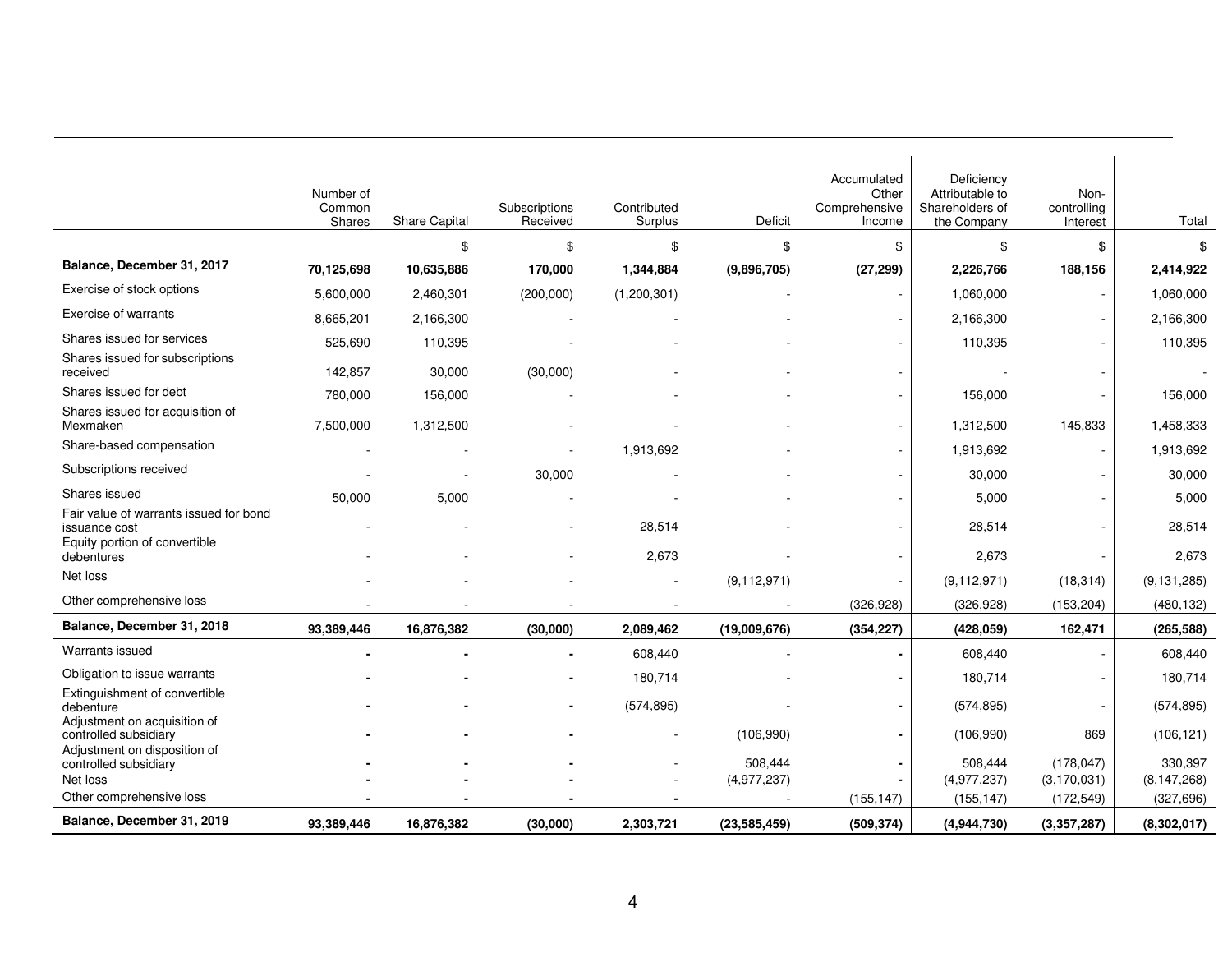|                                                                                                       | Number of<br>Common<br>Shares | <b>Share Capital</b> | Subscriptions<br>Received | Contributed<br>Surplus  | Deficit                   | Accumulated<br>Other<br>Comprehensive<br>Income | Deficiency<br>Attributable to<br>Shareholders of<br>the Company | Non-<br>controlling<br>Interest | Total                            |
|-------------------------------------------------------------------------------------------------------|-------------------------------|----------------------|---------------------------|-------------------------|---------------------------|-------------------------------------------------|-----------------------------------------------------------------|---------------------------------|----------------------------------|
|                                                                                                       |                               | ъ                    | \$                        |                         | \$                        |                                                 | \$                                                              | \$                              |                                  |
| Balance, December 31, 2019<br>Warrants expired                                                        | 93,389,446                    | 16,876,382           | (30,000)                  | 2,303,721<br>(597, 632) | (23, 585, 459)<br>597,632 | (509, 374)                                      | (4,944,730)                                                     | (3,357,287)                     | (8,302,017)                      |
| Shares issued as penalty to<br>the convertible debt lenders<br>Net loss<br>Other comprehensive income | 714,286                       | 24,286               |                           |                         | (2,364,633)               | 373,945                                         | 24,286<br>(2,364,633)<br>373,945                                | (1,309,671)<br>134,501          | 24,286<br>(3,674,304)<br>508,446 |
| Balance, December 31, 2020                                                                            | 94,103,732                    | 16,900,668           | (30,000)                  | 1,706,089               | (25, 352, 460)            | (135, 429)                                      | (6,911,132)                                                     | (4,532,457)                     | (11, 443, 589)                   |
| Net Loss                                                                                              |                               |                      |                           |                         | (136, 166)                |                                                 | (136, 166)                                                      | (301, 082)                      | (437, 249)                       |
| Other comprehensive loss                                                                              |                               | $\blacksquare$       | $\overline{\phantom{0}}$  |                         |                           | 199,003                                         | 199,003                                                         | 188,760                         | 387,763                          |
| Balance, March 31, 2021                                                                               | 94,103,732                    | 16,900,668           | (30,000)                  | 1,706,089               | (25, 488, 626)            | 63,573                                          | (6,848,297)                                                     | (4,644,778)                     | (11, 493, 074)                   |
| Shares Issued                                                                                         | 6,300,000                     |                      |                           |                         |                           |                                                 |                                                                 |                                 |                                  |
| Net Loss                                                                                              |                               | $\blacksquare$       |                           | $\blacksquare$          | (1,416,863)               |                                                 | (1, 416, 863)                                                   | (225, 266)                      | (1,642,129)                      |
| Other comprehensive loss                                                                              |                               |                      |                           |                         |                           | 77,343                                          | 77,343                                                          | 95,927                          | 173,270                          |
| <b>Balance, June 30, 2021</b>                                                                         | 100,403,732                   | 16,900,668           | (30,000)                  | 1,706,089               | (26,905,489)              | 140,916                                         | (8, 187, 817)                                                   | (4,774,117)                     | (12,961,934)                     |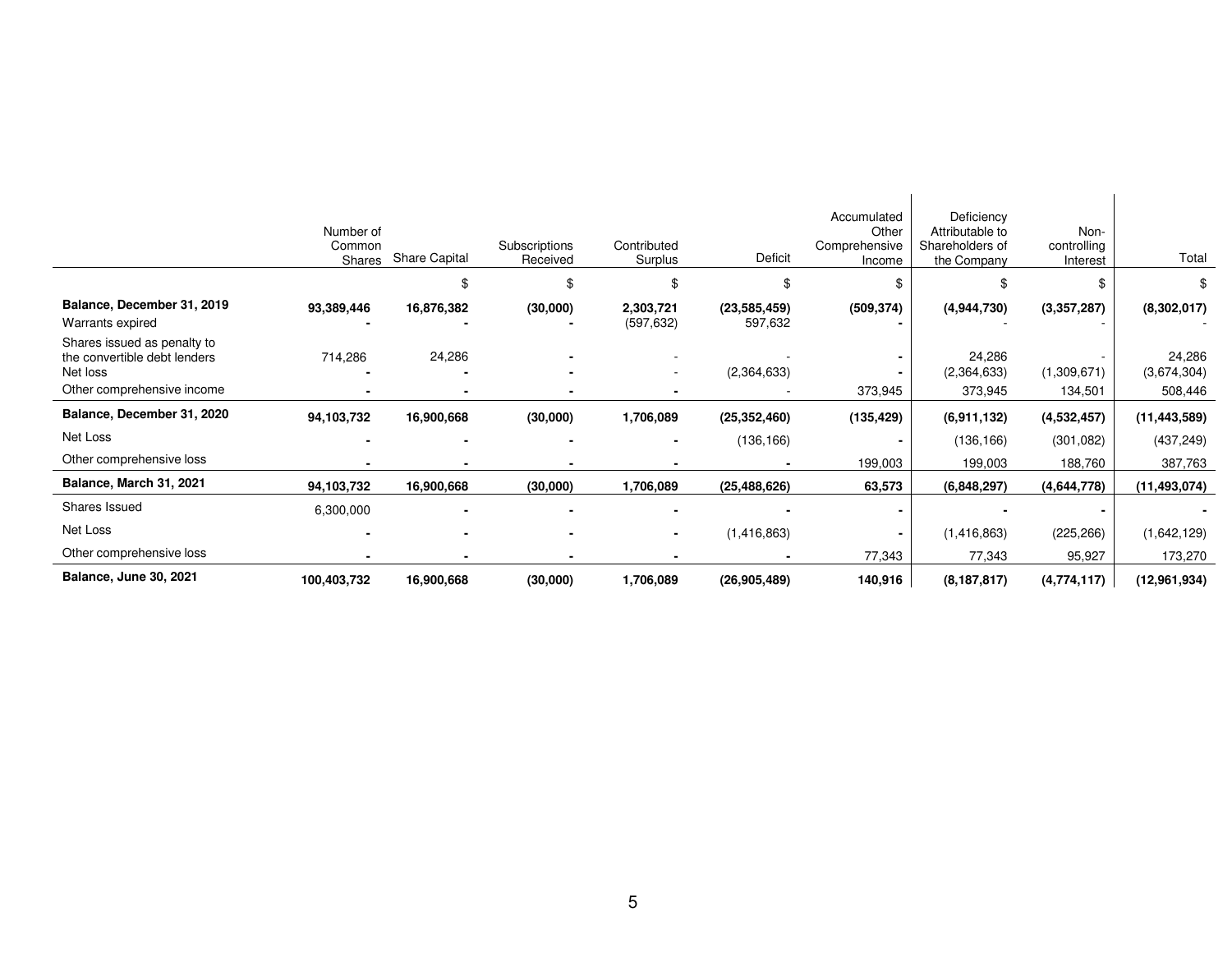Consolidated Statements of Cash Flows As at June 30, 2021 and 2020 (Expressed in Canadian Dollars)

|                                                     |               | <b>Six months ended</b> |
|-----------------------------------------------------|---------------|-------------------------|
|                                                     | June 30, 2021 | <b>June 30, 2020</b>    |
|                                                     | \$            | \$                      |
| Cash flows from operating activities                |               |                         |
| Net loss                                            | (2,079,377)   | (1, 160, 561)           |
| Items not affecting cash:                           |               |                         |
| Accretion                                           |               |                         |
| Accrued interest                                    |               |                         |
| Amortization                                        | 763,095       | 688,122                 |
| Allowance for VAT                                   |               |                         |
| Gain on sale of towers                              |               |                         |
| Deferred income tax recovery                        |               |                         |
| Foreign exchange                                    | 350,984       | 1,007,902               |
| Gain on net monetary position                       |               | (88, 147)               |
| Other non cash effect                               | (1,749)       | (414, 521)              |
| Impairment                                          |               | (38, 276)               |
| Impairment of advances and loans receivable         |               |                         |
| Loss on extinguishment of debt                      |               |                         |
| Share-based compensation                            |               |                         |
| Shares issued for services                          |               |                         |
|                                                     |               |                         |
| Changes in non-cash working capital items (Note 22) | (1,695,914)   | (1,767,576)             |
| Cash provided by (used in) operating activities     | (2,662,962)   | (1,773,058)             |
|                                                     |               |                         |
| Cash flows from investing activities                |               |                         |
| Cash received from acquisitions                     |               |                         |
| Cash paid for acquisitions                          |               |                         |
| Cash received from disposition                      |               |                         |
| IFRS16                                              | (177, 385)    | 306,703                 |
| Additions of property and equipment                 | (5,432,375)   | 2,280,119               |
| Cash used in investing activities                   | (5,609,760)   | 2,586,822               |
|                                                     |               |                         |
| Cash flows from financing activities                |               |                         |
| Shares issued for cash, net                         |               |                         |
| Exercise of stock options and warrants              |               |                         |
| Proceeds from convertible debts, net                |               |                         |
| Repayment of convertible debts                      |               | (745,000)               |
| Proceeds from bonds payable, net                    | 47,700        |                         |
| Loans received                                      | 9,790,934     |                         |
| Repayment of loans                                  | (57, 386)     | (425, 256)              |
| Loans from related parties                          | (79, 830)     | 556,838                 |
| Repayment of loans from related parties             | (234, 247)    |                         |
| Lease payments                                      |               |                         |
| Promissory note received                            |               |                         |
| Cash provided by financing activities               | 9,467,171     | (613, 418)              |
| Foreign exchange on cash                            |               |                         |
|                                                     |               |                         |
| Change in cash                                      | 1,194,448     | 200,347                 |
| Cash, beginning                                     | 122,759       | 56,629                  |
|                                                     |               |                         |
| Cash, ending                                        | 1,317,207     | 256,976                 |

The accompanying notes are an integral part of these consolidated financial statements.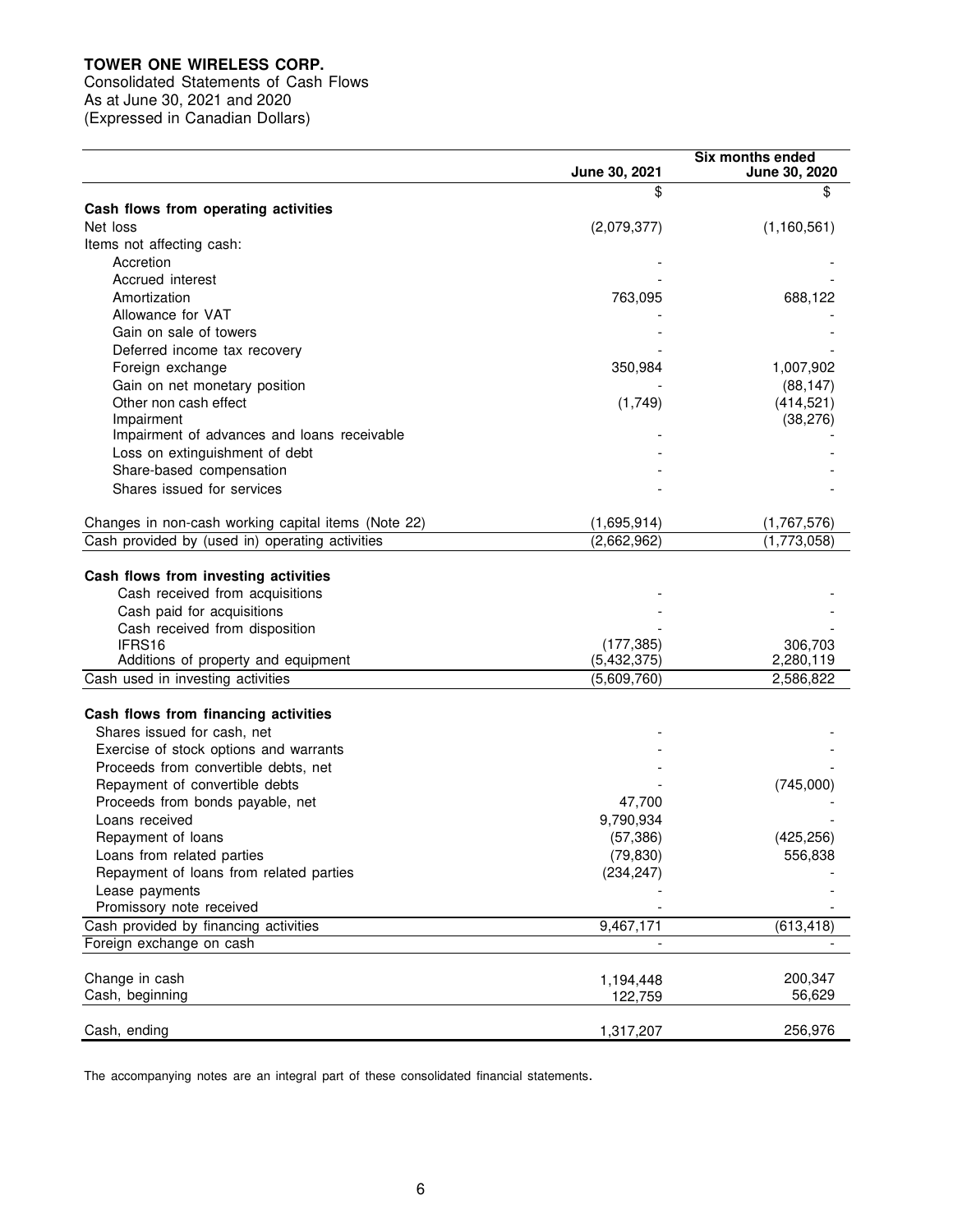### **TOWER ONE WIRELESS CORP.** Notes to Consolidated Financial Statements As at June 30, 2021 and 2020 (Expressed in Canadian Dollars)

### **1. NATURE OF OPERATIONS AND GOING CONCERN**

Tower One Wireless Corp. ("Tower One" or the "Company") is a pure-play, build-to-suit ("BTS") tower owner, operator and developer of multitenant communications structures. The Company's primary business is the leasing of space on communications sites to mobile network operators ("MNOs"). The Company offers towerrelated services in the largest Spanish speaking countries in Latin America: Argentina, Colombia and Mexico. These tower-related services include site acquisition, zoning and permitting, structural analysis, and construction which primarily supports the Company's site leasing business, including the addition of new tenants and equipment on its sites. A long -term site lease is in hand with a tenant prior to undergoing construction.

Tower One was incorporated under the laws of the Province of British Columbia, Canada on September 12, 2005. On October 14, 2011, the Company became a reporting company in British Columbia and was approved by the Canadian Securities Exchange ("CSE") and commenced trading on November 16, 2011. The Company's registered office is located at Suite 605, 815 Hornby Street, Vancouver, BC, Canada V6Z 2E6.

These consolidated financial statements have been prepared on the basis of accounting principles applicable to a going concern, and accordingly, do not purport to give effect to adjustments which maybe required should the Company be unable to achieve the objectives above as a going concern. The net realizable value of the Company's assets may be materially less than the amounts recorded in these consolidated financial statements should the Company be unable to realize its assets and discharge its liabilities in the normal course of business. At June 30, 2021, the Company had a working capital deficiency of \$14,276,631 (2020 - \$14,220,803) and an accumulated deficit of \$ 26,905,489 (2020 - \$24,095,809) which has been funded primarily by loans from Banks and a new partner. Ongoing operations of the Company are dependent upon the Company's ability to generate sufficient revenues in the future, receive continued financial support and complete equity financings. These factors raise substantial doubt about the Company's ability to continue as a going concern.

These consolidated financial statements do not include any adjustments to the recoverability and classification of recorded asset amounts and classification of liabilities that might be necessary should the Company be unable to continue as a going concern. Such adjustments could be material.

The outbreak of the novel strain of coronavirus ("COVID-19") has resulted in governments worldwide enacting emergency measures to constrain the spread of the virus. These measures, which include the implementation of travel bans, self-imposed quarantine periods, self-isolation, physical and social distancing and the closure of non-essential businesses, have caused significant disruption to businesses globally, which has resulted in an uncertain and challenging economic environment. The duration and impact of the COVID-19 pandemic are unknown at this time. COVID-19 did not have a significant impact on the Company's site leasing business and tower sales. Moreover, COVID-19 did not have any impact on the Company's ability to collect receivables from its customers.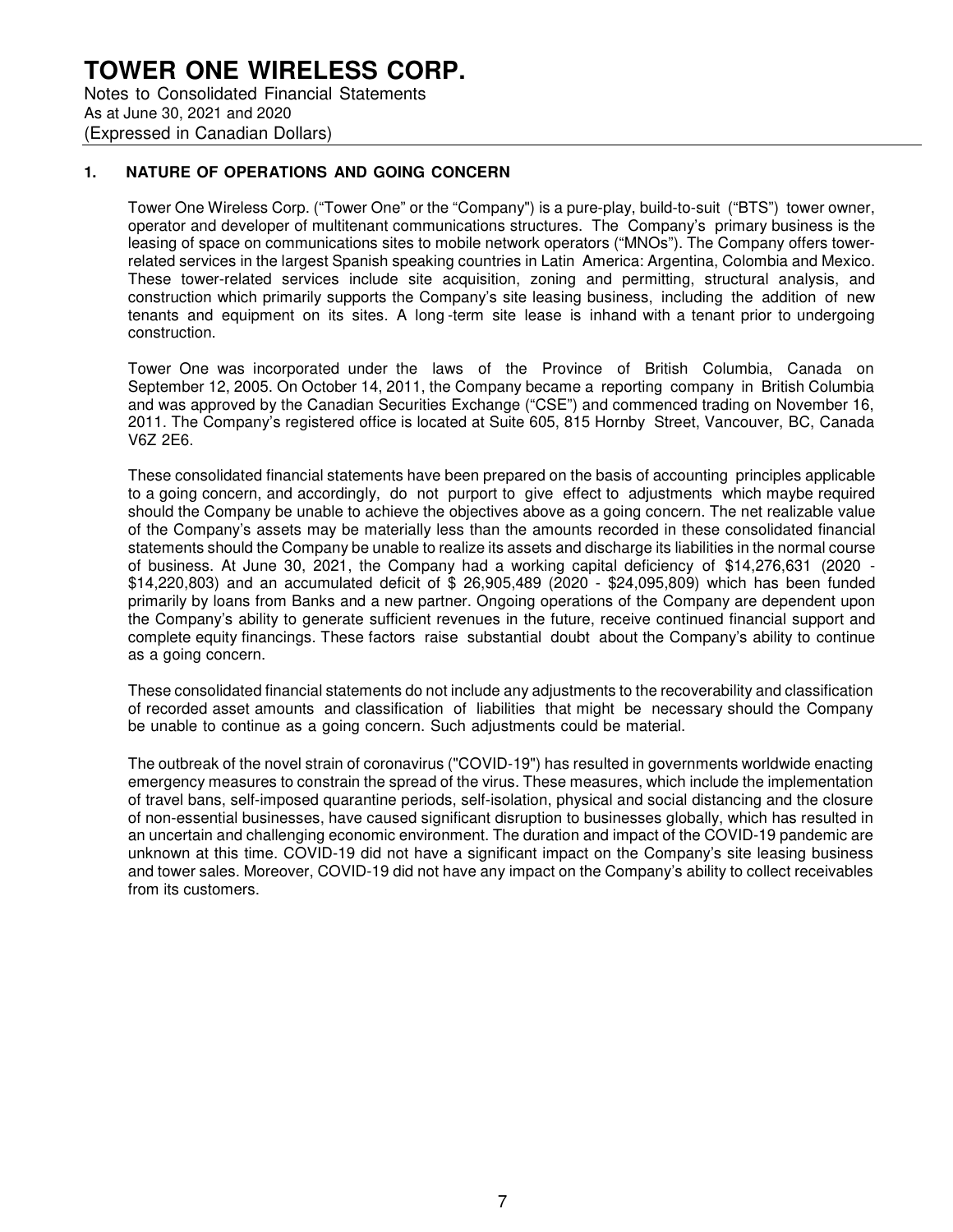### **2. STATEMENT OF COMPLIANCE AND BASIS OF PRESENTATION**

### **(a) Statement of Compliance**

These consolidated financial statements have been prepared in accordance with International Financial Reporting Standards ("IFRS"), as issued by the International Accounting Standards Board ("IASB"). These consolidated financial statements were approved and authorized for issue by the Board of Directors on May 20, 2021.

### **(b) Basis of Presentation and Consolidation**

These consolidated financial statements were prepared on a historical cost basis, except for financial instruments classified as fair value through profit or loss. In addition, these consolidated financial statements have been prepared using the accrual basis of accounting, except for cash flow information. The presentation currency of the consolidated financial statements is Canadian dollars.

These consolidated financial statements include the accounts of the following entities as at June 30, 2021:

| <b>Entity</b>                                                                                                | Country              | Percentage of<br>ownership | <b>Functional</b><br>currency |
|--------------------------------------------------------------------------------------------------------------|----------------------|----------------------------|-------------------------------|
| Tower One Wireless Corp. ("Tower One")                                                                       | Canada               | Parent                     | Canadian dollar               |
| Tower Two SAS ("Tower Two")                                                                                  | Argentina            | 100%                       | Argentine Peso                |
| Tower Three SAS ("Tower Three")                                                                              | Colombia             | 100%                       | Colombian<br>Peso             |
| Tower 3 SA ("Tower 3")                                                                                       | Argentina            | 100%                       | Argentine Peso                |
| Innervision SAS ("Innervision")                                                                              | Colombia             | 100%                       | Colombian<br>Peso             |
| Evolution Technology SA ("Evolution")                                                                        | Argentina            | 91.25%                     | Argentine Peso                |
| Tower Construction & Technical Services, LLC ("TCTS")<br>Tower One Wireless Mexico S.A. de C.V. ("Mexmaken") | <b>USA</b><br>Mexico | 50%<br>90%                 | US dollar<br>Mexican Peso     |

All significant inter-company balances and transactions have been eliminated on consolidation. Subsidiaries are entities controlled by the Company. Control is based on whether an investor has power over the investee, exposure or rights to variable returns from its involvement with the investee, and the ability to use its power over the investee to affect the amount of returns. Non-controlling interests in the net assets are identified separately from the Company's deficiency. The non-controlling interest consists of the non-controlling interest as at the date of the original acquisition plus the noncontrolling interest's share of changes in equity or deficiency since the date of acquisition.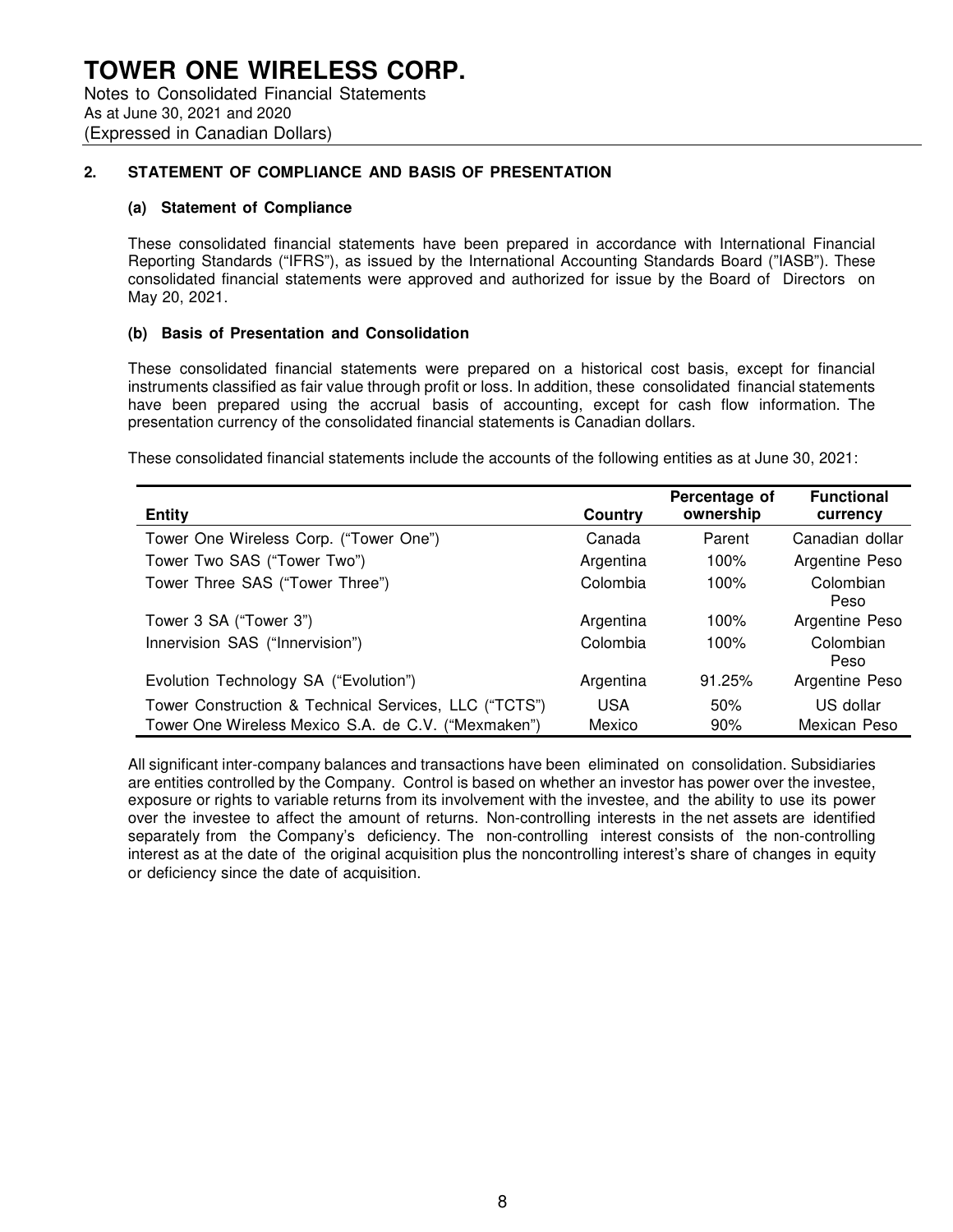### **TOWER ONE WIRELESS CORP.** Notes to Consolidated Financial Statements As at June 30, 2021 and 2020 (Expressed in Canadian Dollars)

### **2. STATEMENT OF COMPLIANCE AND BASIS OF PRESENTATION (CONTINUED)**

### **(c) Use of Estimates and Judgments**

The Company makes estimates and assumptions about the future that affect the reported amounts of assets and liabilities. Actual results may differ from these estimates and assumptions. Estimates and judgments are continually evaluated based on historical experience and other factors, including expectations of future events that are believed to be reasonable under the circumstances. Revisions to accounting estimates are recognized in the period in which the estimates are revised if the revision affects only that period or in the period of the revision and further periods if the review affects both current and future periods. Significant areas requiring the use of management estimates include the following:

(i) Intangible Assets – useful lives

The Company records intangible assets purchased in a business combination at their fair value. Following initial recognition, the Company carries the value of intangible assets at cost less accumulated amortization and any accumulated impairment losses. Amortization is recorded on a straight-line basis based upon management's estimate of the useful life and residual value. The estimates are reviewed at least annually and are updated if expectations change as a result of technical obsolescence or legal and other limits to use. A change in the useful life or residual value willimpact the reported carrying value of the intangible assets resulting in a change in related amortization expense.

(ii) Inputs into Black-Scholes model

The Company has applied estimates with respect to the valuation of shares issued for non-cash consideration. Shares are valued first at the fair value of goods or services received, and if this not readily determinable, at the fair value of the equity instruments granted at the date the Company receives the goods or services.

The Company measures the cost of equity-settled transactions at the fair value of the equity instruments on the date they are granted. Estimating fair value for share-based compensation transactions requires determining the most appropriate valuation model, which is dependent on the terms and conditions of the grant. This estimate also requires determining the most appropriate inputs to the valuation model including the fair value of the underlying common shares, the expected life of the share option, volatility and dividend yield. The fair value of the underlying common shares is assessed as the quoted market price on grant date. The assumptions and models used for estimating fair value for share-based compensation transactions are discussed in Note 17.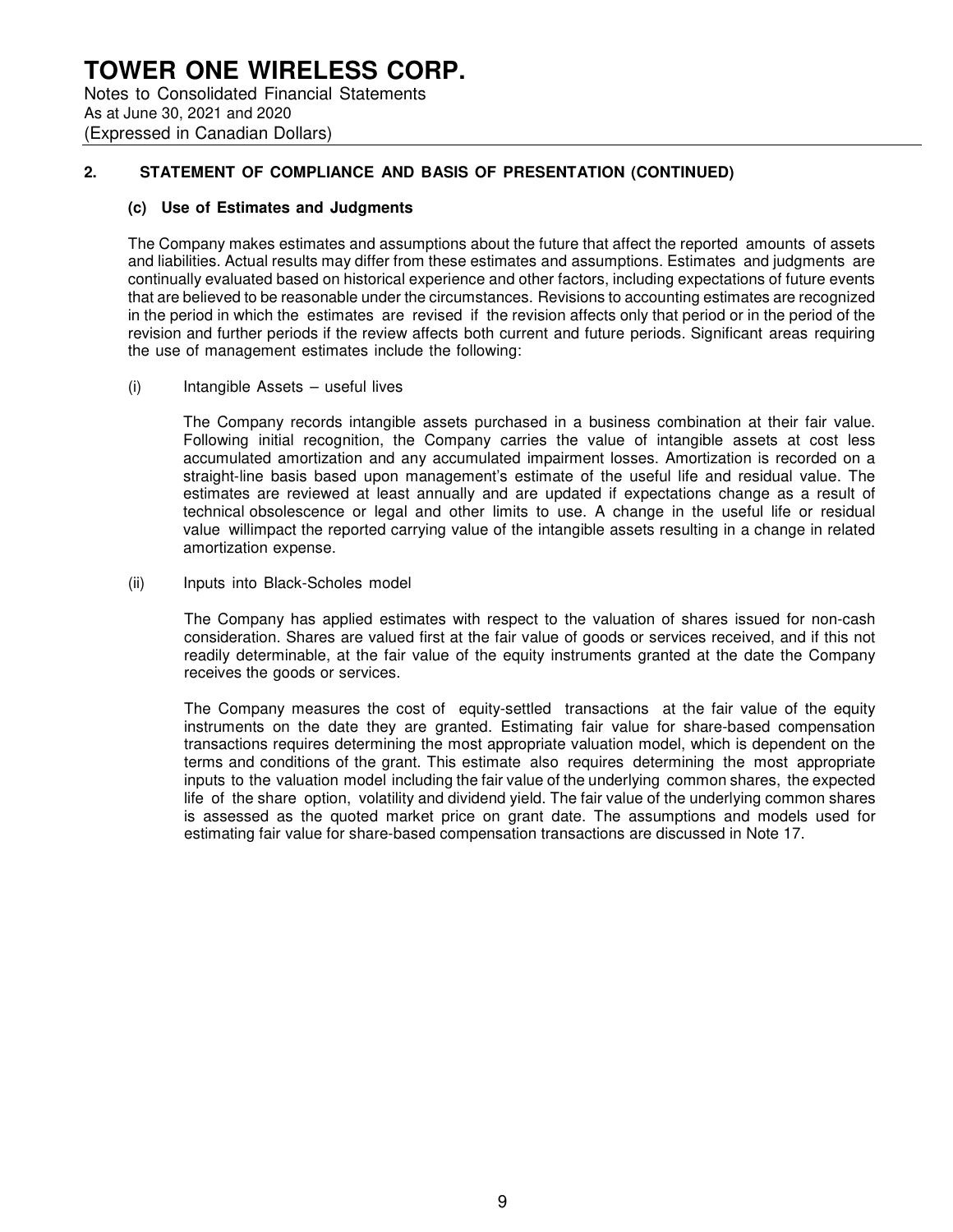#### **(c) Use of Estimates and Judgments (Continued)**

(iii) Property and Equipment – useful lives

Amortization is recorded on a declining balance basis based upon management's estimate of the useful life and residual value. The estimates are reviewed at least annually and are updated if expectations change as a result of the physical condition, technical obsolescence or legal and other limits to use. A change in the useful life or residual value will impact the reported carrying value of towers and equipment resulting in a change in related amortization expense.

(iv) Incremental borrowing rate

The Company uses estimation in determining the incremental borrowing rate used to measure the lease liabilities. This rate represents the rate that the Company would incur to obtain the funds necessary to purchase the asset of a similar value, with similar payment terms and security in a similar economic environment.

(v) Allowance for credit losses

The Company provides for doubtful debts by analyzing the historical default experience and current information available about a customer's credit worthiness on an account by account basis. Uncertainty relates to the actual collectability of customer balances that can vary from the Company's estimation. At June 30, 2021, the Company has an allowance for doubtful accounts of \$70,493 (2020 - \$129,101).

(vi) Recoverability of asset carrying values

Determining the amount of impairment of goodwill, intangible assets, and property and equipment requires an estimation of the recoverable amount, which is defined as the higher of fair value less the cost of disposal or value in use. Many factors used in assessing recoverable amounts are outside of the control of management and it is reasonably likely that assumptions and estimates will change from period to period.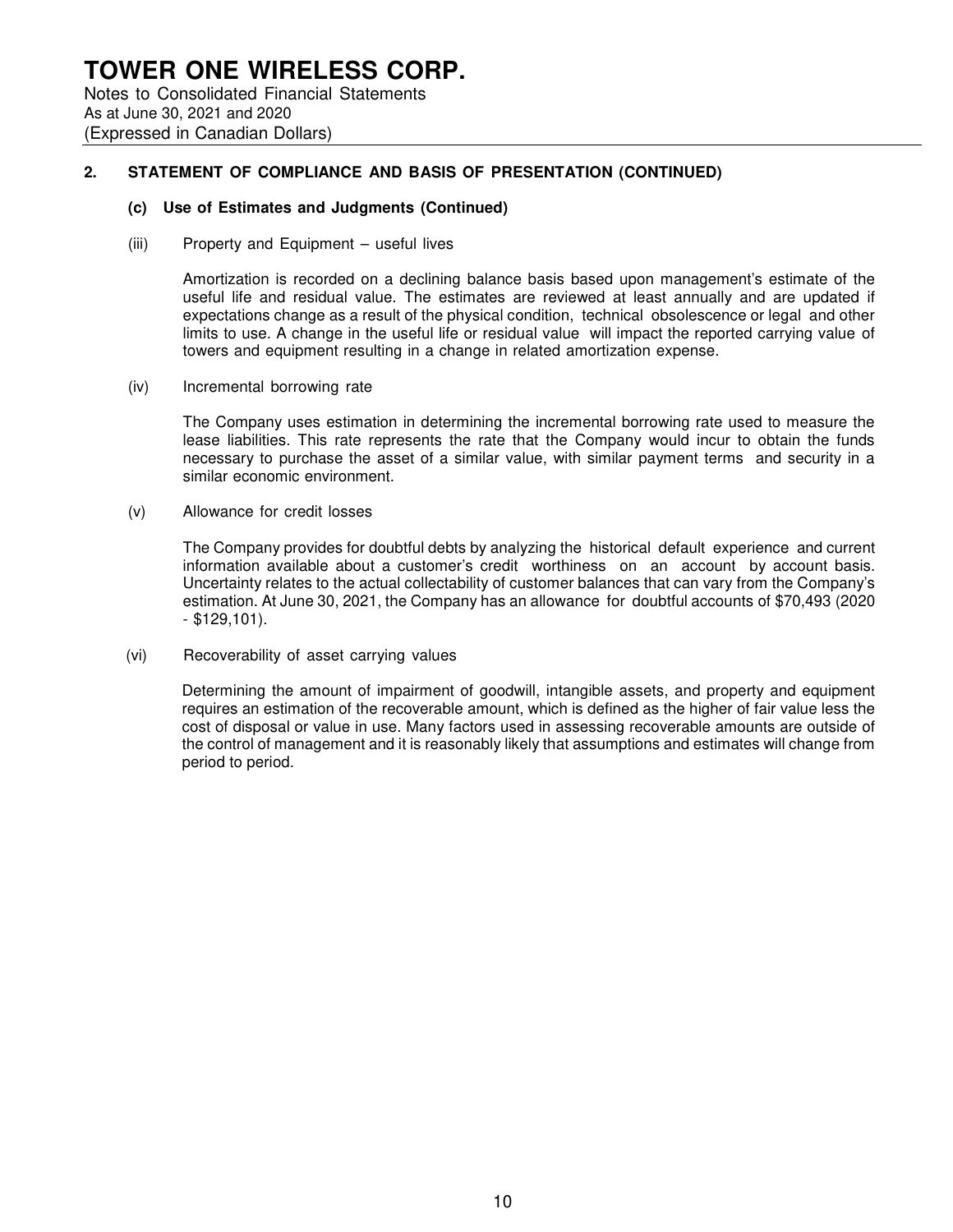### **(c) Use of Estimates and Judgments (Continued)**

#### Use of Judgments

Critical accounting judgments are accounting policies that have been identified as being complex or involving subjective judgments or assessments with a significant risk of material adjustment in the year:

#### (i) Going concern

The assessment of whether the going concern assumption is appropriate requires management to take into account all available information about the future, which is at least, but not limited to, twelve months from the end of the reporting period. The Company is aware that material uncertainties related to events or conditions that raise substantial doubt upon the Company's ability to continue as a going concern. Further information regarding going concern is outlined in Note 1.

#### (ii) Income taxes

The measurement of income taxes payable and deferred income tax assets and liabilities requires management to make judgments in the interpretation and application of the relevant tax laws. The actual amount of income taxes only becomes final upon filing and acceptance of the tax return by the relevant tax authorities, which occurs subsequent to the issuance of the consolidated financial statements.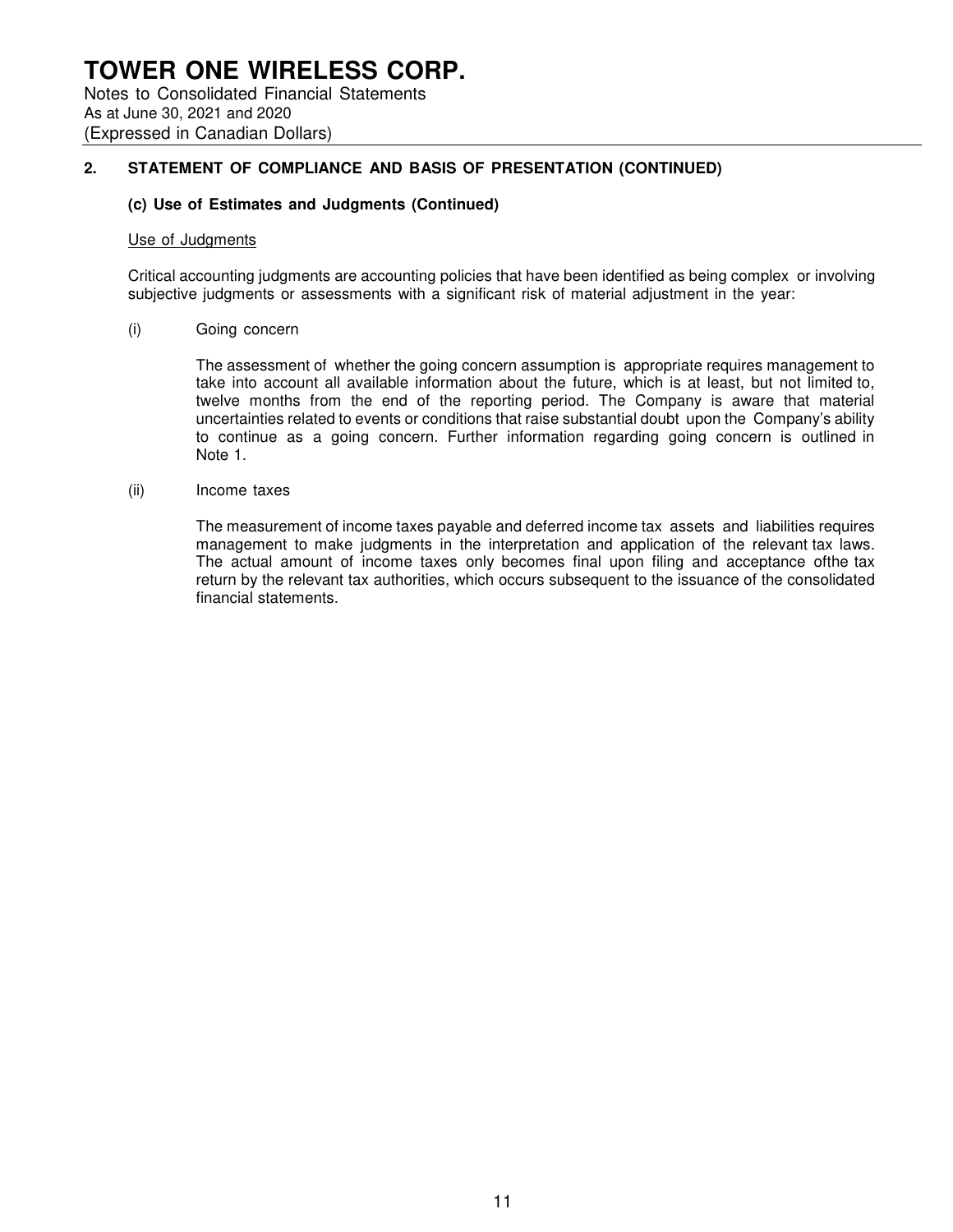#### **(c) Use of Estimates and Judgments (Continued)**

(iii) Compound financial instruments

In accordance with the substance of the contractual arrangement, convertible debentures are compound financial instruments that are accounted for separately by their components: a financial liability and an equity instrument.

The identification of convertible debenture components is based on interpretations of the substance of the contractual arrangement and therefore requires judgment from management. The separation of the components affects the initial recognition of the convertible debenture at issuance and the subsequent recognition of interest on the liability component. The determination of the fair value of the liability is also based on a number of assumptions, including contractual future cash flows, discount factors and the presence of any derivative financial instruments.

(iv) Asset held-for-sale and discontinued operations

Judgment is required in determining whether an asset meets the criteria for classification as "assets held for sale" in the consolidated statements of financial position. Criteria considered by management include the existence of and commitment to a plan to dispose of the assets, the expected selling price of the assets, the expected time frame of the completion of the anticipated sale and the period of time any amounts have been classified within assets held for sale. The Company reviews the criteria for assets held for sale each period and reclassifies such assets to or from this financial position category as appropriate. In addition, there is a requirement to periodically evaluate and record assets held for sale at the lower of their carrying value and fair value less costs to sell.

Judgment is applied in determining whether disposal groups represent a component of the entity, the results of which should be recorded as discontinued operations in the consolidated statements of comprehensive loss.

(v) Property and equipment and intangibles - impairment

At the end of each reporting period, management makes a judgment whether there are any indications of impairment of its property and equipment and intangibles. If there are indications of impairment, management performs an impairment test on a cash-generating unit basis. The impairment test compares the recoverable amount of the asset to its carrying amount. The recoverable amount is the higher of the asset's value in use (present value of the estimated future cash flows) and its estimated fair value less costs of disposal.

(vi) Determination of functional currency and hyperinflationary economies

The determination of the functional currency for the Company and its subsidiaries was based on management's judgment of the underlying transactions, events and conditions relevant to each entity. The determination of whether an entity operates in a hyperinflationary economy was based on management's judgment of the underlying economic condition of the country the entity operates in.

(vii) Leases

The Company applies judgment in determining whether the contract contains an identified asset, whether the Company has the right to control the asset, and the lease term. The lease term is based on considering facts and circumstances, both qualitative and quantitative, that can create economic incentive to exercise renewal options.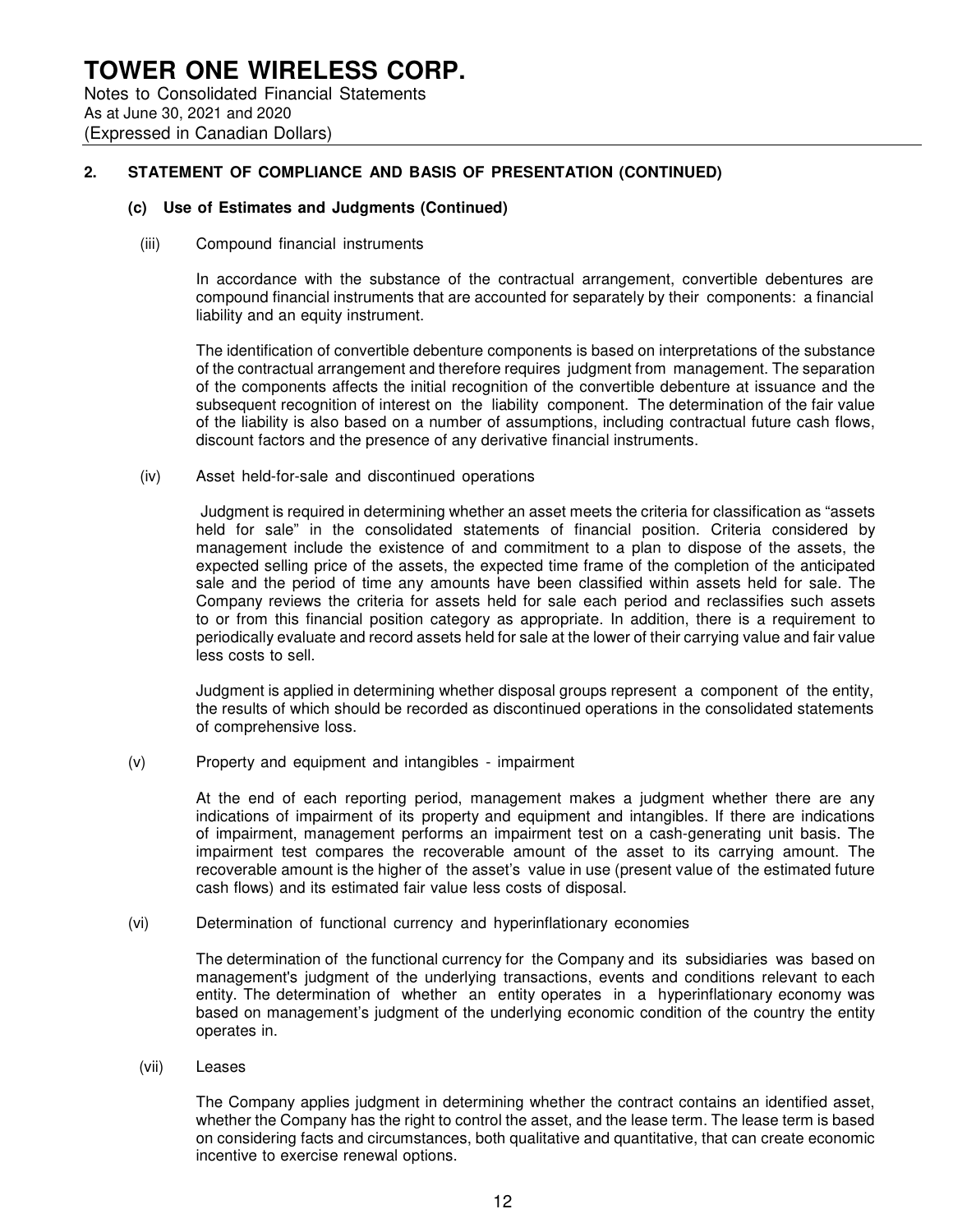### **(c) Use of Estimates and Judgments (Continued)**

### (viii) Modification versus extinguishment of financial liability

Judgment is required in applying IFRS 9 Financial Instruments to determine whether the amended terms of the loan agreement is a substantial modification of an existing financial liability and whether it should be accounted for as an extinguishment of the original financial liabilities.

### **3. SIGNIFICANT ACCOUNTING POLICIES**

The following is a summary of significant accounting policies used in the preparation of these consolidated financial statements:

### **Loss per share**

Basic loss per share is computed by dividing the net loss for the period by the weighted average number of common shares outstanding during the period. To compute diluted loss per share, adjustments are made to common shares outstanding. The weighted average number of common shares outstanding is adjusted to include the number of additional common shares that would be outstanding if, at the beginning of the period or at time of issuance, all options and warrants were exercised. The proceeds from exercise are assumed to be used to purchase the Company's common shares at their average market price during the period. For the years presented, this calculation proved to be anti-dilutive.

### **Revenue recognition**

The Company generates revenues from the supply of various goods and services.

(i) Leasing revenue is derived from lease arrangements to obtain rights to use the Company's equipment.

Leases in which a significant portion of the risks and rewards of ownership are retained by the Company are classified as operating leases. Assets under operating leases are included in property and equipment. Leasing revenue from operating leases is recognized as the leasing services are provided.

- (ii) Tower sales revenue is recognized when the control over the tower is transferred to the customer. The Company recognizes revenue after: the contract is identified; performance obligations are identified; the transaction price is determined; the transaction price is allocated to the various performance obligations (if multiple performance obligations are identified); and ultimately, once the performance obligation is satisfied.
- (iii) Revenues from consulting, installation, technical and maintenance services are recognized when the services are completed. Unbilled revenues represents services performed but not yet billed.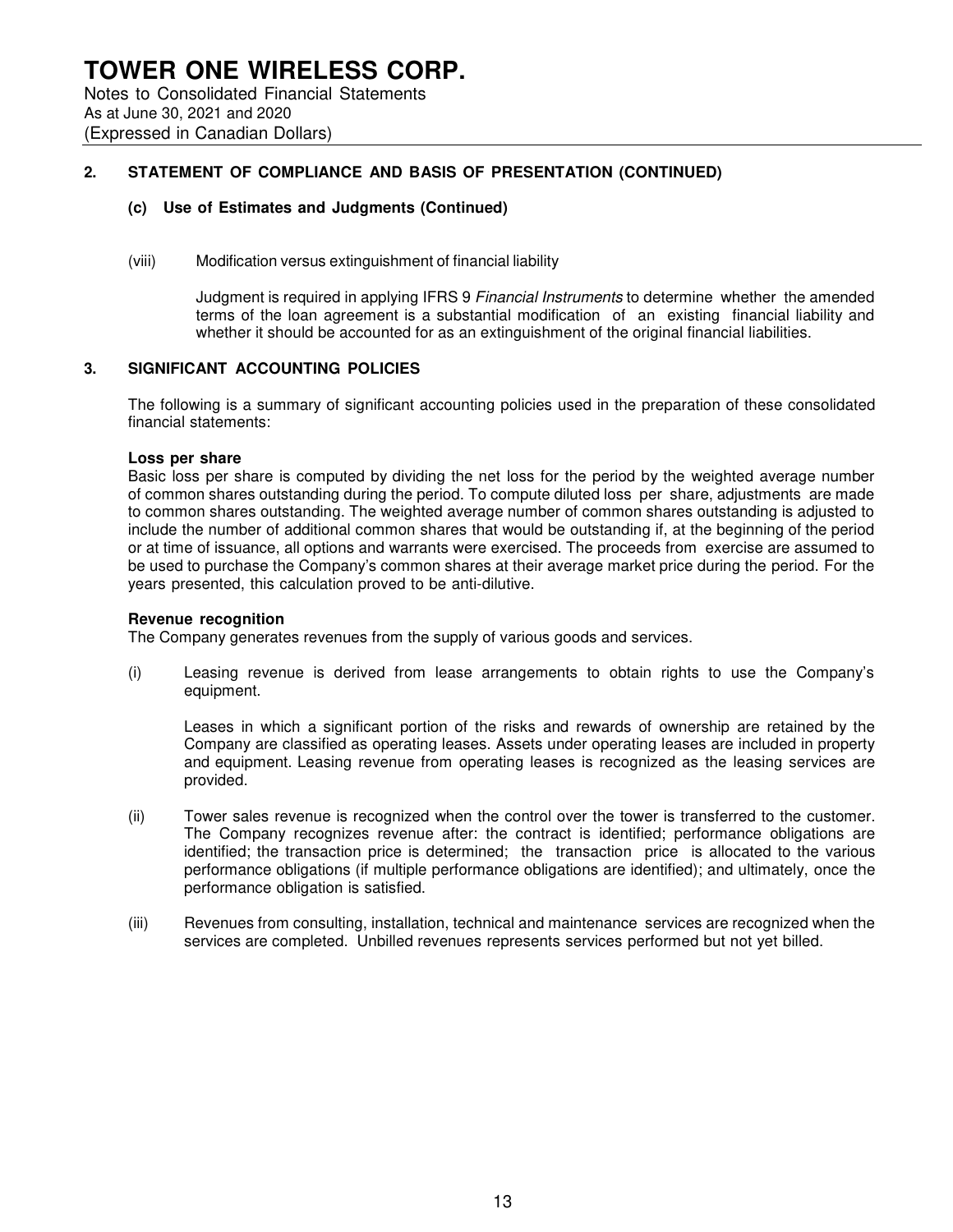Notes to Consolidated Financial Statements As at June 30, 2021 and 2020 (Expressed in Canadian Dollars)

### **3. SIGNIFICANT ACCOUNTING POLICIES (CONTINUED)**

### **Foreign currency translation**

The results and financial position of a subsidiary whose functional currency is not the currency of a hyperinflationary economy is translated into the presentation currency using the following procedures:

- i. Assets and liabilities for each statement of financial position presented are translated at the closing rate at the date of the statement of financial position;
- ii. Income and expenses for each statement presenting profit or loss and other comprehensive income are translated at exchange rates at the dates of the transactions; and
- iii. All resulting exchange differences are recognized in other comprehensive income.

For practical reasons, a rate that approximates the exchange rates at the dates of the transactions, for example an average rate for the period, is often used to translate income and expense items.

For the period ended June 30, 2021, an unrealized foreign exchange translation gain of 173,270 (for the quarter ended June 30, 2020 loss of 639,644) was recorded under accumulated other comprehensive loss as a result of changes in the value of the Colombian Peso, Argentine Peso, Mexican Peso and US dollars with respect to the Canadian dollar.

The results and financial position of a subsidiary whose functional currency is the currency of a hyperinflationary economy are translated into the presentation currency using the following procedures:

- i. All amounts (i.e. assets, liabilities, equity items, income and expenses, including comparatives) are translated at the closing rate at the date of the statement of financial position, except that
- ii. When amounts are translated into a non-hyperinflationary presentation currency (i.e., CAD), comparative amounts remain unchanged from those reported in the prior periods.

When an entity's functional currency is the currency of a hyperinflationary economy, the entity shall restate its financial statements in accordance with IAS 29 Financial Reporting in Hyperinflationary Economies before applying the translation method described above. When the economy ceases to be hyperinflationary and the entity no longer restates its financial statements in accordance with IAS 29, it shall use as the historical costs for translation into the presentation currency the amounts restated to the price level at the date the entity ceased restating its financial statements.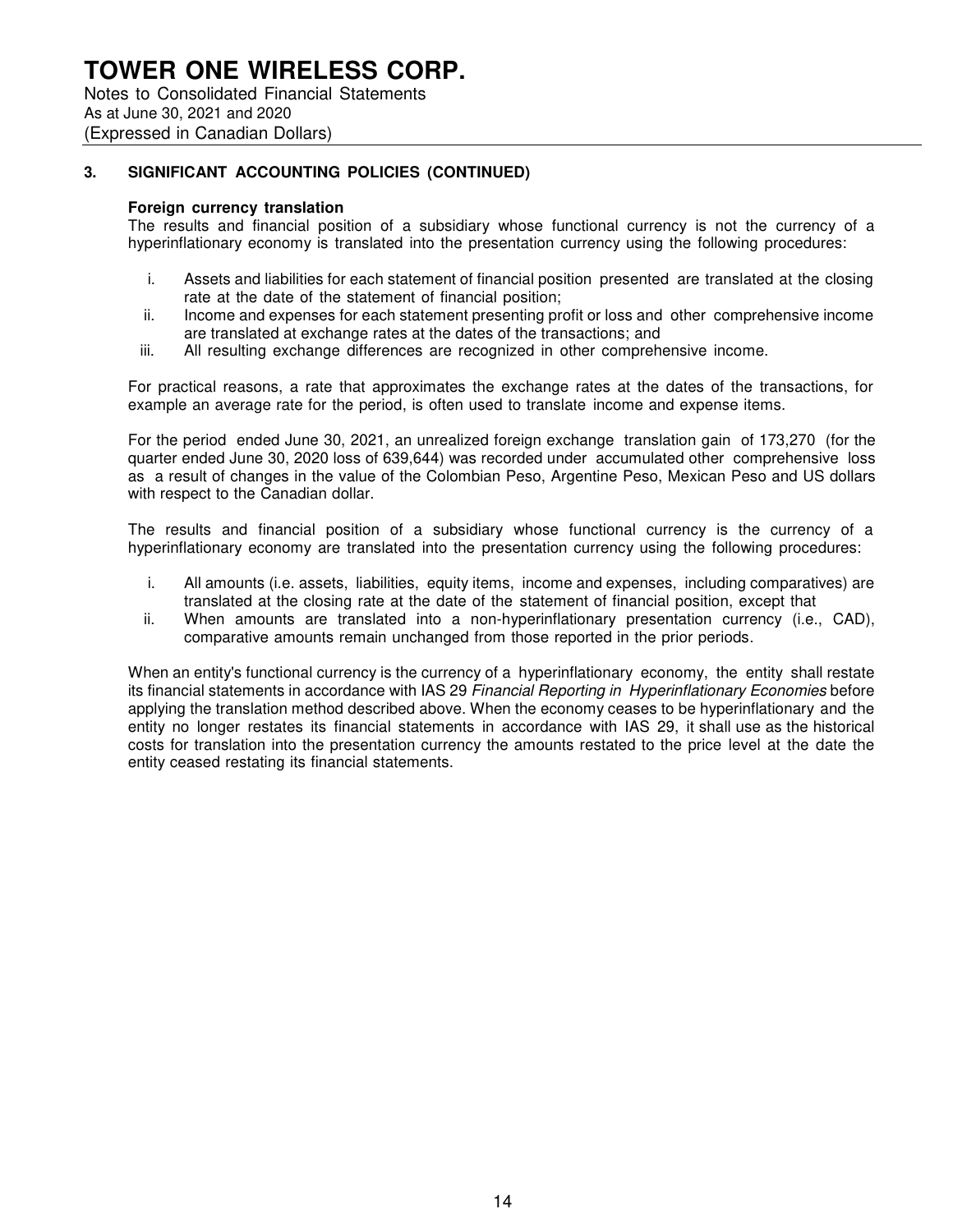Notes to Consolidated Financial Statements As at June 30, 2021 and 2020 (Expressed in Canadian Dollars)

### **3. SIGNIFICANT ACCOUNTING POLICIES (CONTINUED)**

### **Property and equipment**

Property and equipment is stated at cost less accumulated amortization and accumulated impairment loss. Amortization expense for towers begins in the month of transfer of each tower from construction in progress to towers. Costs not clearly related to the procurement, manufacturing and implementation are expensed as incurred.

Towers represent cellular towers owned by the Company. The towers are operated at various sites and under contractual license agreements.

- Amortization of the towers is calculated on the declining-balance basis over the agreement or lease terms
- Furniture and equipment between 10% and 33.3% declining balance

Costs of assets in the course of construction are capitalized as construction in progress. Upon completion, the cost of construction is transferred to the appropriate category of property and equipment and amortization commences when the asset is available for its intended use.

An asset's residual value, useful life and amortization method are reviewed at each financial year end and adjusted if appropriate. When parts of an item of equipment have different useful lives, they are accounted for as separate items (major components) of equipment.

Gains and losses on disposal of an item of equipment are determined by comparing the proceeds from disposal with the carrying amount of the equipment and are recognized in profit or loss.

### **Intangible assets**

Intangible assets consist of master lease agreement acquired by the Company. Acquired lease agreements are carried at cost less accumulated amortization and impairment losses. Intangible assets with indefinite lives are not amortized but are tested annually for impairment. Any impairment of intangible assets is recognized in the consolidated statement of comprehensive loss but increases in intangible asset values are not recognized subsequently.

Amortization expense for intangible assets is calculated on the straight-line basis over its estimated useful life. Estimated useful lives of intangible assets are the shorter of the economic life and the period the right is legally enforceable. The assets' useful lives are reviewed, and adjusted if appropriate, at each statement of financial position date. The useful life of the Company's intangible assets, consisting of master lease agreements, is estimated to be 10 years.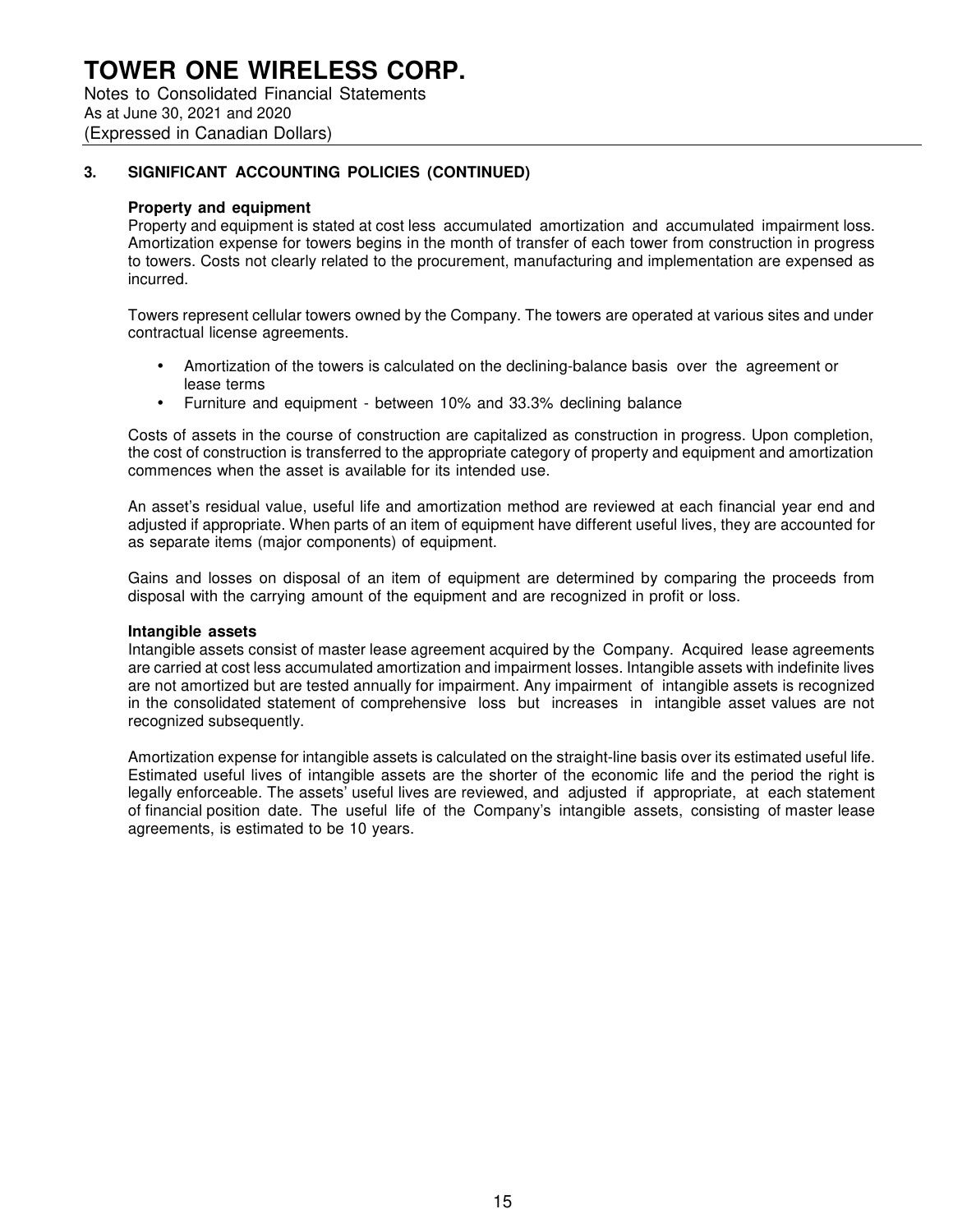Notes to Consolidated Financial Statements As at June 30, 2021 and 2020 (Expressed in Canadian Dollars)

### **3. SIGNIFICANT ACCOUNTING POLICIES (CONTINUED)**

### **Impairment**

Non-financial assets are tested for impairment whenever events or changes in circumstances indicate that an asset's carrying amount may be less than its recoverable amount. Management uses its judgment to estimate these inputs and any changes to these inputs could have a material impact on the impairment calculation. For impairment testing, non-financial assets that do not generate independent cash flows are grouped together into CGU, which represent the levels at which largely independent cash flows are generated. An impairment loss is recognized in earnings to the extent that the carrying value of an asset, CGU or group of CGU's exceeds its estimated recoverable amount. The recoverable amount of an asset, CGU or group of CGU's is the greater of its value in use and its fair value less cost to sell. Value in use is calculated as the present value of the estimated future cash flows discounted at appropriate pre -tax discount rates. An impairment loss relating to a specific asset reduces the carrying value of the asset. An impairment loss relating to a group of CGU's is allocated on a pro-rata basis to reduce the carrying value of the assets in the units comprising the group. A previously recognized impairment loss related to non- financial assets is assessed at each reporting date for any indications that the loss has decreased or no longer exists. An impairment loss related to non-financial assets is reversed if there is a subsequent increase in the recoverable amount. An impairment loss is reversed only to the extent that the asset's carrying value does not exceed the carrying value that would have been determined, net of depreciation or amortization, if no loss had been recognized.

### **Share capital**

Common shares are classified as equity. Transaction costs directly attributable to the issue of common shares and share options are recognized as a deduction from equity, net of any tax effects. Common shares issued for consideration other than cash, are valued based on their market value at the date the shares are issued.

The Company applies the residual value method with respect to the measurement of shares and warrants issued as private placement units. The residual value method first allocates value to the more easily measurable component based on fair value and then the residual value, if any, to the less easily measurable component. The Company considers the fair value of common shares issued in a private placement to be the more easily measurable component and the common shares are valued at their fair value, as determined by the closing quoted bid price on the announcement date. The balance, if any, is allocated to the attached warrants. Any fair value attributed to the warrants is recorded as contributed surplus.

### **Share-based compensation**

Share-based compensation to employees are measured at the fair value of the instruments issued and amortized over the vesting periods. Share-based compensation to non-employees are measured at the fair value of the goods or services received or the fair value of the equity instruments issued, if it is determined the fair value of the goods or services cannot be reliably measured, and are recorded at the date the goods or services are received. The amount recognized as an expense is adjusted to reflect the number of awards expected to vest. The offset to the recorded cost is to contributed surplus. Consideration received on the exercise of stock options is recorded as share capital and the related amount in contributed surplus is transferred to share capital. Charges for options that are forfeited before vesting are reversed from contributed surplus. For those options that expire or are forfeited after vesting, the recorded value is transferred to deficit.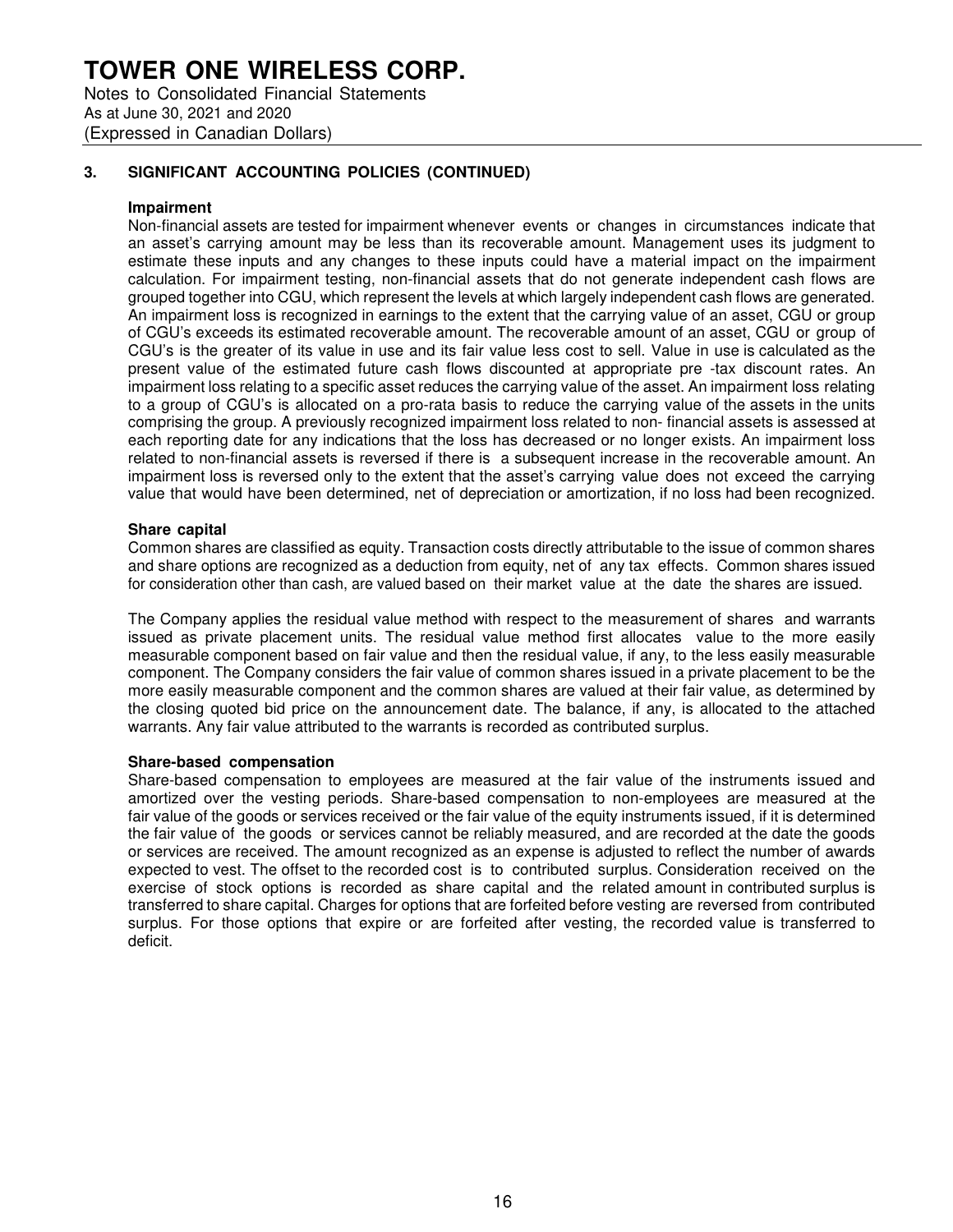Notes to Consolidated Financial Statements As at June 30, 2021 and 2020 (Expressed in Canadian Dollars)

### **3. SIGNIFICANT ACCOUNTING POLICIES (CONTINUED)**

#### **Income taxes**

Income tax expense consisting of current and deferred tax expense is recognized in the consolidated statement of comprehensive loss. Current tax expense is the expected tax payable on the taxable income for the year, using tax rates enacted or substantively enacted at period-end, adjusted for amendments to tax payable with regard to previous years.

Deferred tax assets and liabilities and the related deferred income tax expense or recovery are recognized for deferred tax consequences attributable to differences between the consolidated financial statement carrying amounts of existing assets and liabilities and their respective tax basis. Deferred tax assets and liabilities are measured using the enacted or substantively enacted tax rates expected to apply when the asset is realized or the liability settled. The effect on deferred tax assets and liabilities of a change in tax rates is recognized in income in the period that substantive enactment occurs.

A deferred tax asset is recognized to the extent that it is probable that future taxable profits will be available against which the asset can be utilized. To the extent that the Company does not consider it probable that a deferred tax asset will be recovered, the deferred tax asset is reduced. Deferred tax assets and liabilities are offset when there is a legally enforceable right to set off current tax assets against current tax liabilities and when they relate to income taxes levied by the same taxation authority and the Company intends to settle its current tax assets and liabilities on a net basis.

### **Provisions**

Provisions are recorded when a present legal or constructive obligation exists as a result of past events where it is probable that an outflow of resources embodying economic benefits will be required to settle the obligation, and a reliable estimate of the amount of the obligation can be made. The amount recognized as a provision is the best estimate of the consideration required to settle the present obligation at the statement of financial position date, taking into account the risks and uncertainties surrounding the obligation. Where a provision is measured using the cash flows estimated to settle the present obligation, its carrying amount is the present value of those cash flows. When some or all of the economic benefits required to settle a provision are expected to be recovered from a third party, the receivable is recognized as an asset if it is virtually certain that reimbursement will be received and the amount receivable can be measured reliably.

### **Financial instruments**

### Financial assets - Classification

The Company classifies its financial assets in the following categories:

- Those to be measured subsequently at fair value (either through Other Comprehensive Income ("OCI"), or through profit or loss), and
- Those to be measured at amortized cost.

The classification depends on the Company's business model for managing the financial assets and the contractual terms of the cash flows. For assets measured at fair value, gains and losses are either recorded in profit or loss or OCI.

#### Financial assets - Measurement

At initial recognition, the Company measures a financial asset at its fair value plus, in the case of a financial asset not at fair value through profit or loss ("FVTPL"), transaction costs that are directly attributable to the acquisition of the financial asset. Transaction costs of financial assets carried at FVTPL are expensed in profit or loss. Financial assets are considered in their entirety when determining whether their cash flows are solely payment of principal and interest.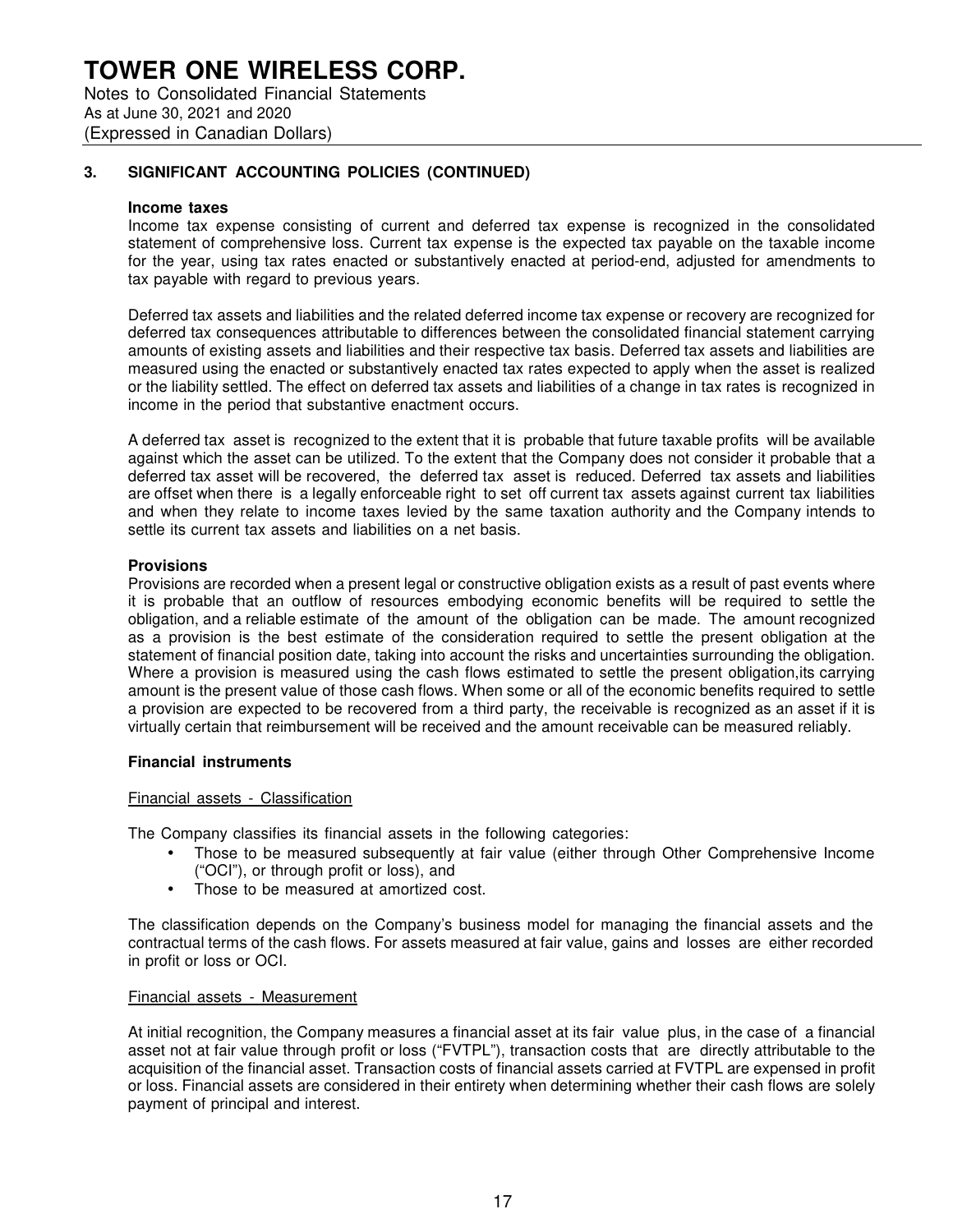### **3. SIGNIFICANT ACCOUNTING POLICIES (CONTINUED)**

### **Financial instruments (Continued)**

Subsequent measurement of financial assets depends on their classification.

- Amortized cost: Assets that are held for collection of contractual cash flows where those cashflows represent solely payments of principal and interest are measured at amortized cost. A gain or loss that is subsequently measured at amortized cost is recognized in profit or loss when the asset is derecognized or impaired. Interest income from these financial assets is included as finance income using the effective interest rate method.
- Fair value through OCI ("FVOCI"): A financial asset measured at FVOCI is measured at fair value with changes in fair value included as "financial asset at fair value through other comprehensive income" in other comprehensive income. Accumulated gains or losses recognized through other comprehensive income remain in OCI when the financial instrument is derecognized or its fair value substantially decreases.
- Fair value through profit or loss: Assets that do not meet the criteria for amortized cost or FVOCI are measured at FVTPL. A gain or loss on an investment that is subsequently measured at FVTPL is recognized in profit or loss in the period in which it arises.

The Company has classified its cash and amounts receivables as FVTPL.

### Financial liabilities

The Company classifies its financial liabilities into the following categories:

- Financial liabilities at FVTPL; and
- Amortized cost.

A financial liability is classified as at FVTPL if it is classified as held-for-trading or is designated as such on initial recognition. Directly attributable transaction costs are recognized in profit or loss as incurred. The fair value changes to financial liabilities at FVTPL are presented as follows:

- the amount of change in the fair value that is attributable to changes in the credit risk of the liability is presented in OCI; and
- the remaining amount of the change in the fair value is presented in profit or loss.

The Company does not designate any financial liabilities at FVTPL.

Other non-derivative financial liabilities are initially measured at fair value less any directly attributable transaction costs. Subsequent to initial recognition, these liabilities are measured at amortized cost using the effective interest method.

The Company has classified its accounts payable and accrued liabilities, interest payable, convertible debentures, loans payable, loans from related parties, customer deposits, bonds payable and lease liability as amortized cost.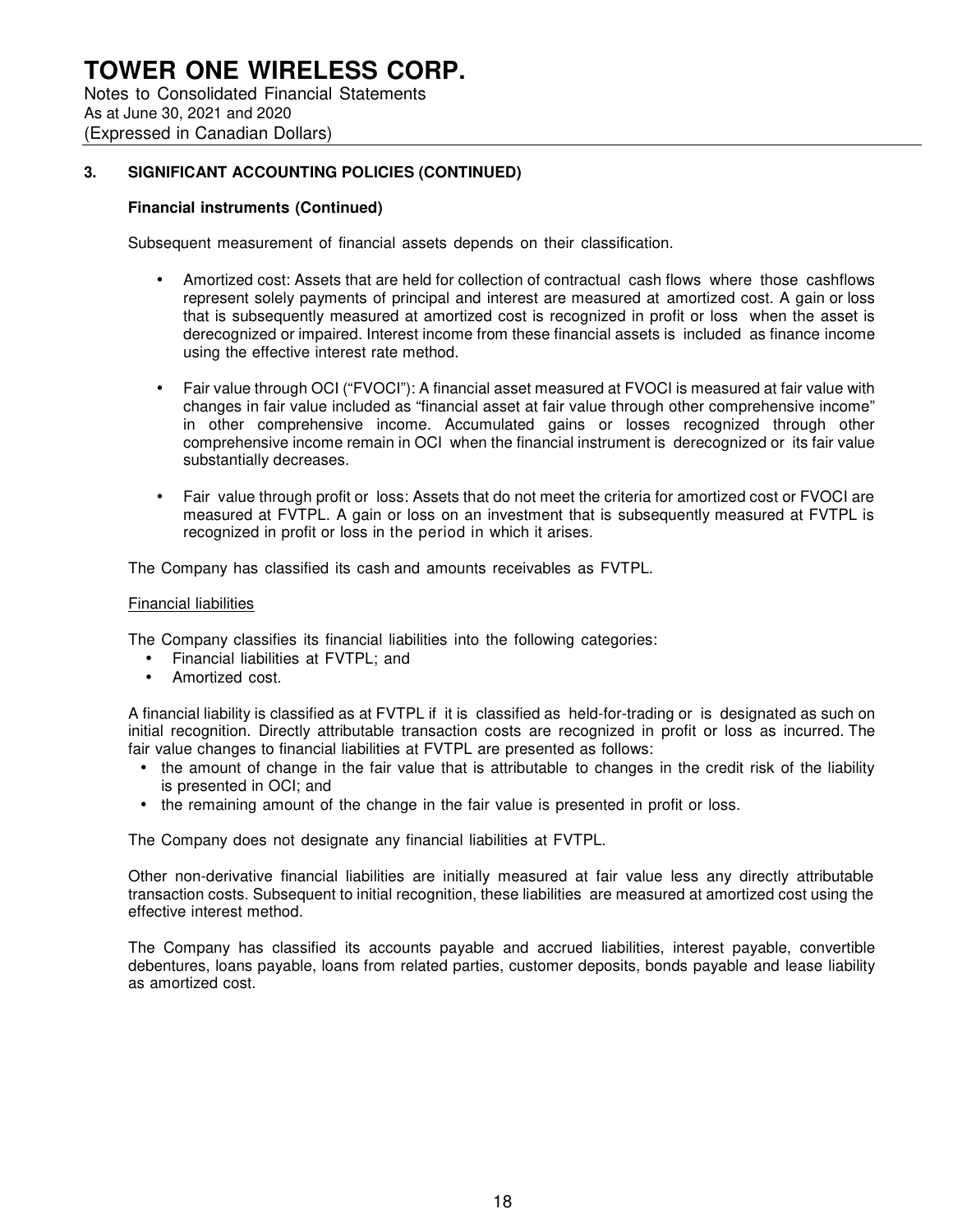### **3. SIGNIFICANT ACCOUNTING POLICIES (CONTINUED)**

### **Financial instruments (Continued)**

#### Convertible debentures

The component parts of compound instruments (convertible debentures) issued by the Company are classified separately as financial liabilities and equity in accordance with the substance of the contractual arrangements and the definitions of a financial liability and an equity instrument.

Conversion option that will be settled by the exchange of a fixed amount of cash or another financial asset for a fixed number of the Company's own equity instruments is an equity instrument.

At the date of issue, the fair value of the liability component is estimated using the prevailing market interest rate for similar non-convertible instruments. This amount is recorded as a liability on an amortized cost basis using the effective interest method until extinguished upon conversion.

The conversion option classified as equity is determined by deducting the fair value of the liability component from the face value of the compound instrument as a whole. This is recognized and included in equity, net of income tax effects, and is not subsequently remeasured. In addition, the conversion option classified as equity will remain in equity until the conversion option is exercised, in which case, the balance recognized in equity will be transferred to share capital. When the conversion option remains unexercised at the maturity date of the convertible note, the balance recognized in equity will be transferred to deficit. No gain or loss is recognized in the profit or loss upon conversion or expiration of the conversion option.

Transaction costs that relate to the issue of the convertible notes are allocated to the liability and equity components in proportion to the allocation of the gross proceeds. Transaction costs relating to the equity component are recognized directly in equity. Transaction costs relating to the liability component are included in the carrying amount of the liability component and are amortized over the lives of the convertible notes using the effective interest method.

### Substantial modification of convertible debentures

Modification is deemed to be substantial if the net present value of the cash flows under the modified terms, including any fees paid or received, is a least 10 percent different from the net present value of the remaining cash flows of the liability prior to the modification, both discounted at the original effective interest rate of the liability prior to the modification. A substantial modification of the terms of an existing financial liability is accounted for as an extinguishment of the original financial liability and the recognition of a new financial liability.

The consideration paid, represented by the fair value of the modified convertible debentures are allocated to the liability and equity components of the original convertible debentures at the date of the extinguishment. The method used in allocating the consideration paid and transaction costs to the separate components of the original convertible debentures is consistent with that used in the original allocation to the separate components of the original convertible debentures of the proceeds received by the Company when the original convertible debentures were issued.

Once the allocation of the consideration is made, any resulting gain or loss is treated as follows:

- the amount of gain or loss relating to the original liability component is recognized in profit or loss; and
- the amount of consideration relating to the original equity component is recognized in equity in contributed surplus. The amount recognized in convertible debentures equity reserve attributable to the extinguished convertible debentures is also transferred to contributed surplus.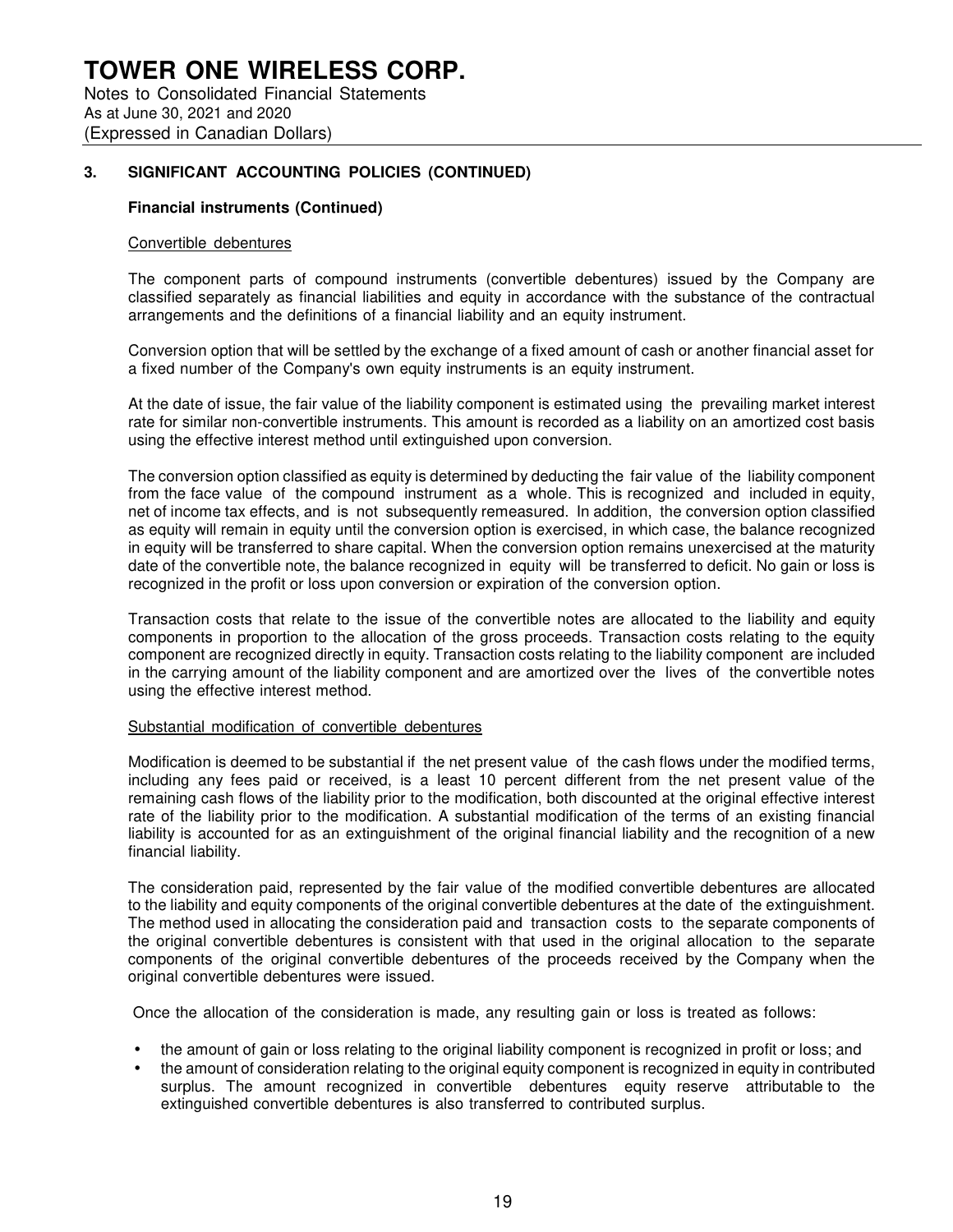### **3. SIGNIFICANT ACCOUNTING POLICIES (CONTINUED)**

#### **Leases**

At inception, the Company assesses whether a contract contains an embedded lease. A contract contains a lease when the contract conveys a right to control the use of an identified asset for a period of time in exchange for consideration.

The Company, as lessee, is required to recognize a right-of-use asset ("ROU asset"), representing its right to use the underlying asset, and a lease liability, representing its obligation to make lease payments.

The Company recognizes a ROU asset and a lease liability at the commencement of the lease. The ROU asset is initially measured based on the present value of lease payments, plus initial direct cost, less any incentives received. It is subsequently measured at cost less accumulated amortization, impairment losses and adjusted for certain remeasurements of the lease liability. The ROU asset is amortized from the commencement date over the shorter of the lease term or the useful life of the underlying asset. The ROU asset is subject to testing for impairment if there is an indicator of impairment.

The lease liability is initially measured at the present value of the lease payments that are not paid at the commencement date, discounted by the interest rate implicit in the lease, or if that rate cannot be readily determined, the incremental borrowing rate. The incremental borrowing rate is the rate which the operation would have to pay to borrow over a similar term and with similar security, the funds necessary bobtain an asset of similar value to the ROU asset in a similar economic environment.

Lease payments included in the measurement of the lease liability are comprised of:

- fixed payments, including in-substance fixed payments;
- variable lease payments that depend on an index or a rate, initially measured using the index or rate as at the commencement date;
- amounts expected to be payable under a residual value guarantee;
- the exercise price under a purchase option that the Company is reasonably certain to exercise;
- lease payments in an optional renewal period if the Company is reasonably certain to exercise an extension option;
- penalties for early termination of a lease unless the Company is reasonably certain not to terminate early; and
- restoration costs that will incur at the end of the lease term.

The lease liability is subsequently increased by the interest cost on the lease liability and decreased by lease payments made. It is remeasured when there is a change in future lease payments arising from a change in an index or a rate, a change in the estimate of the amount expected to be payable under a residual value guarantee, or as appropriate, changes in the assessment of whether a purchase or extension option is reasonably certain to be exercised or a termination option is reasonably certain not to be exercised.

Variable lease payments that do not depend on an index or a rate not included in the initial measurement of the ROU asset and lease liability are recognized as an expense in profit or loss in the period in which they are incurred.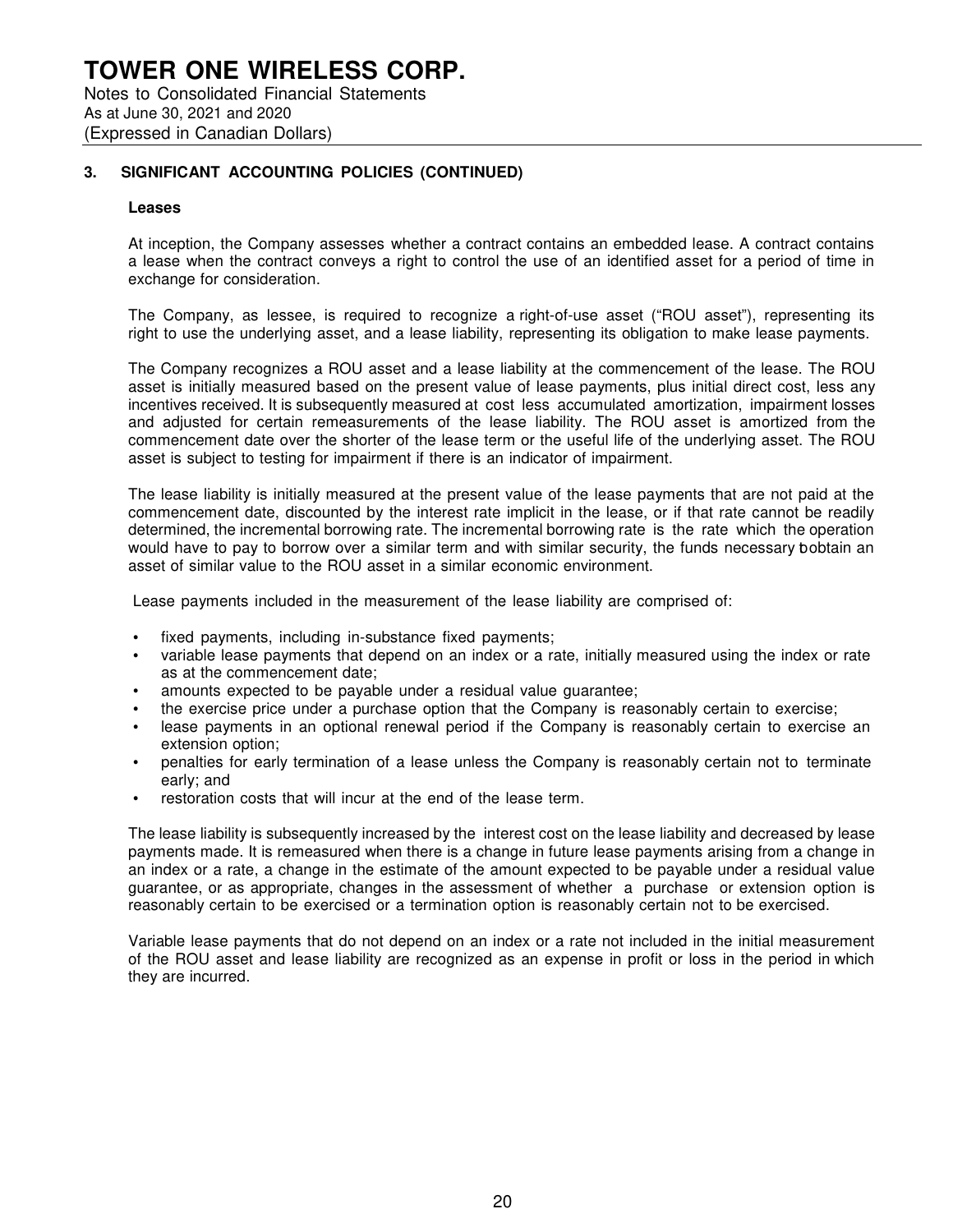### **4. HYPERINFLATION**

In July 2018, the Argentine three-year cumulative rate of inflation for consumer prices and wholesale prices reached a level in excess of 100%. As a result, in accordance with IAS 29, Financial Reporting in Hyperinflationary Economies ("IAS 29") Argentina was considered a hyperinflationary economy, effective July 1, 2018. Accordingly, the presentation of the Company's consolidated financial statements includes adjustments and reclassifications for the changes in the general purchasing power of the Argentine peso.

On the application of IAS 29, the Company used the conversion coefficient derived from the combination of the "IPC Nacional and the IPIM" (the national consumer price index and the national wholesale price index) published by the National Statistics and Census Institution in Argentina. Furthermore, a formal resolution (number 539/018) from de "FACPCE" (Federación Argentina de Consejos Profesionales de Ciencias Económicas) was issued and has been followed in the calculations.

As the consolidated financial statements of the Company have been previously presented in Canadian dollars, a stable currency, the comparative period amounts do not require restatement.

The level of the IPC at June 30, 2021 was 483.60 (June 2020 322), which represents an increase of 25.3% over the IPC at December 31, 2020.

Monetary assets and liabilities are not restated because they are already expressed in terms of the monetary unit current as at December 31, 2020. Non-monetary assets, liabilities, equity, and expenses (items that are not already expressed in terms of the monetary unit as at December 31, 2020) are restated by applying the index at the end of the reporting period. The effect of inflation on the Argentine subsidiary's net monetary position is included in the consolidated statements of loss as a gain on net monetary position.

The application of IAS 29 results in the adjustment for the loss of purchasing power of the Argentine peso recorded in the consolidated statements of comprehensive loss. In a period of inflation, an entity holding an excess of monetary assets over monetary liabilities loses purchasing power, which results in a loss on the net monetary position. This loss/gain is derived as the difference resulting from the restatement of nonmonetary assets, liabilities and equity.

As per IAS 21, The Effects of Changes in Foreign Exchange Rates, all amounts (i.e. assets, liabilities, equity and expenses) are translated at the closing foreign exchange rate at the date of the most recent consolidated statement of financial position, except that comparative amounts are not adjusted for subsequent changes in the price level or subsequent changes in exchange rates. Similarly, in the period during which the functional currency of a foreign subsidiary becomes hyperinflationary and applies IAS 29 for the first time, the parent's consolidated financial statements for the comparative period are not restated for the effects of hyperinflation.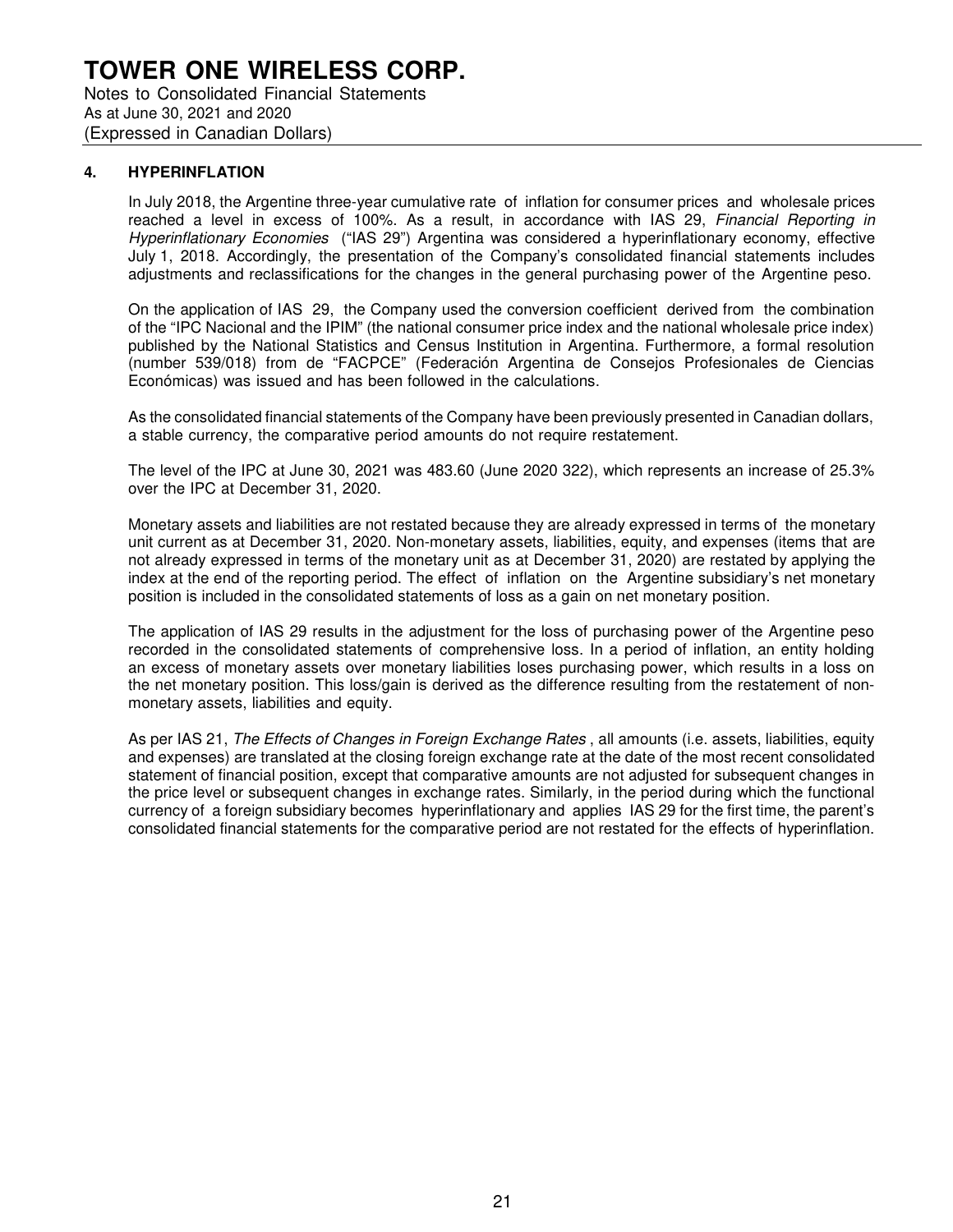### **5. TOWER CONSTRUCTION & TECHNICAL SERVICES, INC.**

On October 18, 2017, the Company entered into an Escrow Agreement with the shareholders of Tower Construction & Technical Services, Inc. ("TCTS") to acquire 70% ownership interest in TCTS.

On March 1, 2019, the Company entered into an agreement to acquire the remaining 30% ownership interest of TCTS for total purchase price of \$106,121 (US\$80,000). As the Company previously controlled TCTS, the transaction resulted in a change to the Company ownership stake and was accounted for as an equity transaction. The \$106,990 difference between the acquisition of \$869 non-controlling interest and \$106,121 fair value of consideration paid was recognized directly in deficit.

On August 1, 2019, the Company entered into a Joint Venture Agreement with a third party, Enervisa US LLC ("Enervisa") and sold 50% of outstanding shares of TCTS for \$330,397 (US\$250,000) to fund the operation of TCTS. The Company determines that the sale of the 50% of TCTS shares did not constitute a loss of control. The issuance of the shares is accounted for an equity transaction and resulting a non-controlling interest of \$698,030. The non-controlling interest consists of \$519,983 of Enervisa's share of TCTS's net loss for the period from January 1, 2019 to August 1, 2019 which is included in net loss attributable to noncontrolling interests on the consolidated statement of changes in equity (deficiency). During the year ended December 31, 2020, the Company received \$72,396 (2019 - \$258,001) for the sale of 50% of the outstanding shares of TCTS.

### **6. ACQUISITION OF INNERVISION TELECOM S.A.S ("INNERVISION")**

As at December 31, 2018, the Company owned 90% of Innervision through its wholly owned subsidiary Tower Three S.A.S ("Tower Three").

In October 2019, the Company completed the acquisition of the remaining common shares of Innervision not previously owned by Tower Three. The Company acquired the remaining 10% interest for total purchase price of \$2,685 (\$7,000,000 Colombian Peso). As the Company previously controlled Innervision, the transaction resulted in a change to the Company's ownership stake and was accounted for as an equity transaction. The difference between the non-controlling interest and the fair value of consideration paid was recognized directly in deficit.

### **7. EVOLUTION TECHNOLOGY S.A. ("EVOTECH")**

As at Dec 31, 2020, the Company owned 65% of Evotech through its wholly owned subsidiary Tower 3 S.A..

In June 2021, the Company completed the acquisition of additional common shares of Evotech not previously owned by Tower 3 SA. The Company acquired 26.25% interest for total purchase price of \$37,109 (\$30,000 United States Dollar). As the Company previously controlled Evotech, the transaction resulted in a change to the Company's ownership stake and was accounted for as an equity transaction. The difference between the non-controlling interest and the fair value of consideration paid was recognized directly in deficit.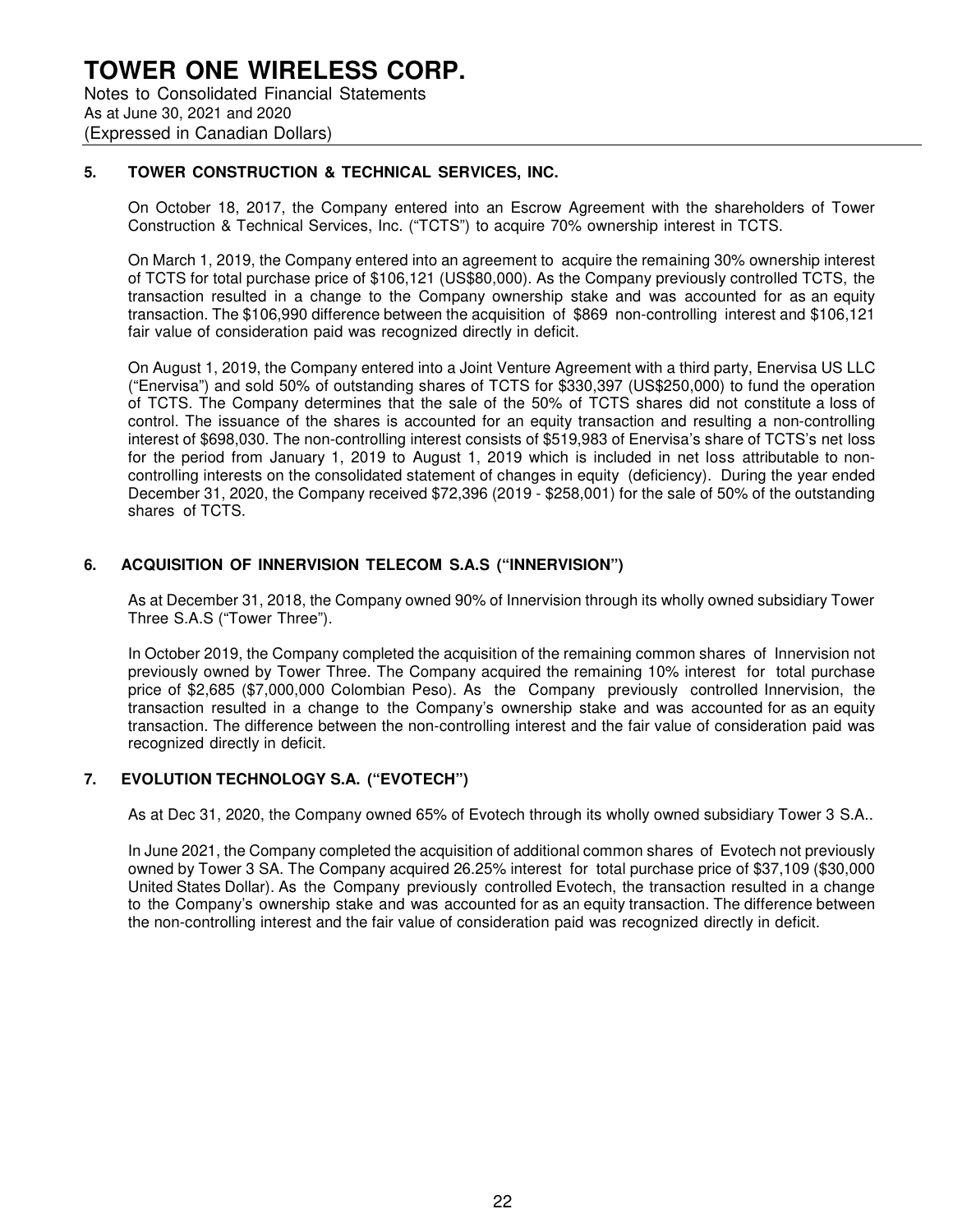### **8. ACQUISITION OF COMERCIALIZADORA MEXMAKEN, S.A. DE C.V.**

On April 3, 2018, the Company entered into a Share Purchase Offer Agreement with the shareholders of Comercializadora Mexmaken, S.A. de C.V. ("Mexmaken") to acquire a 90% ownership interest. Since its incorporation on September 9, 2015, Mexmaken has obtained two Master Lease Agreement ("MLA") with major Mexican telecom operators, one of which was acquired prior to the Company's acquisition of Mexmaken.

To obtain the 90% ownership interest, the Company issued 7,500,000 common shares with a fair value of \$1,312,500 to the shareholders of Mexmaken. As part of the acquisition of Mexmaken, the Company also issued common shares to a related party, who was a controlling shareholder of Mexmaken.

The Company determined that the acquisition of Mexmaken constituted a business combination as Mexmaken has inputs, processes and outputs. As such the Company applied the acquisition method of accounting. As part of the acquisition of Mexmaken, the Company acquired Mexmaken's MLA, which was recorded as an intangible asset.

The following table presents the allocation of the purchase price to the assets acquired and liabilities assumed based on their estimated fair values, which is the same as the carrying values, at the date of acquisition and resulting goodwill:

|                                                   | \$         |
|---------------------------------------------------|------------|
| Fair value of common shares issued                | 1,312,500  |
| Total consideration                               | 1,312,500  |
|                                                   |            |
| Assets acquired:                                  |            |
| Cash                                              | 18,436     |
| Amounts receivable and prepaid expenses           | 20,463     |
| Construction in progress                          | 91,339     |
| Furniture and equipment                           | 2,741      |
| Intangible assets                                 | 428,000    |
| Goodwill                                          | 1,315,258  |
| Less: liabilities assumed                         |            |
| Accounts payable                                  | (356, 404) |
| Deferred income tax liability                     | (61, 500)  |
| Net assets of Mexmaken                            | 1,458,333  |
| Net assets attributed to non-controlling interest | (145, 833) |
| Net assets acquired                               | 1,312,500  |

As at December 31, 2018, the Company completed an impairment analysis in accordance with IAS 36, Impairment of Assets, and determined that the carrying value of the Mexmaken CGU exceeded its fair value based on its valuein use. As a result, the Company recognized impairment of \$2,132,942, including \$1,315,258 of goodwill, \$461,597 of property and equipment, \$417,587 of intangible asset, and recorded a recovery of deferred income taxes of \$61,500.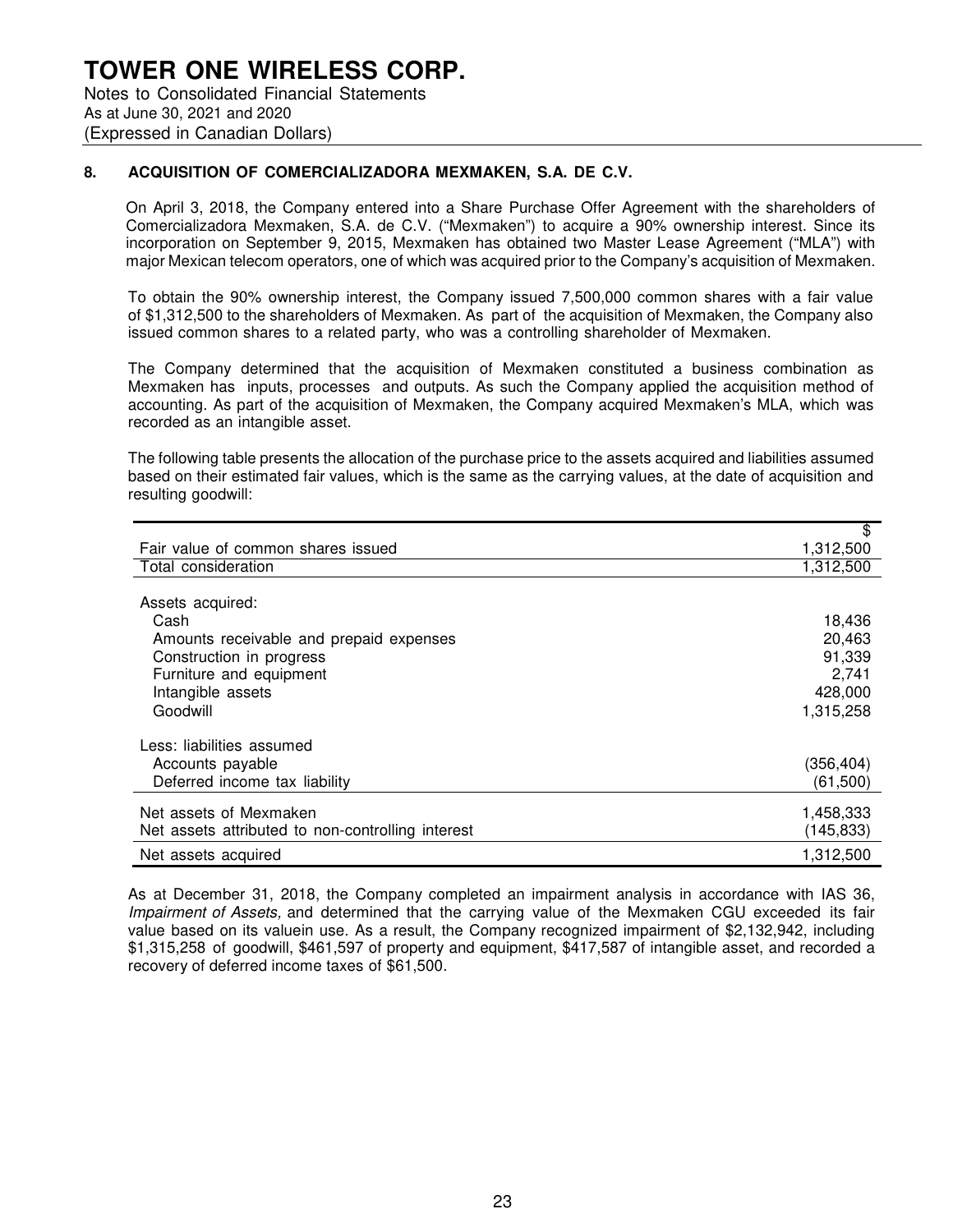### **9. NON-CONTROLLING INTEREST (NCI)**

The following table presents the summarized financial information for Evolution, TCTS and Mexmaken, the Company's subsidiaries which have NCI's. This information represents amounts before intercompany eliminations.

|                             | June 30, 2021 | June 30, 2020 |
|-----------------------------|---------------|---------------|
|                             | S             | \$            |
| Current assets              | 1,005,462     | 1,290,724     |
| Non-current assets          | 5,087,728     | 6,018,940     |
| Current liabilities         | 12,392,831    | 12,754,360    |
| Non-current liabilities     | 863,787       | 1,464,737     |
| Revenues for the year ended | 181,884       | 3,996,096     |
| Net loss for the year ended | (727, 162)    | 1,054,612     |
|                             |               |               |

| The net change in non-controlling interest is as follows: | Total |
|-----------------------------------------------------------|-------|
|-----------------------------------------------------------|-------|

| طا<br>п<br>-1 |
|---------------|
|               |

| Balance, December 31, 2019      | (3,357,287) |
|---------------------------------|-------------|
| Share of loss for the year      | (1,309,672) |
| Currency translation adjustment | 134,502     |
| Balance, December 31, 2020      | (4,532,456) |
| Share of loss for the period    | (301, 082)  |
| Currency translation adjustment | 188,760     |
| Balance, March 31, 2021         | (4,644,778) |
| Share of loss for the period    | (225, 265)  |
| Currency translation adjustment | 95,927      |
| Balance, June 30, 2021          | (4,774,117) |
|                                 |             |

As of June 30, 2021, the Company held a 50% ownership in TCTS, 90% ownership in Mexmaken and 91.25% ownership in Evolution with 1,737,905, (\$29,813) and \$3,066,025 NCI balance, respectively.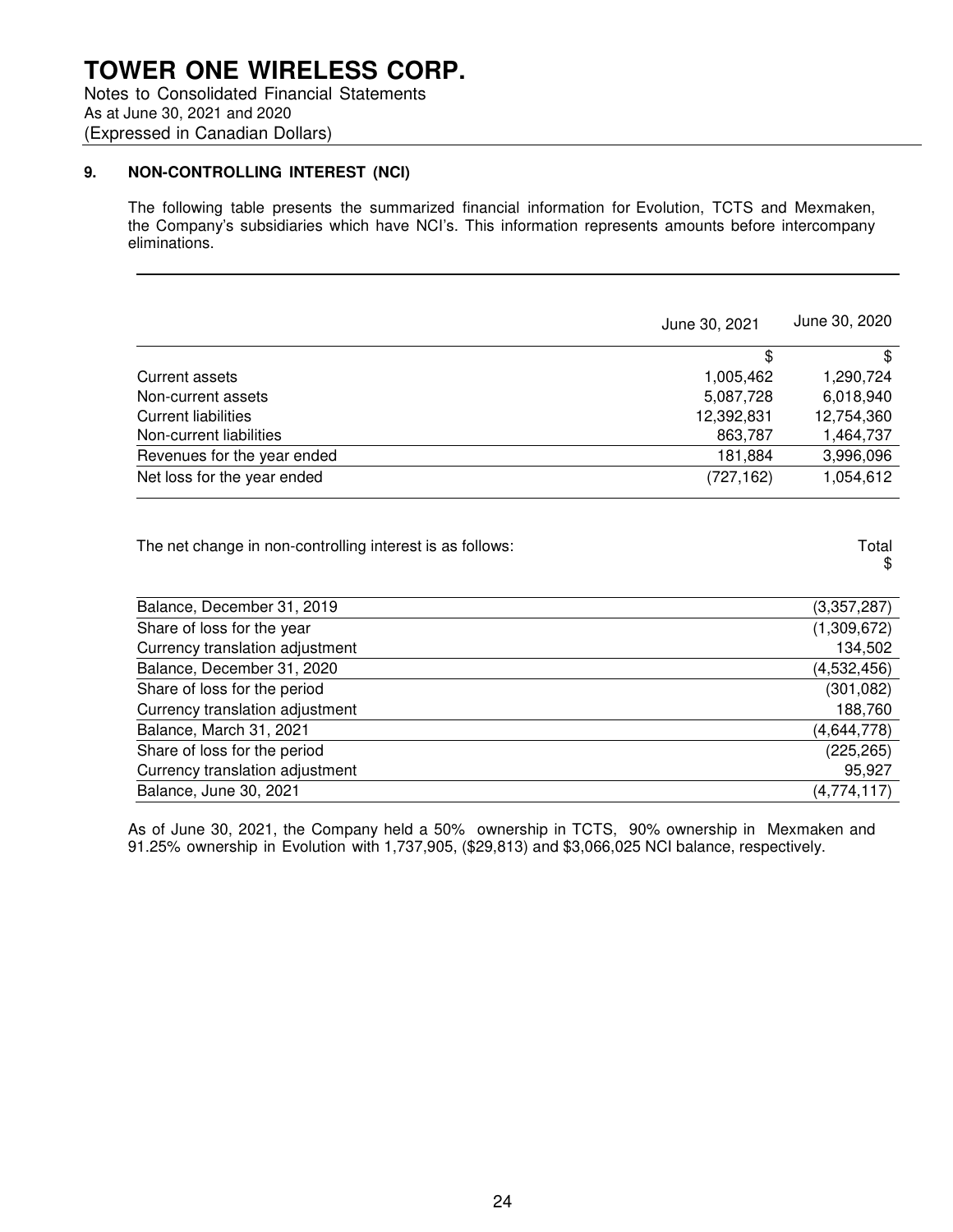Notes to Consolidated Financial Statements As at June 30, 2021 and 2020 (Expressed in Canadian Dollars)

### **10. INTANGIBLE ASSETS**

|                                           | Master lease<br>agreements |
|-------------------------------------------|----------------------------|
|                                           | \$                         |
| Cost                                      |                            |
| Balance, December 31, 2018, 2019 and 2020 | 1,982,354                  |
| <b>Accumulated amortization</b>           |                            |
| Balance, December 31, 2018                | 138,765                    |
| Additions                                 | 240,861                    |
| Balance, December 31, 2019                | 379,626                    |
| Additions                                 | 245,070                    |
| Balance, December 31, 2020                | 624,696                    |
| Additions                                 | 55,247                     |
| Balance, March 31, 2021                   | 679,943                    |
| Additions                                 | 55,247                     |
| Balance, June 30, 2021                    | 735,190                    |
| Net book value                            |                            |
| December 31, 2019                         | 1,602,728                  |
| December 31, 2020                         | 1,357,658                  |
| March 31, 2021                            | 1,302,411                  |
| June 30, 2021                             | 1,247,164                  |

### **11. PROPERTY AND EQUIPMENT**

During the period ended June 30, 2021 and March 31, 2021, due primarily to the cancellation of tenant lease agreements, an indicator of impairment existed resulting in a test of recoverable amount of the assets and recognition of an impairment loss of \$232,398 and \$111,069, respectively. A value in use calculation is not applicable as the Company does not have any expected cash flows from using the assets. In estimating the fair value less costs of disposal, management did not have observable or unobservable inputs to estimate the recoverable amount greater than \$nil. As this valuation technique requires management's judgment and estimates of the recoverable amount, it is classified within Level 3 of the fair value hierarchy.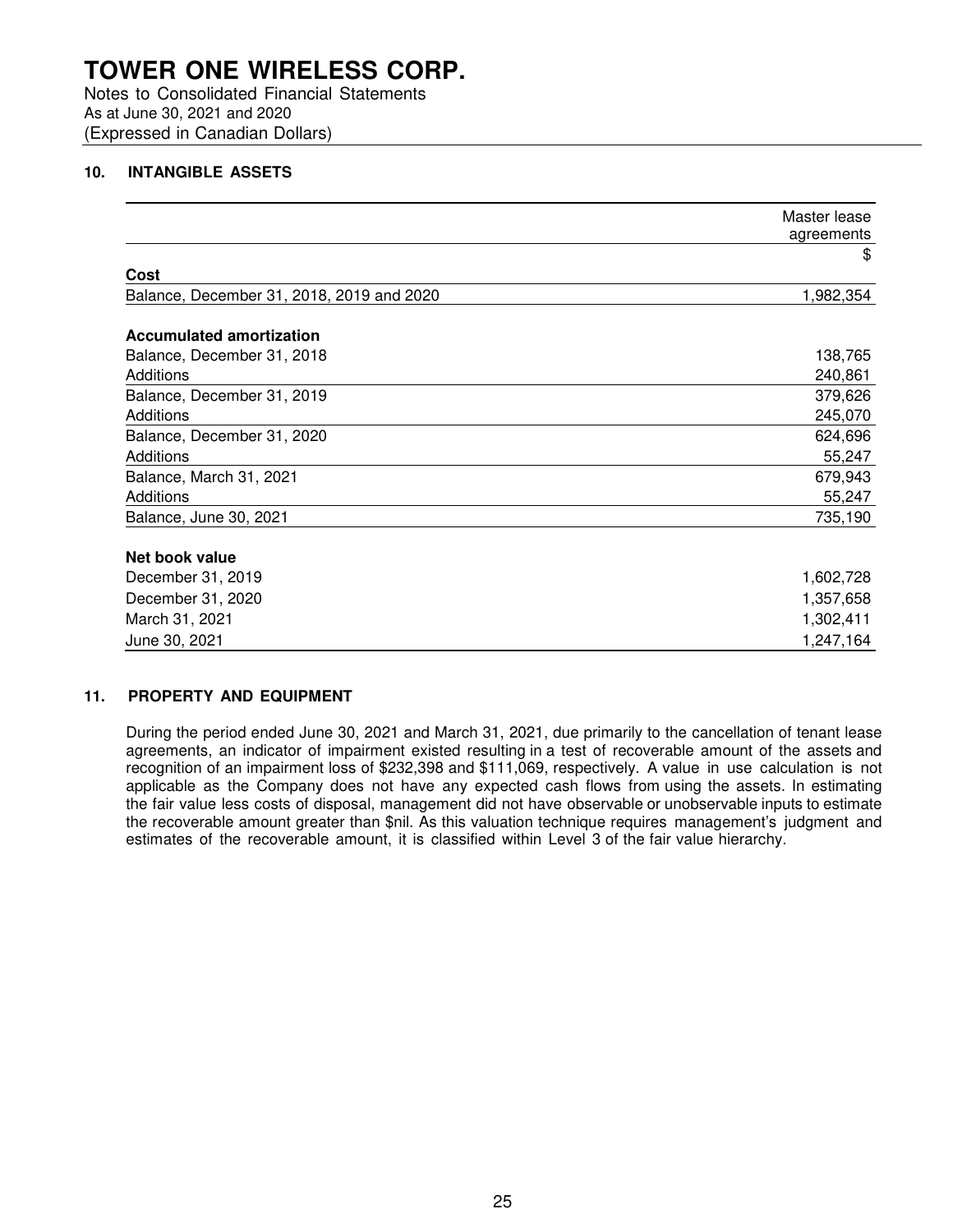Notes to Consolidated Financial Statements As at June 30, 2021 and 2020(Expressed in Canadian Dollars)

### **11. PROPERTY AND EQUIPMENT (CONTINUED)**

|                                                                         | <b>Towers</b> | <b>Construction in progress</b> | <b>Furniture and equipment</b> | <b>Total</b>             |
|-------------------------------------------------------------------------|---------------|---------------------------------|--------------------------------|--------------------------|
| Cost                                                                    |               |                                 |                                |                          |
| Balance, December 31, 2019                                              | 8,646,258     | 485,220                         | 381.408                        | 9,512,886                |
| Monetary adjustment for hyperinflationary economy                       | 701,648       | 644.005                         | (101, 325)                     | 1,244,328                |
| <b>Additions</b>                                                        |               | 2,502,896                       | 35,722                         | 2,538,618                |
| Transfer from CIP to towers                                             | 1,574,686     | (1,574,686)                     |                                |                          |
| Reclassification to assets held for sale<br>Towers sold                 | (3,888,708)   | (30, 967)                       |                                | (30, 967)<br>(3,888,708) |
| Impaired/cancelled towers/equipment                                     |               | (416,588)                       | (24, 704)                      | (441, 292)               |
| Foreign exchange movement                                               | (1,518,126)   | (15, 623)                       | (79, 364)                      | (1,613,113)              |
|                                                                         |               |                                 |                                |                          |
| Balance, December 31, 2020                                              | 5,515,758     | 1,594,257                       | 211,737                        | 7,321,752                |
| Monetary adjustment for hyperinflationary economy                       |               |                                 |                                |                          |
| Additions                                                               | 1,866,090     | 4,883,663                       | 16,626                         | 6,766,379                |
| Transfer from CIP to towers<br>Reclassification to assets held for sale | 5,362,973     | (5,362,973)                     |                                | (11, 393)                |
| Impaired/cancelled towers/equipment                                     |               | (323, 441)                      | (11, 393)                      | (323, 441)               |
| Foreign exchange movement                                               | (703, 770)    | (276, 682)                      | (13, 402)                      | (993, 854)               |
|                                                                         |               |                                 |                                |                          |
| Balance, June 30, 2021                                                  | 12,041,050    | 514,825                         | 203,568                        | 12,759,443               |
| <b>Accumulated Amortization</b>                                         |               |                                 |                                |                          |
| Balance, December 31, 2019                                              | 741,248       |                                 | 39,592                         | 780,840                  |
| Monetary adjustment for hyperinflationary economy                       | 116,704       |                                 | 6,292                          | 122,996                  |
| Additions                                                               | 708,546       |                                 | 44,283                         | 752,829                  |
| Reclassification to assets held for sale                                | (322, 512)    |                                 | (9,730)                        | (332, 242)               |
| Impairment/cancelled towers<br>Foreign exchange movement                | (165, 439)    |                                 | (12, 360)                      | (177, 799)               |
|                                                                         |               |                                 |                                |                          |
| Balance, December 31, 2020                                              | 1,078,547     |                                 | 68,077                         | 1,146,624                |
| Monetary adjustment for hyperinflationary economy                       |               |                                 |                                |                          |
| Additions                                                               | (453, 787)    |                                 | (13, 363)                      | (467, 151)               |
| Tower sold                                                              |               |                                 | 8,263                          | 8,263                    |
| Foreign exchange movement                                               | 141,504       |                                 | 6,075                          | 147,579                  |
| Balance, June 30, 2021                                                  | 1,390,830     |                                 | 67,103                         | 1,457,933                |
| Net book value                                                          |               |                                 |                                |                          |
| December 31, 2020                                                       | 4,437,211     | 1,594,257                       | 143,660                        | 6,175,128                |
| June 30, 2021                                                           | 10,650,220    | 514,825                         | 136,465                        | 11,301,510               |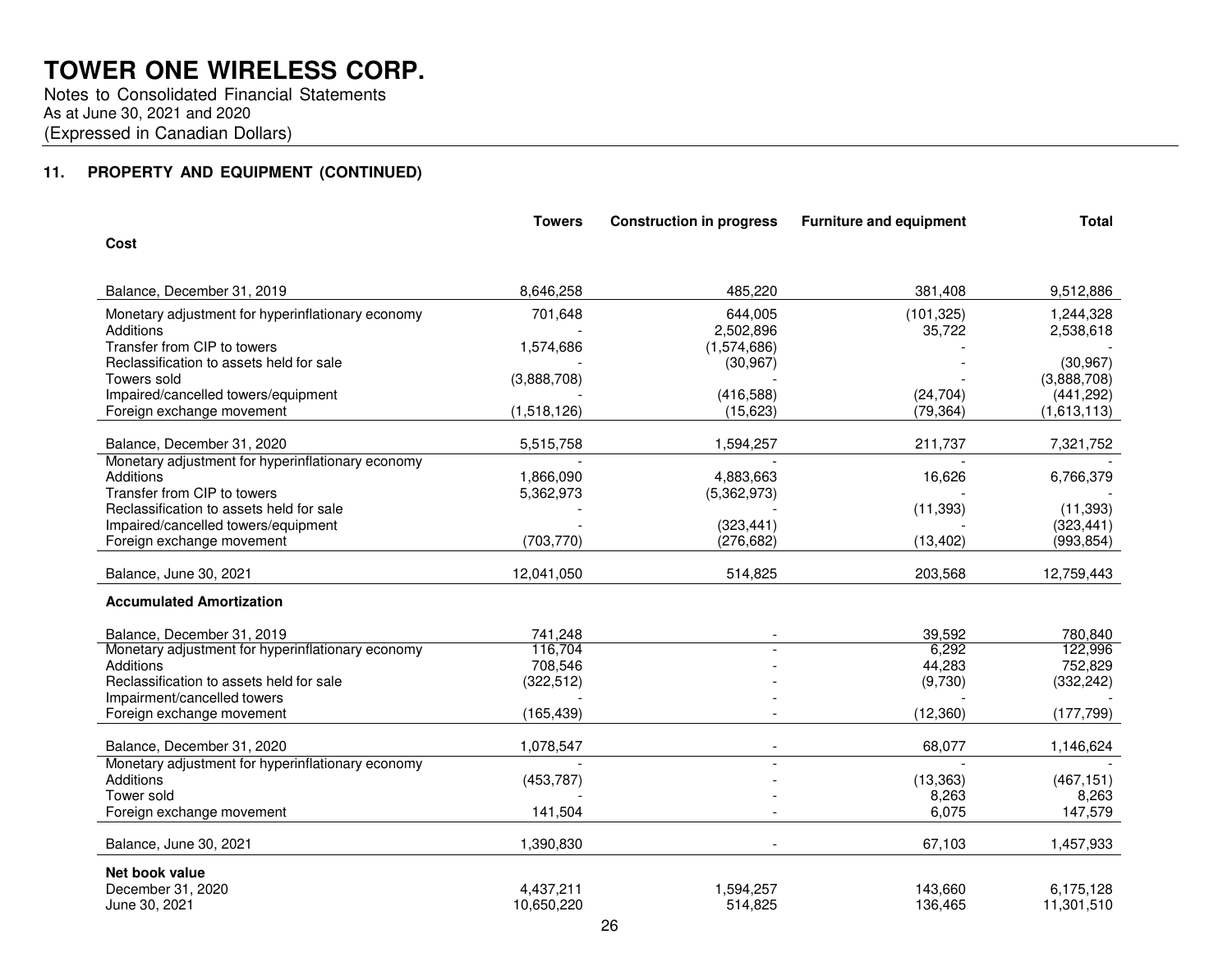Notes to Consolidated Financial Statements As at June 30, 2021 and 2020 (Expressed in Canadian Dollars)

### **12. RIGHT-OF-USE ASSETS AND LEASE LIABILITIES**

The Company has a lease agreement for its land lease. The continuity of the ROU asset and lease liability for the period ended June 30, 2021 is as follows:

| <b>Right-of-use asset</b>                         |                 |
|---------------------------------------------------|-----------------|
| As at December 31, 2018                           | \$<br>1,374,800 |
| Additions                                         | 1,721,936       |
| Depreciation                                      | (317, 208)      |
| Impact of foreign exchange                        | (370, 602)      |
| Monetary adjustment for hyperinflationary economy | 297,442         |
| As at December 31, 2019                           | \$2,706,368     |
| Additions                                         | 702,473         |
| Cancellation                                      | (1,086,971)     |
| Depreciation                                      | (262, 540)      |
| Impact of foreign exchange                        | (375, 830)      |
| Monetary adjustment for hyperinflationary economy | 201,933         |
| As at December 31, 2020                           | \$<br>1,885,433 |
| Additions                                         | 151,958         |
| Cancellation                                      |                 |
| Depreciation                                      | (49, 954)       |
| Impact of foreign exchange                        | (168, 597)      |
| Monetary adjustment for hyperinflationary economy |                 |
| As at March 31, 2021                              | \$<br>1,818,840 |
| Additions                                         | 2,018,071       |
| Cancellation                                      |                 |
| Depreciation                                      | (122, 511)      |
| Impact of foreing exchange                        | (59, 564)       |
| Monetary adjustment for hyperinflationary economy |                 |
| As at June 30, 2021                               | \$3,654,835     |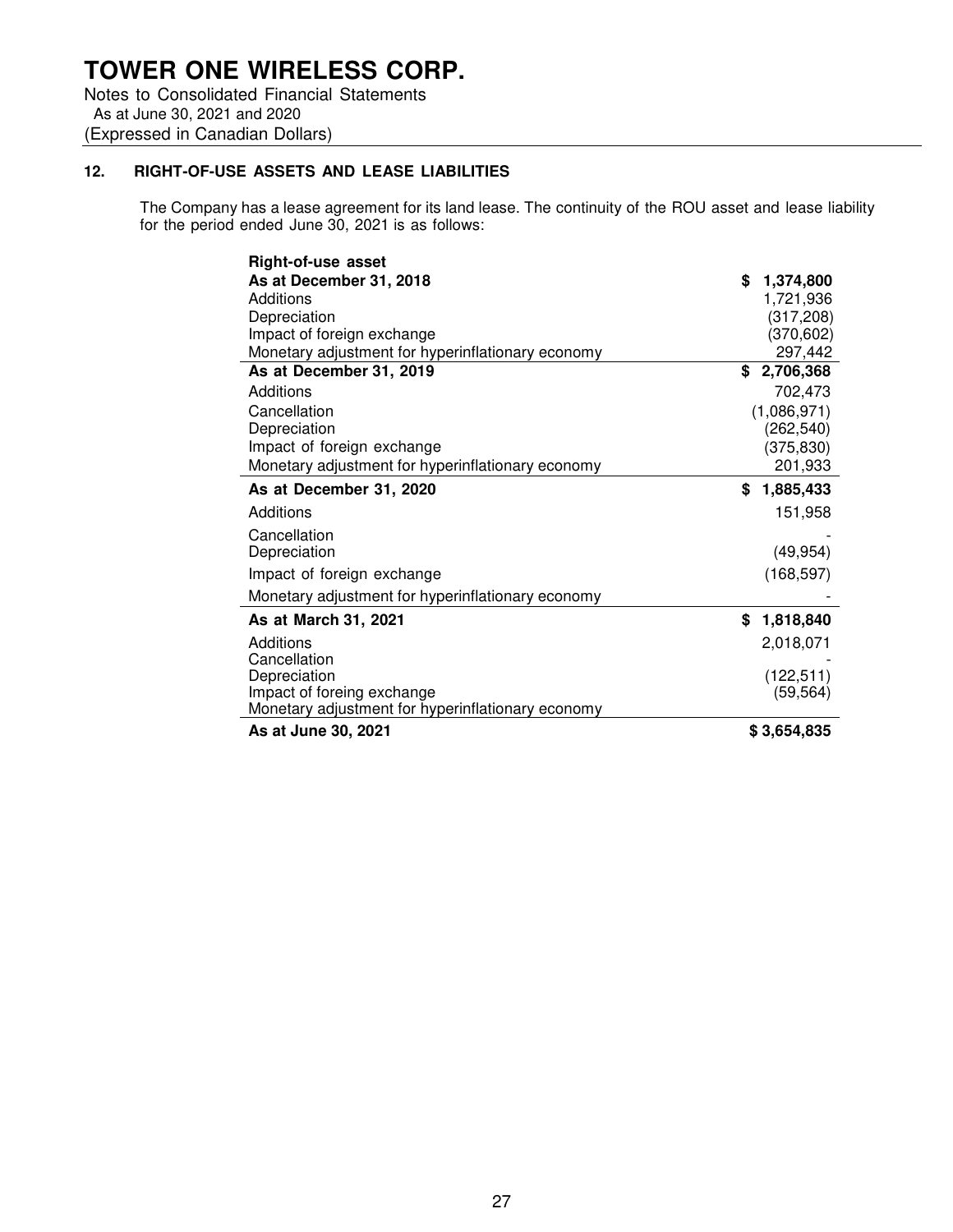Notes to Consolidated Financial Statements As at June 30, 2021 and 2020 (Expressed in Canadian Dollars)

| Lease liability            |                 |
|----------------------------|-----------------|
| As at December 31, 2018    | \$<br>1,374,800 |
| Additions                  | 1,721,936       |
| Lease payments             | (570, 512)      |
| Lease interest             | 488,484         |
| Impact of foreign exchange | (311, 579)      |
| As at December 31, 2019    | 2,703,129<br>\$ |
| Additions                  | 702,473         |
| Cancellation               | (1, 199, 643)   |
| Lease payments             | (553, 130)      |
| Lease interest             | 374,216         |
| Impact of foreign exchange | (341, 367)      |
| As at December 31, 2020    | \$<br>1,685,678 |
| Additions                  | 151,958         |
| Cancellation               |                 |
|                            |                 |
| Lease payments             | (208, 934)      |
| Lease interest             | 88,490          |
| Impact of foreign exchange | (150, 685)      |
| As at March 31, 2021       | \$<br>1,566,506 |
| Additions                  | 2,016,855       |
| Cancellation               |                 |
| Lease payments             | (264, 945)      |
| Lease interest             | 137,691         |
| Impact of foreign exchange | (49, 577)       |
| As at June 30, 2021        | 3,406,530       |
| Current portion            | \$<br>171,648   |
| Long-term portion          | 3,234,881       |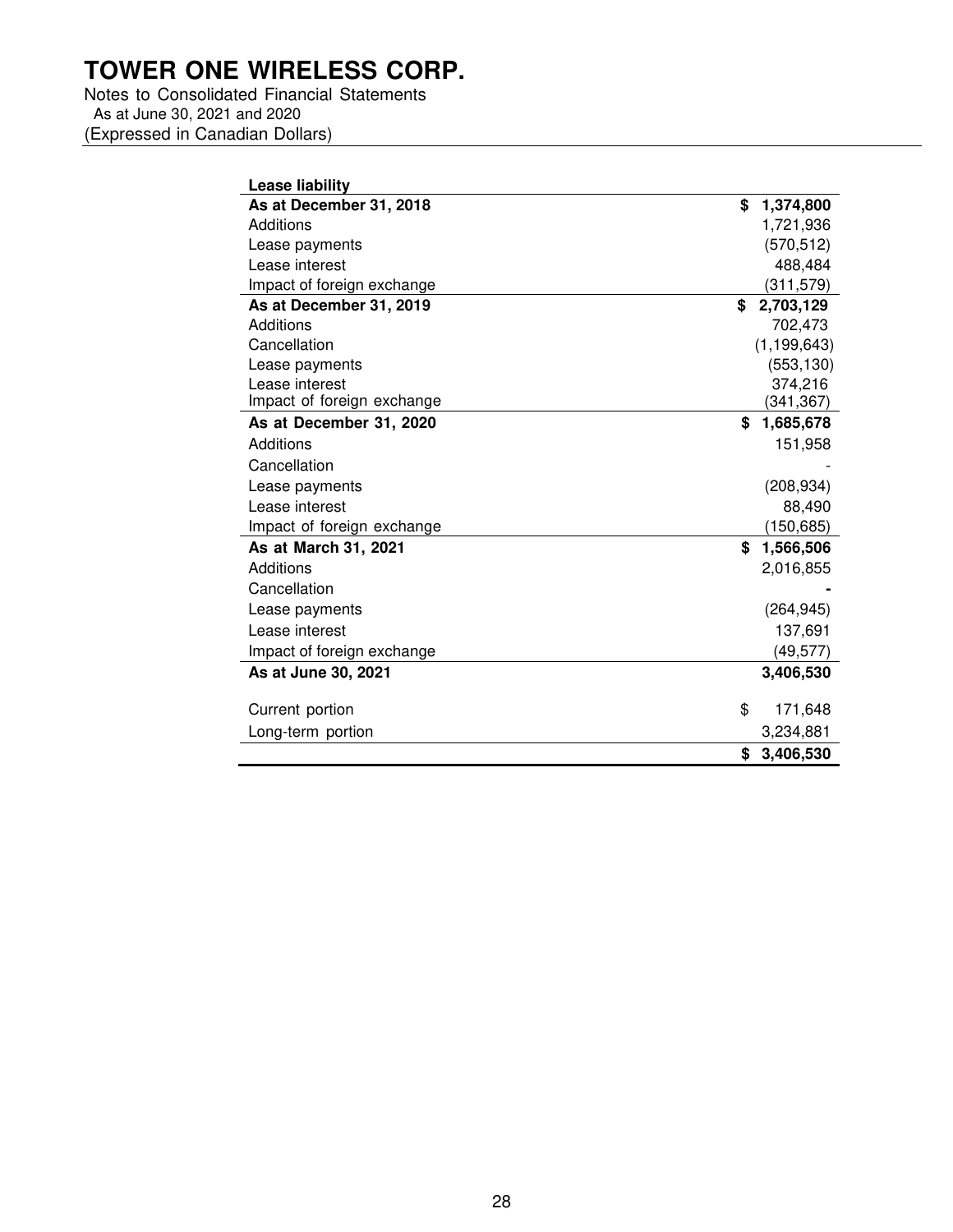Notes to Consolidated Financial Statements As at June 30, 2021 and 2020 (Expressed in Canadian Dollars)

### **13. ASSETS HELD FOR SALE**

During the Q2 2021 the company didn't sell any tower. The remaining balance includes the net book value less cost to sell (\$21,551).

During the Q1 2021 the company sold one tower in Argentina related to the asset purchase agreement from 2020, the total asset sold was \$11,610 in Argentina. The remaining balance includes the net book value less cost to sell (\$22,847).

During the year ended December 31, 2020, the Company entered into an asset purchase agreement with a third party whereby the Company agreed to sell certain towers in Argentina. The sale was not completed as of December 31, 2020, and accordingly the Company has reclassified the towers from property and equipment to assets held for sale on the consolidated statement of financial position. The carrying value reported represents the lower of the net book value and fair value less costs to sell. Subsequent to year ended December 31, 2020, the Company sold the assets held for sale towers of \$30,967 for \$36,961.

During the year ended December 31, 2019, the Company entered into an asset purchase agreement with a third party whereby the Company agreed to sell certain towers in Argentina. The sale was not completed as of December 31, 2019, and accordingly the Company has reclassified the towers from property and equipment to assets held for sale on the consolidated statement of financial position. The carrying value reported represents the lower of the net book value and fair value less costs to sell. Subsequent to year ended December 31, 2019, the Company sold the assets held for sale towers of \$751,726 for proceeds of \$1,204,942.

### **14. CONVERTIBLE DEBENTURES**

June 2018 Convertible Debenture

In June 2018, the Company issued secured convertible debentures to a third party for gross proceeds of \$1,000,000 under the following terms:

- A term of one year;
- An interest rate of 1% per month, payable monthly; and
- Convertible into common shares of the Company at \$0.20 per common share, subject to adjustment in certain events.

In connection with the convertible debentures, the Company also issued 5,000,000 share purchase warrants to the holders exercisable at a price of \$0.25 per common share for a period of one year. The Company also incurred cash debt issuance costs of \$76,791.

In November 2018, the terms of these convertible debentures were modified as follows:

- The conversion price was reduced to \$0.10 per common share;
- The expiry date of the original warrants was extended to November 13, 2019;
- The exercise price of the share purchase warrants was reduced to \$0.125 per common share; and
- The Company issued 5,000,000 additional share purchase warrants to the purchasers exercisable at a price of \$0.125 per common share, subject to certain adjustments in certain events with an expiry date of November 13, 2019.

The convertible debentures are secured against the assets of the Company and its subsidiaries pursuant to the terms of a general security agreement of the Company issued in favor of the holders.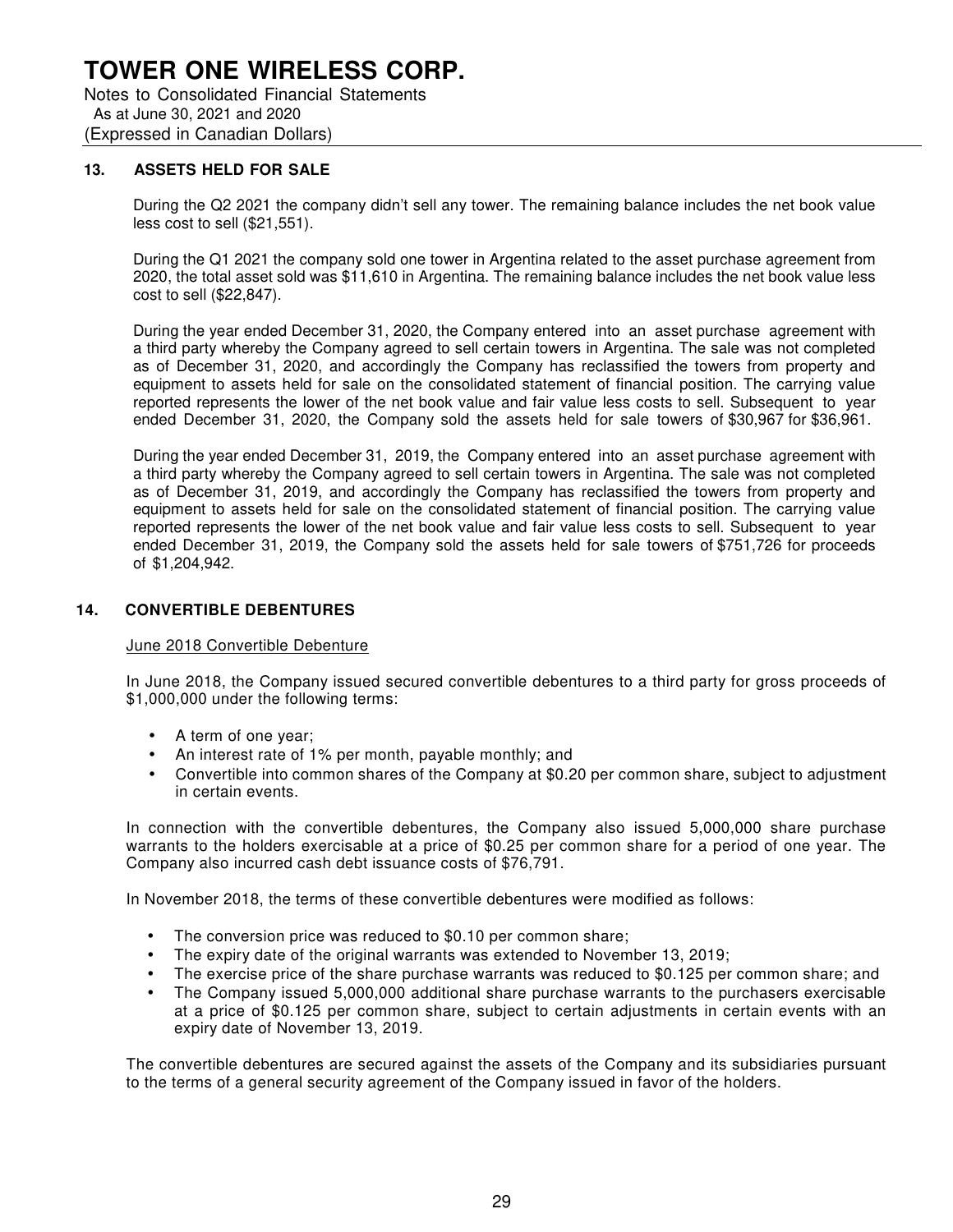#### November 2018 Convertible Debenture

In November 2018, the Company issued secured convertible debentures to a third party for gross proceeds of \$500,000 under the following terms:

- A term of seven months;
- An interest rate of 1% per month, payable monthly; and
- Convertible into common shares of the Company at \$0.10 per common share, until June 12, 2019, subject to adjustments in certain events.

In connection with the convertible debentures, the Company also issued 5,000,000 share purchase warrants to the purchasers exercisable at a price of \$0.125 per common share for a period of one year until November 13, 2019. The Company also incurred cash debt issuance costs of \$46,295.

The convertible debentures are secured against the assets of the Company and its subsidiaries pursuant to the terms of a general security agreement of the Company issued in favor of the holders.

For accounting purposes, the convertible debentures are separated into their liability and equity components using the residual method. The fair value of the liability component at the time of issue was determined based on an estimated discount rate of 17% for debentures. The value of the equity component was determined as the difference between the face value of the convertible debenture and the fair value of the liability component. After initial recognition the liability component is carried on an amortized cost basis and is accreted to its face value over the term to maturity of the convertible debentures at the effective rate of 25%.

During the year ended December 31, 2018, the Company determined the fair value of the equity component of the convertible debentures to be \$53,583, offset by transaction costs of \$4,397 and a deferred tax liability of \$46,513.

### June 2019

In June 2019, the Company repaid \$750,000 of the convertible debentures and extended the term with the existing lenders to November 2019.

In consideration for the extension of financing terms with existing lenders, the Company reached an agreement with such lenders to amend existing warrants (the "Amended Warrants") that were issued to such lenders on (i) June 12, 2018 (as previously amended on November 13, 2018) and (ii) November 13, 2018. The Amended Warrants were amended as follows:

- The exercise price of the Amended Warrants was amended from \$0.125 to \$0.09; and
- The expiry date of the Amended Warrants was extended from November 13, 2019 to November 13, 2020.

Concurrent with the Amended Warrants, the Company also issued new common share purchase warrants (the "New Warrants") to each holder of the Amended Warrants, resulting in an aggregate of 15,000,000 New Warrants being issued. Each New Warrant entitles the holder thereof to acquire one common share of the Company at an exercise price of \$0.09 per common share, with each New Warrant set to expire on November 13, 2020. The fair value of the New Warrants is \$287,272.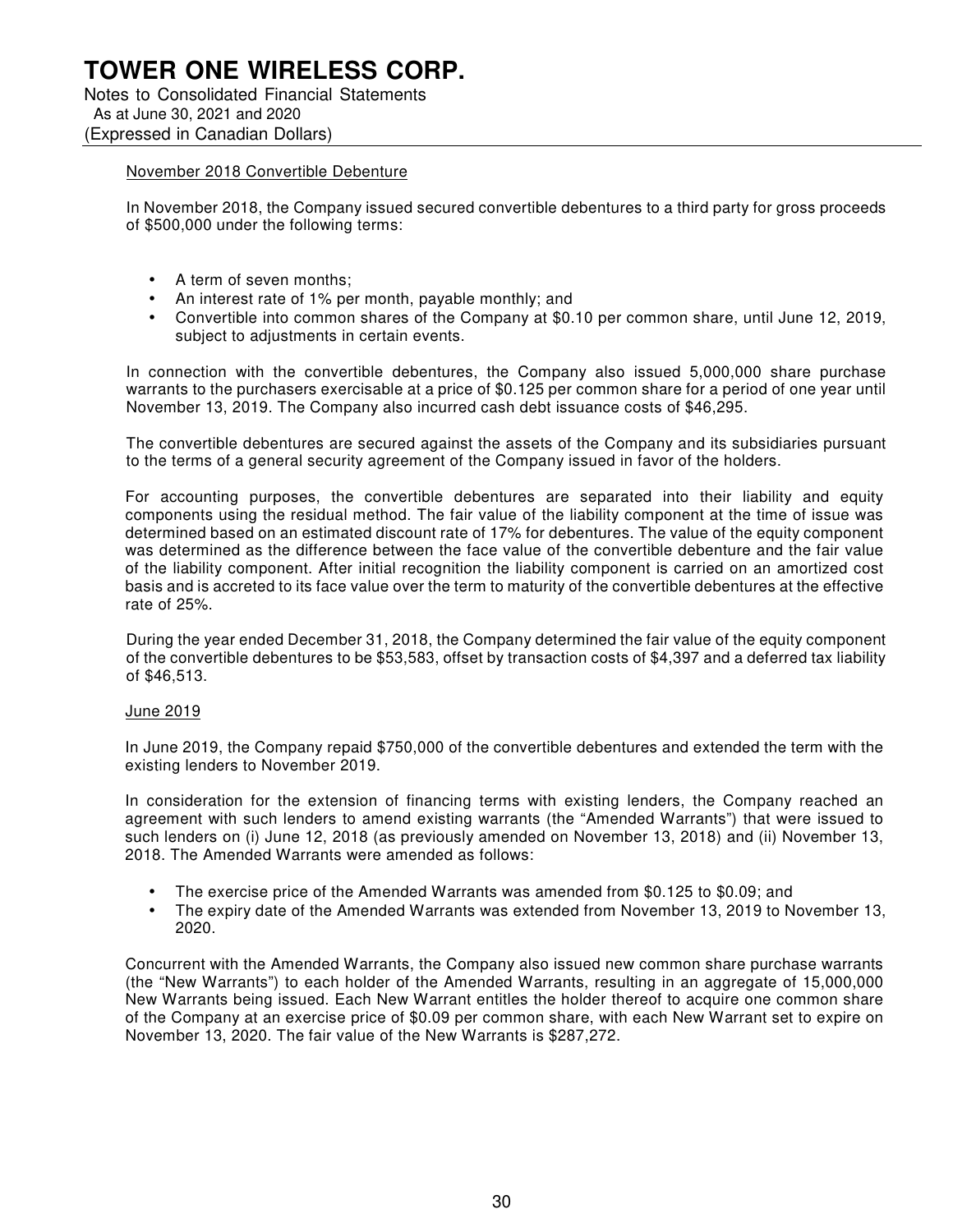Notes to Consolidated Financial Statements As at June 30, 2021 and 2020 (Expressed in Canadian Dollars)

> The fair value of the share purchase warrants was calculated using the Black-Scholes model and the following weighted average assumptions:

| Share price at date of grant | \$0.08     |
|------------------------------|------------|
| Exercise price               | \$0.09     |
| Expected life                | 1.42 years |
| <b>Expected volatility</b>   | 58.15%     |
| Risk free interest rate      | 1.49%      |
| Expected dividend yield      | $0\%$      |
| Expected forfeiture rate     | 0%         |

The Company has the right to repurchase all of the Amended Warrants and New Warrants for \$300,000 in aggregate at any time before their respective expiry dates.

The amendment of the convertible debenture was deemed to be an extinguishment of the original liabilities. As such, the equity portion of the original convertible debentures of \$2,673 was derecognized and the Amended Warrants were revalued at the extinguishment date using the Black-Scholes model and the weighted average assumptions disclosed above. The fair value of the Amended Warrants at the date of extinguishment was determined to be \$287,623. Consequently, \$572,222 was recorded as a loss on extinguishment to contributed surplus.

#### September 2019

In September 2019, the Company further extended the term with the existing lenders to December 2019.

In consideration for the extension of financing terms with existing lenders, the Company reached an agreement with such lenders to pay a 10% penalty on the total outstanding amounts of the principal. During the year ended December 31, 2019, the Company paid the penalty of \$75,000 and recorded the penalty as interest expense in the consolidated statement of comprehensive loss.

### December 2019

In December 2019, the Company further extended the term with the existing lenders to February 2020.

In consideration for the extension of financing terms with existing lenders, the Company reached an agreement with such lenders to pay a 1% penalty on the total outstanding amounts of the principal, as well as an additional 2% penalty on the total outstanding amounts of the principal to be added to the principal if the outstanding amounts are not repaid by January 14, 2020.

During the year ended December 31, 2019, the Company paid the penalty of \$7,500 and recorded the penalty as interest expense in the consolidated statement of comprehensive loss.

#### March 2020

In March 2020, the Company further extended the term with the existing lenders to June 2020.

In consideration for the extension of financing terms with existing lenders, the Company reached an agreement with such lenders to pay a penalty to be satisfied by issuing 714,286 common shares.

During the year ended December 31, 2020, the Company issued the 714,286 common shares, with a fair value of \$24,286, and recorded the penalty as interest expense in the consolidated statement of comprehensive loss.

#### June 2020

In June 2020, the Company repaid the convertible debenture balance of \$745,000 in full.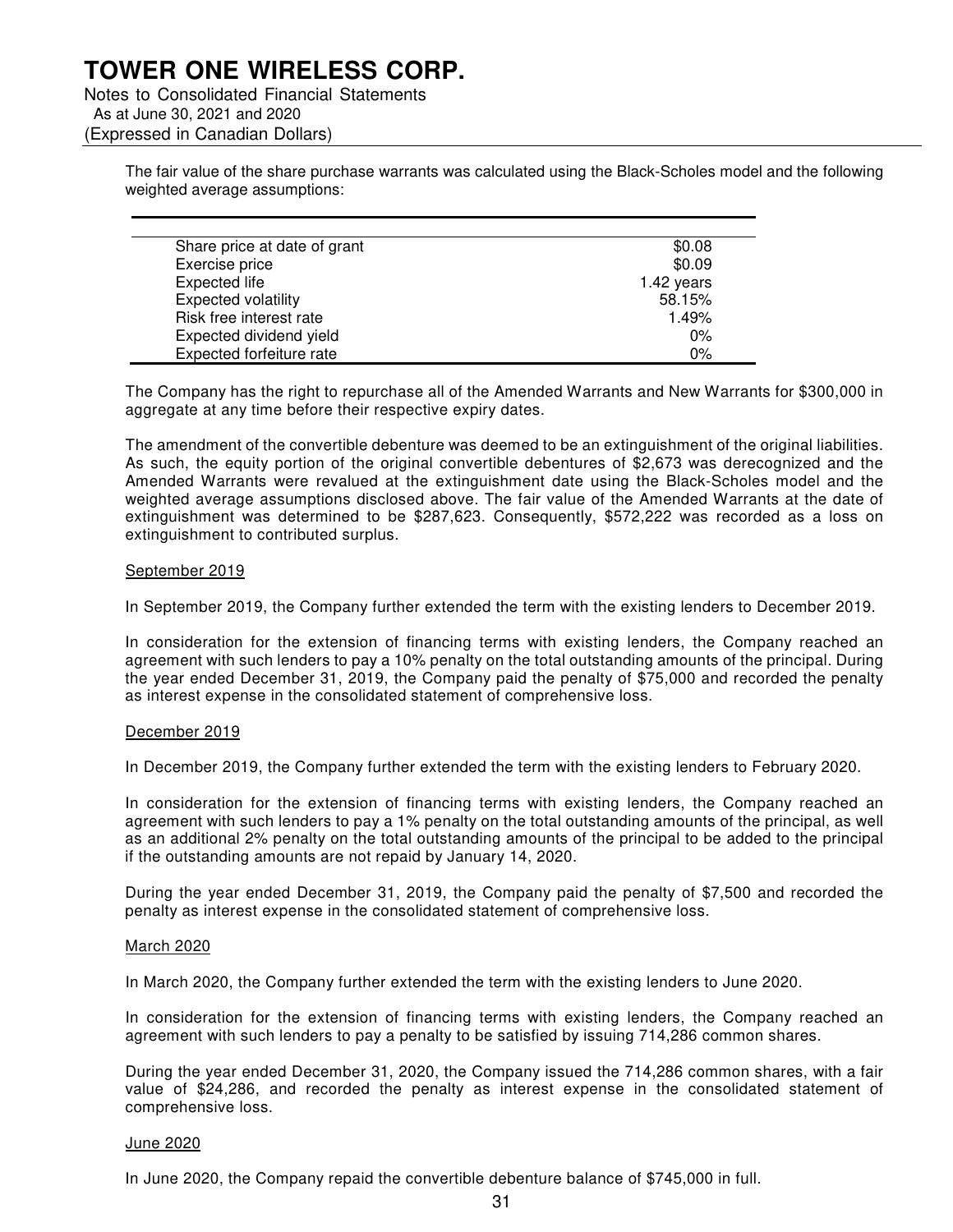Notes to Consolidated Financial Statements As at June 30, 2021 and 2020 (Expressed in Canadian Dollars)

> With this repayment, the Company repaid in full the convertible debenture loan balance and discharged the security interest associated with the loan.

A reconciliation of the convertible debentures is as follows:

| <b>Balance at December 31, 2018</b> | 1,387,624    |
|-------------------------------------|--------------|
| Cash items                          |              |
| Repayment of convertible            |              |
| debt                                | (750,000)    |
| Non-cash items                      |              |
| Accreted interest                   | 107,376      |
| Extinguishment of debt              | (745,000)    |
| Issuance of debt                    | 745,000      |
| Balance at December 31, 2019        | 745,000<br>S |
| Cash items                          |              |
| Repayment of convertible            |              |
| debt                                | (745.000     |
| Balance at December 31, 2020        |              |

During the year ended December 31, 2020, the Company has incurred interest expense of \$19,280 (2019 – \$127,500; 2018 – \$71,836) on the convertible debentures, of which \$nil (2019 – \$15,000) remains payable and has been recorded within interest payable on the consolidated statement of financial position.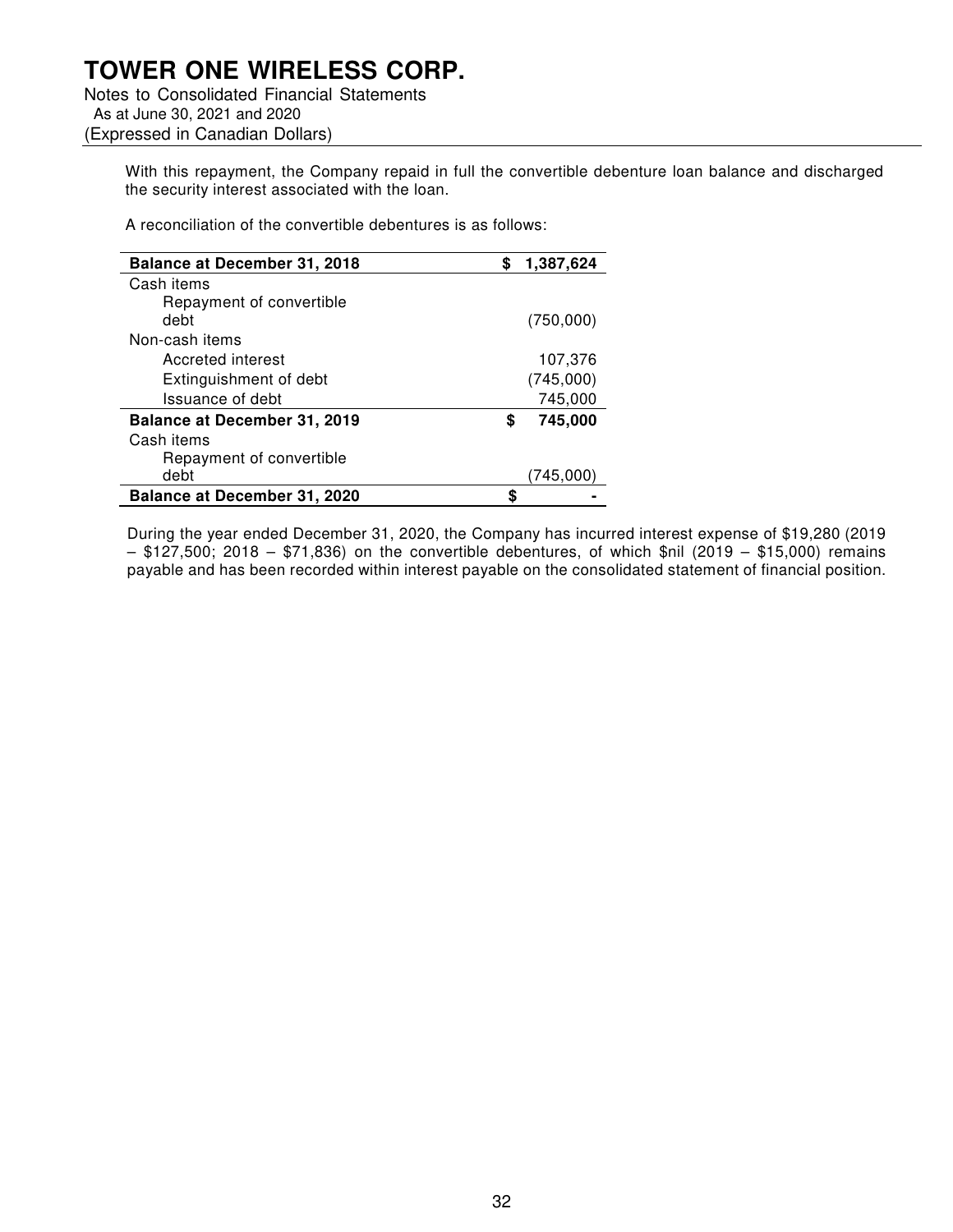Notes to Consolidated Financial Statements As at June 30, 2021 and 2020 (Expressed in Canadian Dollars)

### **15. LOANS PAYABLE**

During the period ended June 30, 2021, the loans payable are summarized as follows:

| June 30,          | December 31,      |                                            |                                                                                        |
|-------------------|-------------------|--------------------------------------------|----------------------------------------------------------------------------------------|
| 2021              | 2020              | Currency Terms                             |                                                                                        |
| CAD <sub>\$</sub> | CAD <sub>\$</sub> |                                            |                                                                                        |
| 1,408,427         | 1,505,038         |                                            | USD Unsecured, due on demand<br>Secured, Gradient amortization with                    |
| 11,554,358        | 1,817,141         |                                            | Colombian Pesos final maturity on September 2030<br>Unsecured, repayable monthly until |
| 57,754            | 79,567            | Colombian Pesos May 2023                   | Unsecured, repayable monthly until                                                     |
| 121,537           | 150,984           | Colombian Pesos December 2023              |                                                                                        |
| 31,857            | 31,857            |                                            | Argentine Pesos Unsecured, due on demand                                               |
| 144,202           |                   |                                            | Mexican Pesos Unsecured, due January 2020                                              |
| 13,318,135        | 3,584,587         |                                            |                                                                                        |
|                   |                   |                                            |                                                                                        |
| 1,664,205         |                   | 3,440,732 Current portion of loans payable |                                                                                        |
| 11,653,931        | 143.855           | Long term portion of loans payable         |                                                                                        |
| 13,318,135        | 3,584,587         |                                            |                                                                                        |

During the period ended June 30, 2021, the interest rates on the loans payable ranged from 0% to 18%.

During the period ended June 30, 2021, the Company has incurred interest expense of \$252,739 (US\$ 208,486) (2020 – \$28,161) on the loans payable, of which \$270,273 (US\$218,494) (2020 – \$24,304) remains payable and has been recorded within interest payable on the consolidated statement of financial position.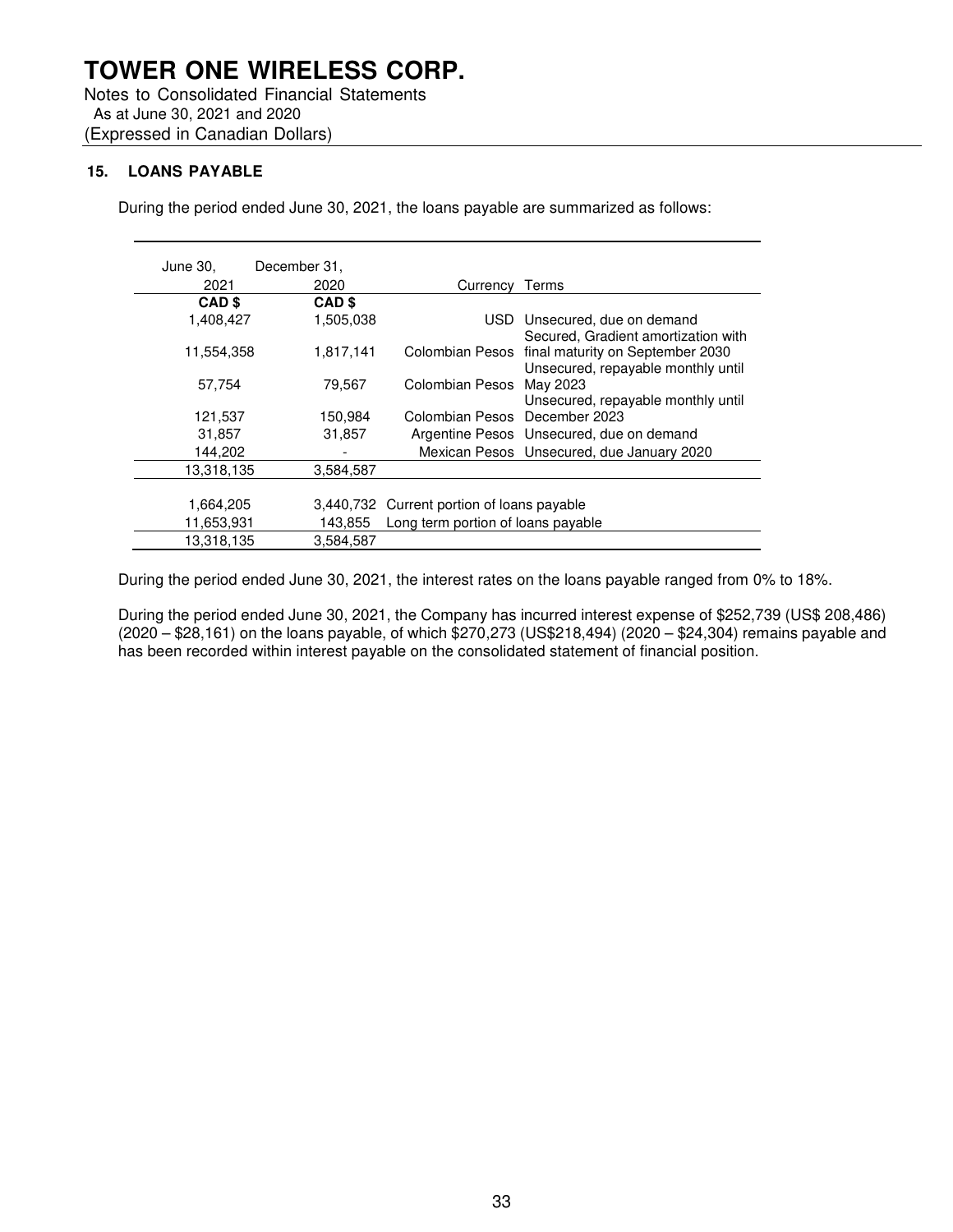As at June 30, 2021 and 2020 (Expressed in Canadian Dollars)

### **16. BONDS PAYABLE**

During the year ended December 31, 2019, the Company issued a total of 9,880 (2018 – 9,663) bonds at a price of \$100 each for gross proceeds of \$988,000 (2018 – \$966,300). The bonds are secured against all present and after-acquired personal property of the Company, incur interest at a rate of 10% paid monthly, and mature September 21, 2021. In connection with the issuance of bonds, the Company paid cash debt issuance costs to an agent of \$128,440 and issued 921,780 share purchase warrants to the agent with a fair value of \$33,545. The share purchase warrants are exercisable at prices ranging from \$0.08 to \$0.14 per common share for a period of two years. No bonds were issued in 2020.

The fair value of the share purchase warrants was calculated using the Black-Scholes model using the following weighted average assumptions:

|                              | 2021                     | 2020                     | 2019    |
|------------------------------|--------------------------|--------------------------|---------|
| Share price at date of grant |                          |                          | \$0.09  |
| Exercise price               |                          |                          | \$0.09  |
| Expected life                |                          |                          | 2 years |
| Expected volatility          |                          |                          | 76.65%  |
| Risk free interest rate      |                          |                          | 1.68%   |
| Expected dividend yield      |                          |                          | 0%      |
| Expected forfeiture rate     | $\overline{\phantom{0}}$ | $\overline{\phantom{0}}$ | 0%      |

The cash debt issuance costs and fair value of the share purchase warrants were applied against the carrying value of the bond. During the period ended June 30, 2021, the Company recorded an amortization expense related to the debt issuance costs of \$23,850 (2020 – \$95,399).

As at June 30, 2021, the carrying value of the bonds are \$1,930,450 (2020 – \$1,787,351). During the period ended June 30, 2021, the Company has incurred interest expense of \$48,726 (2020 – \$47,221) on the bonds payable, of which \$0 (2020 – \$0) remains payable and has been recorded within interest payable on the consolidated statement of financial position.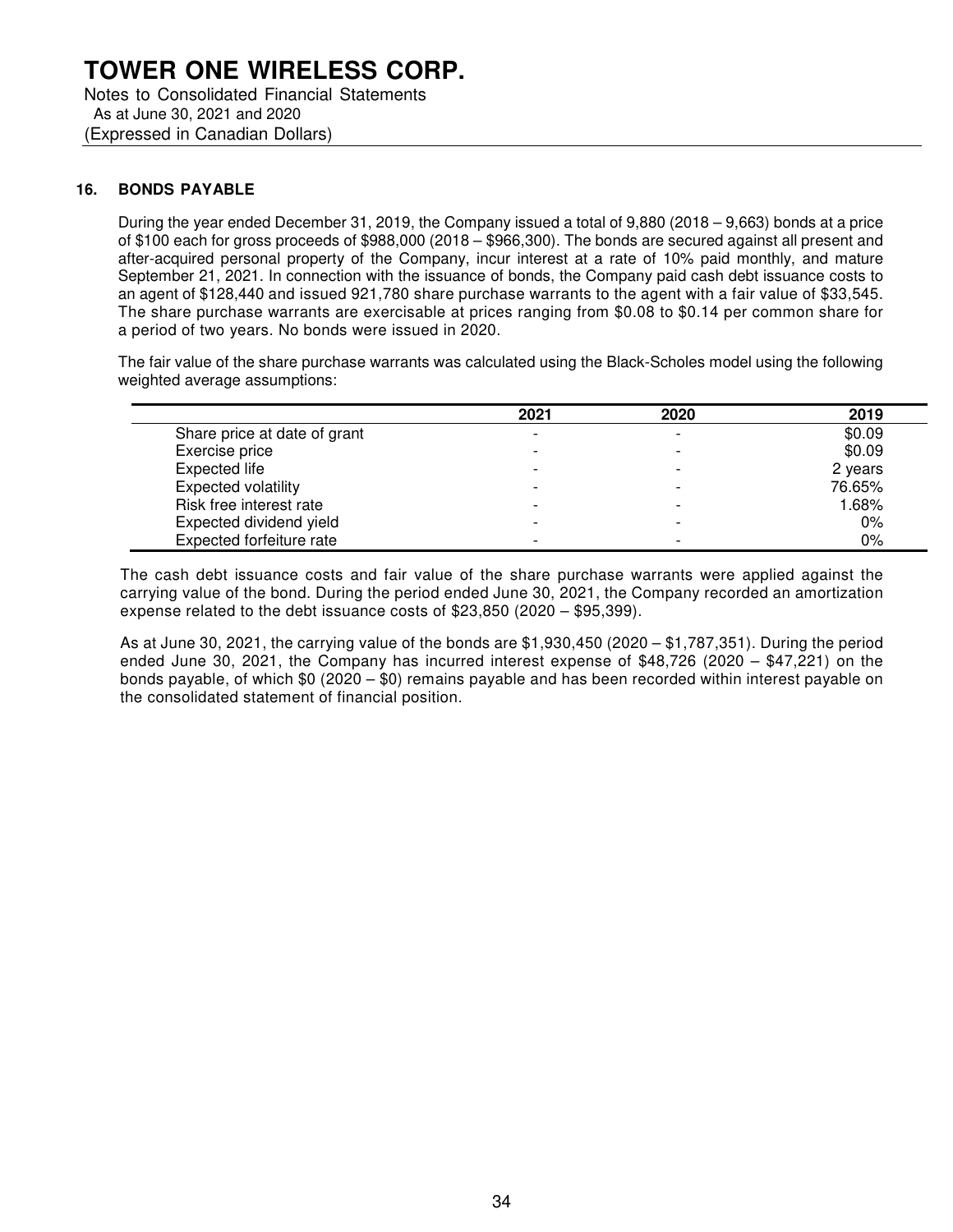Notes to Consolidated Financial Statements As at June 30, 2021 and 2020 (Expressed in Canadian Dollars)

### **17. RELATED PARTY TRANSACTIONS AND BALANCES**

Loans payable to related parties include loans and advances received from related individuals and companies related to directors and officers of the Company. As at June 30, 2021 and December 31 2020, the Company has the following loan balances with related parties:

| June 30,<br>2021<br>CAD \$ | December 31,<br>2020<br>CAD \$ | Currency               | Rate<br>%       | Terms                    |
|----------------------------|--------------------------------|------------------------|-----------------|--------------------------|
| 3,539,641                  | 3,839,459                      | USD                    | <u>12% -18%</u> | Unsecured, due on demand |
| 4,456                      | 18.546                         | Colombian Pesos        | $0\%$           | Unsecured, due on demand |
| 12,573                     | 12,743                         | <b>Argentine Pesos</b> | 18%             | Unsecured, due on demand |
| 3,556,670                  | 3,870,748                      |                        |                 |                          |

In connection with certain related party loans, the Company incurred monthly penalty fees of 10% until June 30, 2018 once the loans reached their initial maturity dates. During the year ended December 31, 2018, the Company paid finance expenses of \$528,132 (US\$407,500) in connection with these monthly penalties.

As at December 31, 2018, the Company had advanced \$224,976 to related parties in connection with costs to be incurred on behalf of the Company. This amount was included within other receivables on the consolidated statement of financial position. The amounts advanced are unsecured, non-interest bearing and due on demand. During the year ended December 31, 2019, the Company deemed these amounts to be uncollectable and wrote off the balance.

During the period ended June 30, 2021, the Company has incurred interest expense of \$102,976 (US\$83,910) (2020 –\$126,713) in connection with the related party loans noted above. As at June 30, 2021, \$597,374 of unpaid interest and loan penalties have been included within interest payable on the consolidated statement of financial position.

### January 2019

In January 2019, the Company renegotiated the loans with three of the related party lenders to extend the maturity date of the loans.

In consideration for the extension of the maturity date of the loans, the Company agreed to incur total penalties of \$212,312 (US\$160,000) which were added to the principal balance of the loans. In addition, the Company agreed to add the interest accrued as of the date of renegotiation of \$539,236 (US\$395,259) to the principal balance of the loans. The renegotiation of the loans was deemed to be an extinguishment of the original liabilities and \$212,312 was recorded as a loss on extinguishment.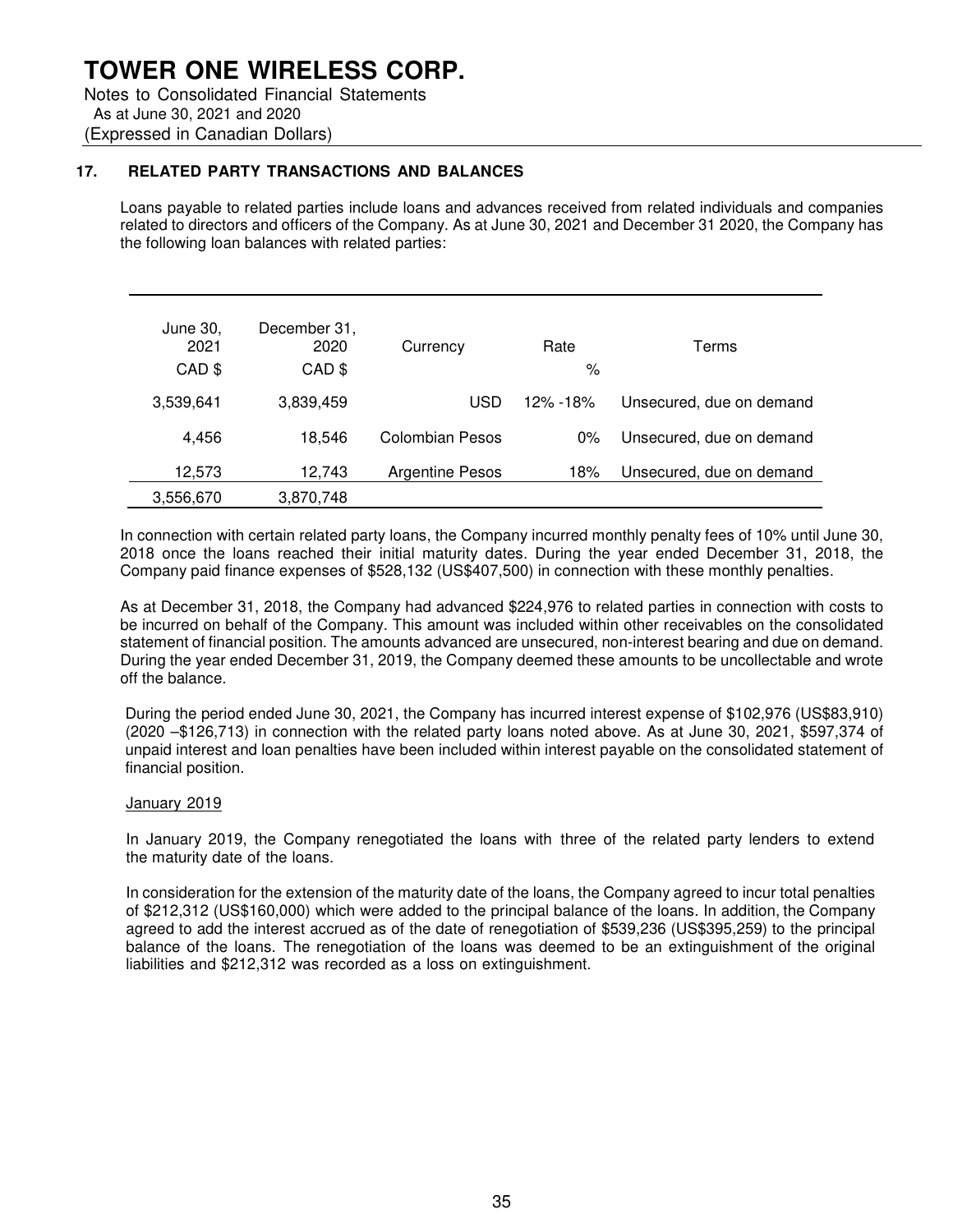### **17. RELATED PARTY TRANSACTIONS AND BALANCES (CONTINUED)**

#### September 2019

In September 2019, the Company consolidated loan balances with certain related party lenders and extended the maturity date of these amounts to March 30, 2020.

In consideration for the extension of the maturity date of the loans, the Company agreed to issue 2,381,301 share purchase warrants to the holderswith a fair value of \$180,714. The share purchase warrants are exercisable at a price of \$0.09 per common share for a period of five years. As at March 31, 2021, these warrants have not yet been issued. The fair value of the obligation to issue the share purchase warrants was calculated using the Black-Scholes model and the following weighted average assumptions:

| Share price at date of grant | \$0.08  |
|------------------------------|---------|
| Exercise price               | \$0.09  |
| Expected life                | 5 years |
| <b>Expected volatility</b>   | 174.99% |
| Risk free interest rate      | 1.49%   |
| Expected dividend yield      | $0\%$   |
| Expected forfeiture rate     | 0%      |

The consolidation of the loans and the issuance of the warrants was deemed to be an extinguishment of the original liabilities and \$180,714 was recorded as a loss on extinguishment.

Key management personnel receive compensation in the form of short-term employee benefits, share-based compensation, and post-employment benefits. Key management personnel include the Chief Executive Officer, Chief Financial Officer, and Chief Operating Officer. The remuneration of key management is as follows (expressed in USD):

|                                 | Six Months period ended |               |
|---------------------------------|-------------------------|---------------|
|                                 | June 30,2021            | June 30, 2020 |
|                                 | Ж                       |               |
| Consulting fees paid to the CEO | 132,000                 | 132,000       |
| Consulting fees paid to the COO | 102,000                 | 102,000       |
| Consulting fees paid to the CFO | 17,000                  | 102,000       |
|                                 | 251,000                 | 336,000       |

The remuneration of the CEO/COO/CFO are included in professional fees and consulting in the consolidated statements of comprehensive loss.

During the year ended December 31, 2018 the Company granted stock options to directors and officers resulting in share-based compensation of \$1,913,692.

As at June 30, 2021, \$187,100 (June 2020 –264,100) of related party payables are included in accounts payable and accrued liabilities in the consolidated statement of financial position.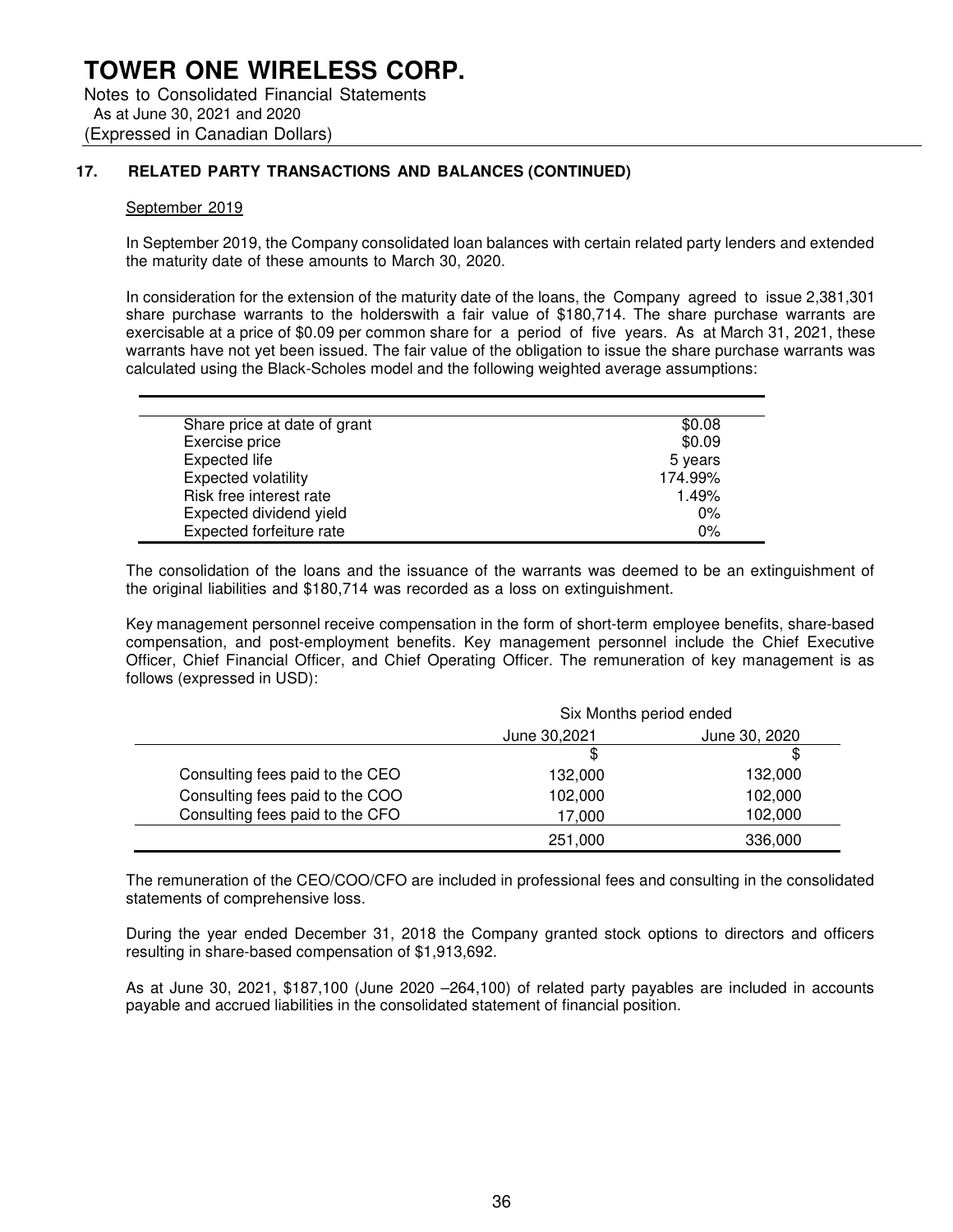Notes to Consolidated Financial Statements As at June 30, 2021 and 2020 (Expressed in Canadian Dollars)

### **18. SHARE CAPITAL**

a) Authorized:

| Unlimited | Class A common shares without par value              |
|-----------|------------------------------------------------------|
| 1.500.000 | Class B Series I preferred shares without par value  |
| 1,000,000 | Class B Series II preferred shares without par value |

As at December 31, 2020 and 2019, there were no preferred shares outstanding.

### b) Issued and outstanding:

During the period ended June 30, 2021:

• On June 22, 2021, the Company issued 6,300,000 common shares in connection with previous services of a former Director, settlement of claims and indemnities provided to the Company.

During the year ended December 31, 2020:

• On April 30, 2020, the Company issued 714,286 common shares as a penalty to the holders of the convertible debentures, with a fair value of \$24,286. The fair value of the penalty was not readily determinable, as such, the common shares were valued at the fair value of common shares on grant date.

No shares were issued during the year ended December 31, 2019.

During the year ended December 31, 2018:

- On April 3, 2018, the Company issued 7,500,000 common shares for acquisition Mexmaken as described in Note 7.
- On April 3, 2018, the Company issued 780,000 common shares to the parent of the CEO for interest payment of \$156,000 (USD\$120,000).
- The Company issued 50,000 common shares pursuant to the exercise of the conversion option of certain convertible debentures as described in Note 14.
- The Company issued 5,600,000 common shares for gross proceeds of \$1,260,000 pursuant to the exercise of stock options. In connection with the exercise of stock options, \$1,200,301 was transferred from contributed surplus to share capital.
- The Company issued 525,690 units for services with a fair value of \$110,395. Each unit is comprised of one common share and one share purchase warrant exercisable for one common share at an exercise price of \$0.25 for a period of six months. The fair value of the services received was not readily determinable, as such, the common shares were valued at the fair value of common shares on grant date. No value has been allocated to the warrants.
- The Company issued 142,857 units for the subscriptions received in 2017 in the amount of \$30,000. Each unit has the same term as above. Each unit is comprised of one common share and one share purchase warrant exercisable for one common share at an exercise price of \$0.25 for a period of six months.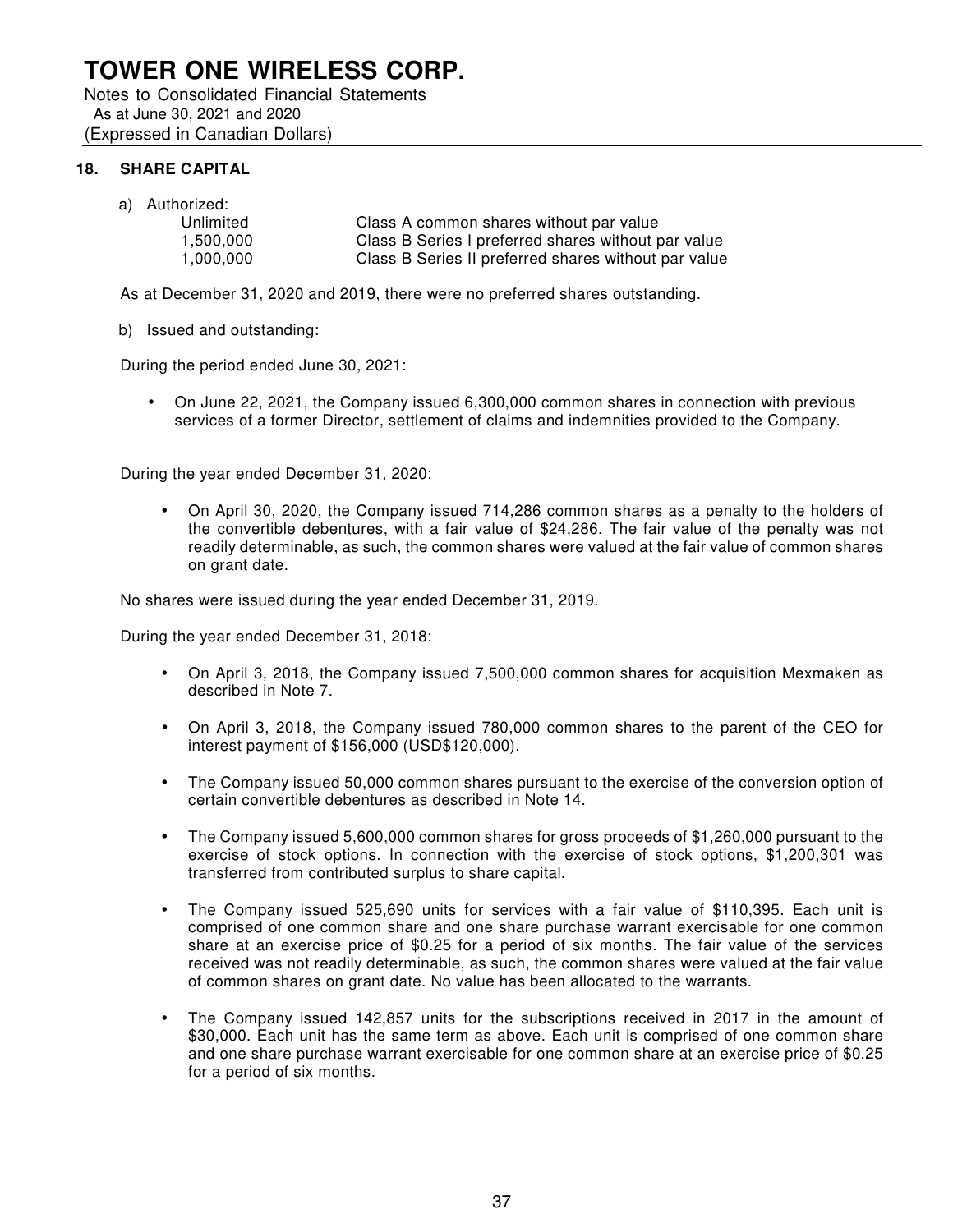Notes to Consolidated Financial Statements As at June 30, 2021 and 2020 (Expressed in Canadian Dollars)

### **18. SHARE CAPITAL (CONTINUED)**

- b) Issued and outstanding (continued):
	- On January 8, 2018, the Company extended the expiry date of existing warrants from January 12, 2018 to July 21, 2018. The modification of warrants incurred a share-based compensation of \$10,410. The Company also announced warrant price reduction and exercise incentive program. Under the incentive program, the exercise price of all the warrants reduced to \$0.25 if exercised prior to March 30, 2018, which was further extended to April 6, 2018. One Incentive Warrant was granted for each warrant exercised. Each Incentive Warrant was exercisable to acquire one common share at a price of \$0.40 for six months. The Company engaged an agent to provide services in connection with the incentive program. The Company issued the agent such number of new warrants as was equal to 8% of the exercised warrants in this program, entitling the agent to acquire units of the Company at an exercise price of \$0.25 per unit, with each unit being comprised of one common share and one non-transferable share purchase warrants entitling the agent to acquire an additional common share of the Company at a price of \$0.40 per share for one year.

8,665,201 warrants were exercised under this program and consequently, 8,665,201 Incentive Warrants were issued. The Company received proceeds of \$2,166,300 for the exercise of warrants.

- c) Escrowed Shares:
	- (i) Pursuant to an escrow agreement dated January 26, 2017, the 30,000,000 common shares issued pursuant to the acquisition of TCTS (Note 5) are subject to escrow restrictions. The escrow shares will be released based on certain performance conditions. During the year ended December 31, 2020, the escrow shares were released upon achieving the performance obligations. As at December 31, 2020, no common shares remain in escrow (2019 – 30,000,000 common shares).
	- (ii) In addition, pursuant to an Assignment Agreement from 2017, 500,000 common shares issued to Rojo Resources Ltd. are subject to escrow restrictions. These escrow shares will be released 10% on the issuance date, with the remaining to be released 15% every six months. As of December 31, 2020, there are no common shares remaining in escrow (2019 – 75,000 common shares).
- d) Warrants:

.

On January 8, 2018, the Company modified the expiry date of all existing warrants to July 21, 2018. Sharebased compensation of \$10,410 was recorded on the agents warrants, based on the following assumptions:

| Exercise price             | \$0.40      |
|----------------------------|-------------|
| Expected life              | $0.5$ years |
| <b>Expected volatility</b> | 81%         |
| Risk free interest rate    | 1.32%       |
| Expected dividend yield    | 0%          |
| Expected forfeiture rate   | 0%          |

During the year ended December 31, 2020, a total of 31,293,653 warrants expired unexercised. Upon expiry of the warrants, \$597,632 was reversed from contributed surplus to deficit.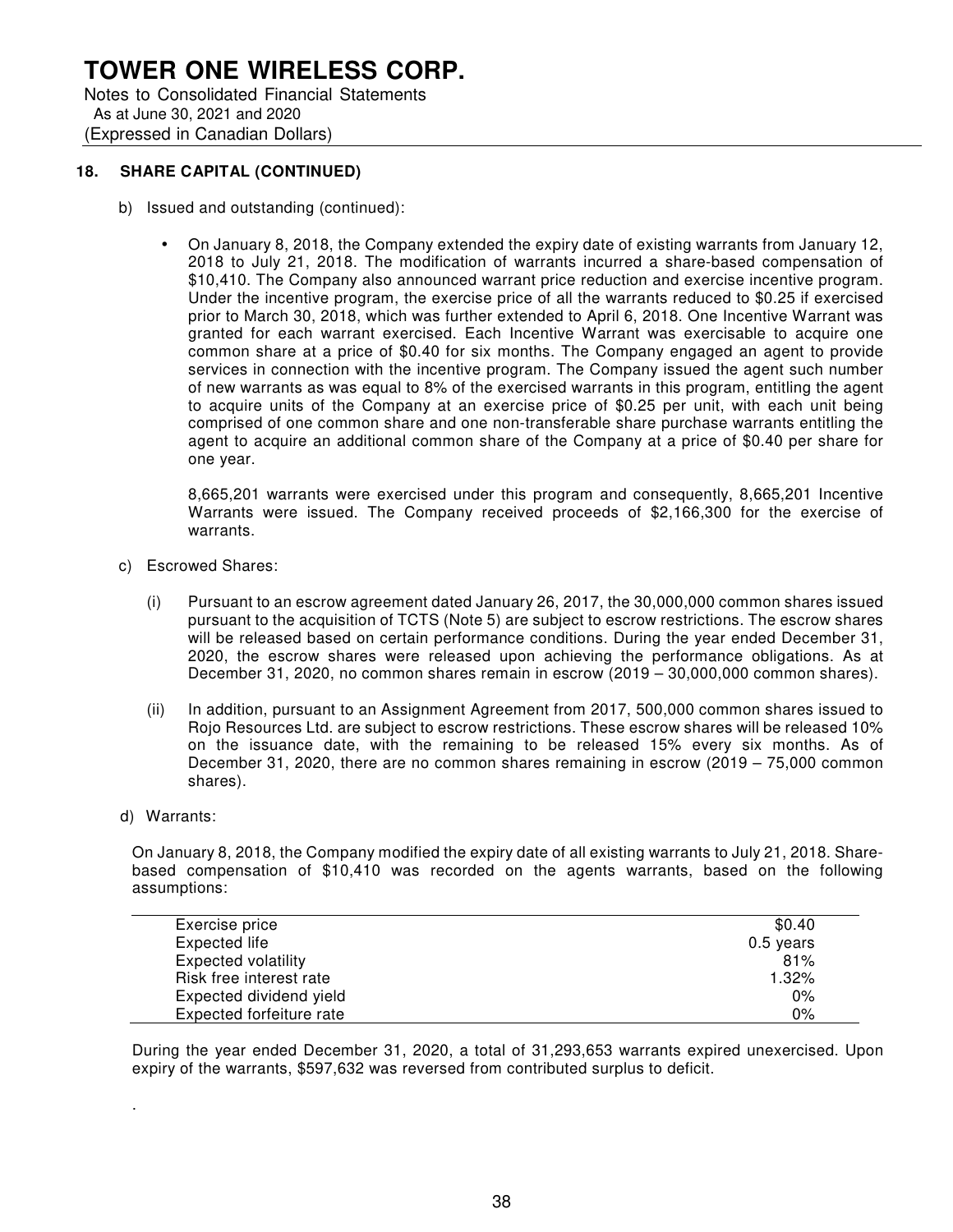Notes to Consolidated Financial Statements As at June 30, 2021 and 2020 (Expressed in Canadian Dollars)

### **18. SHARE CAPITAL (CONTINUED)**

d) Warrants (continued)

A continuity of warrants for the period ended June 30, 2021 and years ended December 31, 2020 and 2019 is as follows:

|                            |                | Weighted<br>average |
|----------------------------|----------------|---------------------|
|                            | Number         | exercise price      |
|                            |                | \$                  |
| Balance, December 31, 2018 | 16,290,573     | 0.12                |
| Granted                    | 15,924,860     | 0.09                |
| Balance, December 31, 2019 | 32,215,433     | 0.11                |
| Expired                    | (31, 293, 653) | 0.11                |
| Balance, December 31, 2020 | 921,780        | 0.09                |
| Granted                    |                |                     |
| Balance, June 30, 2021     | 921,780        | 0,09                |

The following table summarizes the share purchase warrants outstanding and exercisable as at June 30, 2021:

|                                | Exercise price |                     |
|--------------------------------|----------------|---------------------|
| Number of warrants outstanding |                | Expiry date         |
| 921.780                        | 0.09           | . 2021<br>⊃ctober ∶ |

As at June 30, 2021, the warrants outstanding have a weighted average life remaining of 0,25 years  $(2020 - 0.75 \text{ years}).$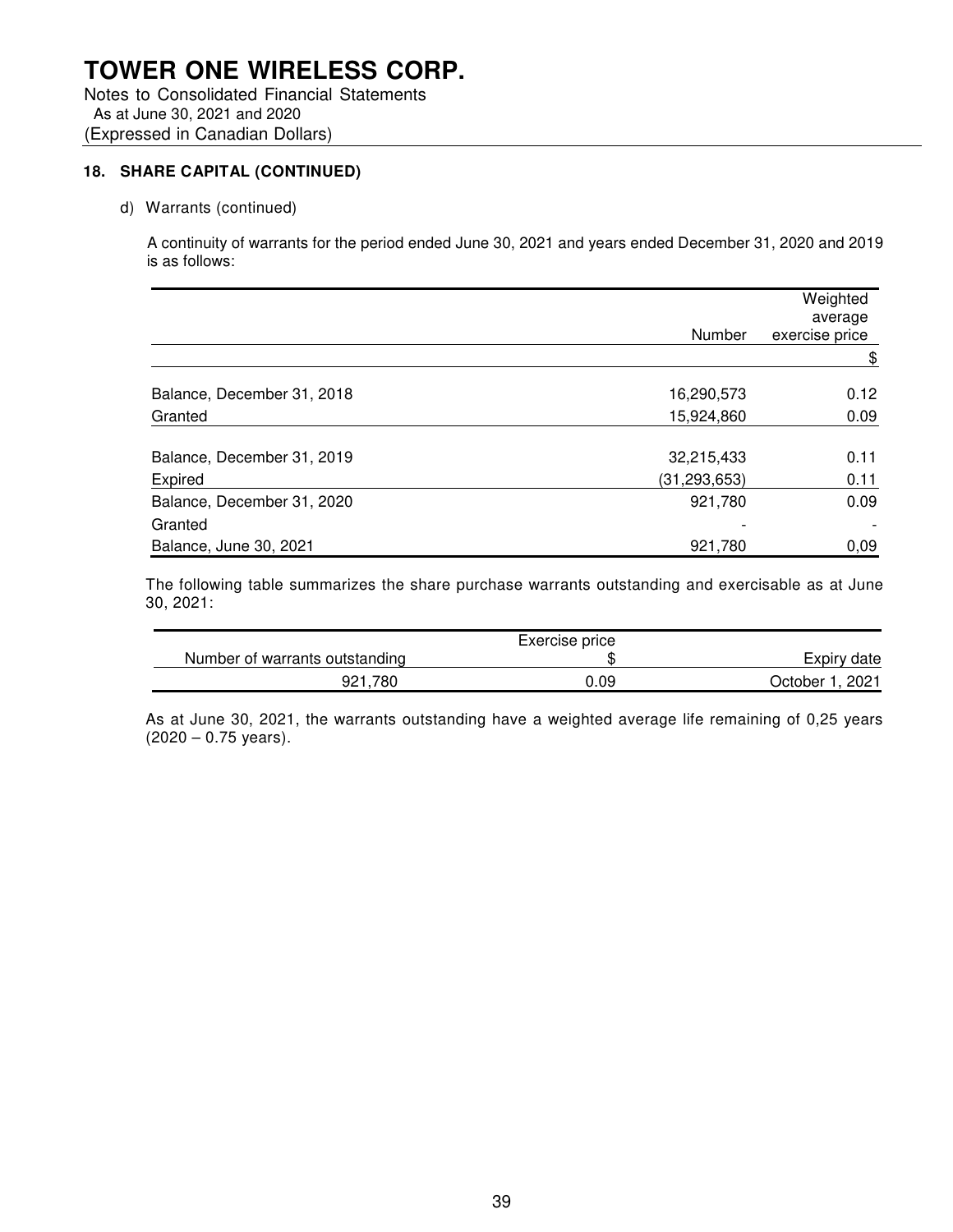Notes to Consolidated Financial Statements As at June 30, 2021 and 2020 (Expressed in Canadian Dollars)

### **18. SHARE CAPITAL (CONTINUED)**

e) Stock options

The Company has established a stock option plan for directors, employees, and consultants. Under the Company's stock option plan, the exercise price of each option is determined by the Board, subject to the Discounted Market Price policies of the Canadian Stock Exchange. The aggregate number of shares issuable pursuant to options granted under the plan is limited to 10% of the Company's issued shares at the time the options are granted. The aggregate number of options granted to any one optionee in a 12-month period is limited to 5% of the issued shares of the Company.

There were no stock options granted during the period ended June 30, 2021. During the year ended December 31, 2018, the Company granted stock options to certain directors, officers and consultants of the Company. The weighted average fair value of the stock options during the year ended December 31, 2018 was determined to be \$1.50 using the Black-Scholes option pricing model. The following weighted average assumptions were used for the calculation:

|                            | 2021 | 2020 | 2019 | 2018   |
|----------------------------|------|------|------|--------|
| Share price at grant date  |      |      |      | \$0.22 |
| Exercise price             |      |      |      | \$0.23 |
| Expected life (in years)   |      |      |      |        |
| <b>Expected volatility</b> |      |      |      | 202%   |
| Risk free interest rate    |      |      |      | 2.07%  |
| Expected dividend yield    |      |      |      | 0%     |
| Expected forfeiture rate   |      |      |      | $0\%$  |

A continuity of stock options for the period ended June 30, 2021 and years ended December 31, 2020 and 2019 is as follows:

|                                  |           | Weighted average |
|----------------------------------|-----------|------------------|
|                                  | Number    | exercise price   |
|                                  |           |                  |
| Balance, December 31, 2019, 2020 |           |                  |
| and June 30 2021                 | 1,275,000 | 0.30             |

As at June 30, 2021, the following stock options were outstanding and exercisable:

| Options     | <b>Options</b> | Exercise | Remaining life | Expiry            |
|-------------|----------------|----------|----------------|-------------------|
| Outstanding | exercisable    | price    | (years)        | Date              |
|             |                | \$       |                |                   |
| 325,000     | 325,000        | 0.45     | 1.21           | March 17, 2022    |
| 950,000     | 950,000        | 0.25     | 2.13           | February 17, 2023 |
| 1,275,000   | 1,275,000      | 0.30     | 1.90           |                   |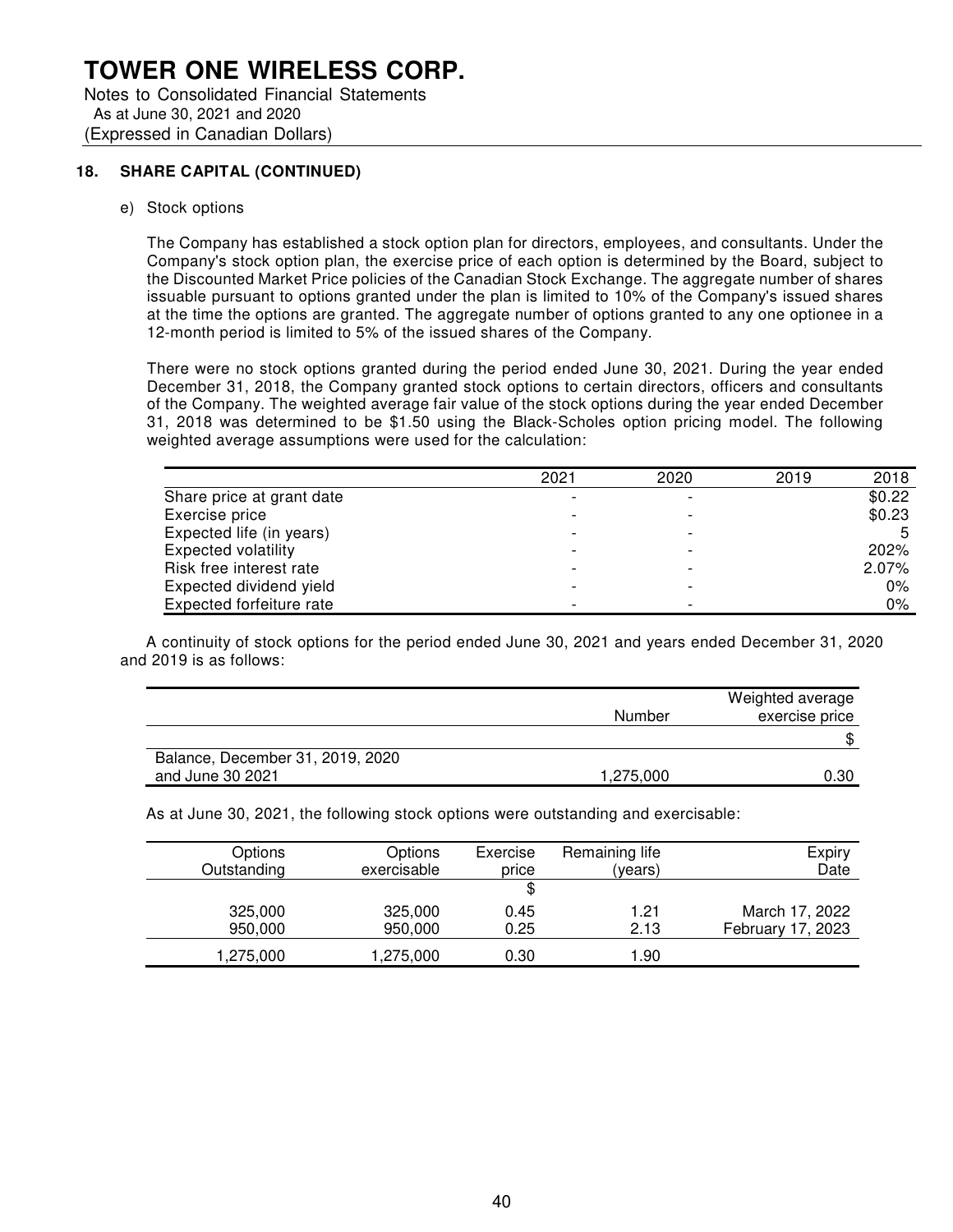Notes to Consolidated Financial Statements As at June 30, 2021 and 2020 (Expressed in Canadian Dollars)

### **19. CAPITAL DISCLOSURE**

The Company manages its shareholders' deficiency, loans and convertible debts as capital. The Company's objective when managing capital is to safeguard the Company's ability to continue as a going concern in order to pursue the development of its assets and to maintain a flexible capital structure which optimizes the cost of capital at an acceptable risk. The Company manages the capital structure and adjusts it considering changes in economic conditions and the risk characteristics of the underlying assets. To maintain or adjust the capital structure, the Company may attempt to issue new shares, issue debt or acquire or dispose of assets. In order to facilitate the management of its capital requirements, the Company prepares expenditure budgets that are updated as necessary depending on various factors, including successful capital deployment and general industry conditions. As at June 30, 2021, the shareholders' deficiency was \$ 26,905,489 (2020 - \$24,095,809). The Company is not subject to any externally imposed capital requirements. The Company did not change its approach to capital management during the year ended June 30, 2021.

### **20. FINANCIAL INSTRUMENTS AND RISK**

As at June 30, 2021, the Company's financial instruments consist of cash, amounts receivable, accounts payable and accrued liabilities, customer deposits, interest payable, convertible debentures, loans payable, loans from related parties, bonds payable and lease liabilities.

The Company provides information about financial instruments that are measured at fair value, grouped into Level 1 to 3 based on the degree to which the inputs used to determine the fair value are observable.

- a. Level 1 fair value measurements are those derived from quoted prices in active markets for identical assets or liabilities.
- b. Level 2 fair value measurements are those derived from inputs other than quoted prices included within Level 1, that are observable either directly or indirectly.
- c. Level 3 fair value measurements are those derived from valuation techniques that include inputs that are not based on observable market data.

Cash is measured using level 1 fair value inputs. The carrying values of the amounts receivable, accounts payable and accrued liabilities, customer deposits, interest payable, convertible debentures and loans from related parties approximate their fair values because of the short-term nature of these instruments. The bond payable, loan payable and lease liabilities is classified as level 3.

The Company is exposed in varying degrees to a variety of financial instrument related risks. The Board of Directors approves and monitors the risk management processes, inclusive of documented investment policies, counterparty limits, and controlling and reporting structures. The type of risk exposure and the way in which such exposure is managed is provided as follows:

### Credit Risk

Credit risk is the risk of financial loss to the Company if a customer or counterparty to a financial instrument fails to meet its contractual obligations. Financial instruments that potentially subject the Company to concentrations of credit risk consist principally of cash. To minimize the credit risk the Company places cash with a high credit quality financial institution.

With respect to its accounts receivable, the Company assesses the credit rating of all customers and maintains provisions for potential credit losses, and any such losses to date have been within management's expectations. The Company's credit risk with respect to accounts receivable and maximum exposure thereto is \$ 1,462,152 (2020 - \$1,166,502). Accounts receivable are shown net of provision of credit losses of \$ 70,493 (2020 - \$129,101).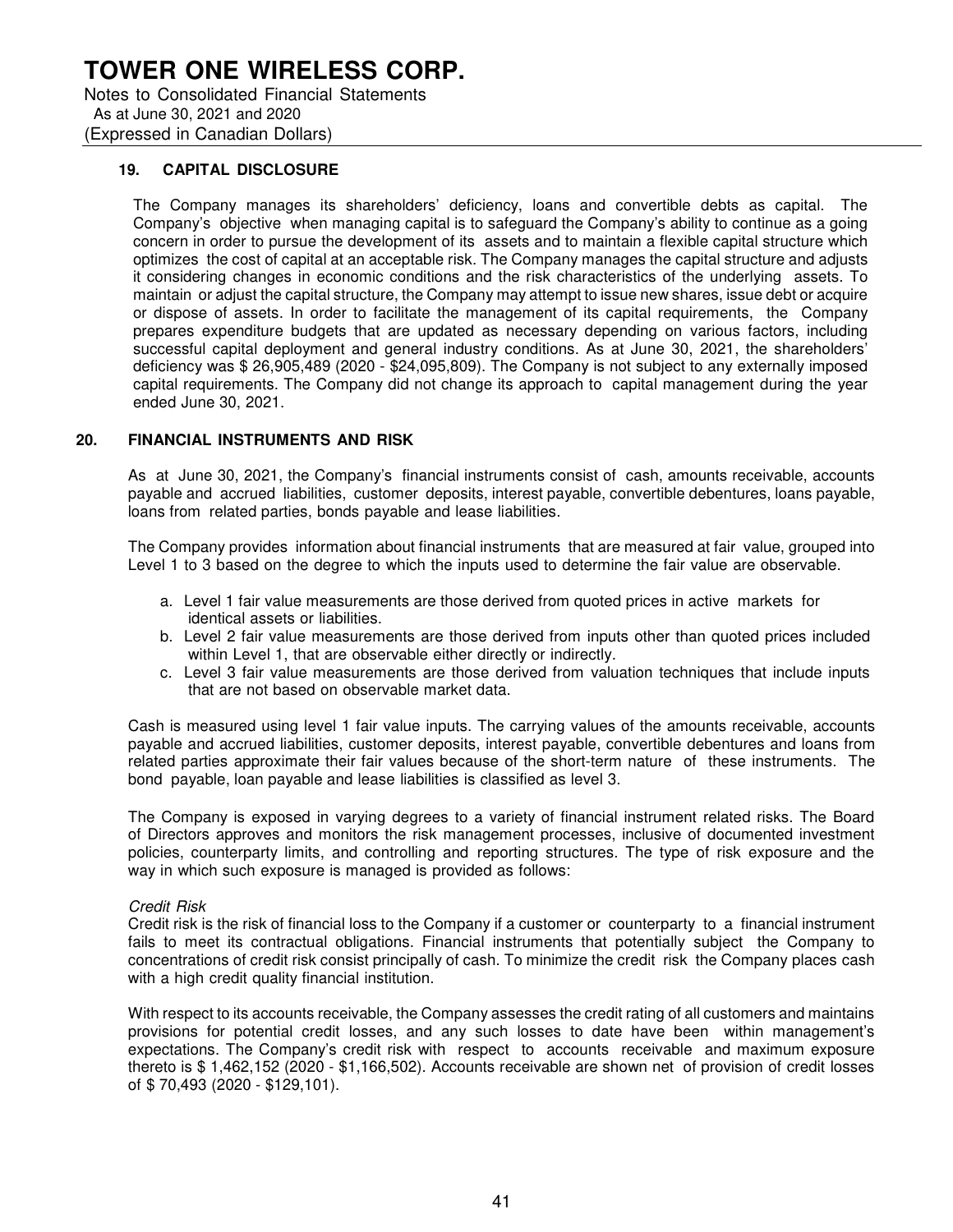Notes to Consolidated Financial Statements As at June 30, 2021 and 2020 (Expressed in Canadian Dollars)

### **20. FINANCIAL INSTRUMENTS AND RISK (CONTINUED)**

#### Liquidity Risk

Liquidity risk is the risk that the Company will not be able to meet its financial obligations as they fall due. The Company's objective in managing liquidity risk is to ensure that it has sufficient liquidity available to meet its liabilities when due. The Company uses cash to settle its financial obligations as they fall due. The ability to do this relies on the Company's ability to collect its revenue in a timely manner, continuous support from shareholders and investors and maintain sufficient cash on hand. To the extent that the Company does not believe it has sufficient liquidity to meet its current obligations, the Board of Directors considers securing additional funds through issuances of equity and debt or partnering transactions.

The Company monitors its risk of shortage of funds by monitoring the maturity dates of existing trade and other accounts payable. The following table summarizes the maturities of the Company's financial liabilities as at June 30, 2021 based on the undiscounted contractual cash flows:

|                                             | Carrying<br>amount | Contractual<br>cash flows | Less than<br>year | $1 - 3$<br>years         | $4 - 5$<br>years | After 5<br>years |
|---------------------------------------------|--------------------|---------------------------|-------------------|--------------------------|------------------|------------------|
|                                             | \$                 | \$                        | \$                | \$                       | \$               | \$               |
| Accounts payable and accrued<br>liabilities | 5,108,584          | 5,108,584                 | 5,108,584         |                          |                  |                  |
| Interest payable                            | 683,055            | 683,055                   | 683,055           |                          |                  |                  |
| Loans payable                               | 13,318,135         | 13,318,135                | 1,664,205         | 1,162,587                | 874,268          | 9,617,076        |
| Loans from related parties                  | 3,556,670          | 3,556,670                 | 3,556,670         |                          |                  |                  |
| Bonds payable                               | 1,930,450          | 1,954,300                 | 1,954,300         | $\overline{\phantom{0}}$ |                  |                  |
| Lease liability                             | 3,406,530          | 7,444,696                 | 746.094           | 2.196.929                | 1.357.368        | 3.144.305        |
| Total                                       | 28,003,424         | 32,065,440                | 13,712,908        | 3,359,516                | 2,231,636        | 12.761.381       |

The Company has a working capital deficiency as of June 30, 2021 of \$14,276,631. Customer deposits consist of funds received from customers in advance of towers sold. As of June 30, 2021, the Company received \$5,043,898 (2020 – \$6,018,686) in customer deposits.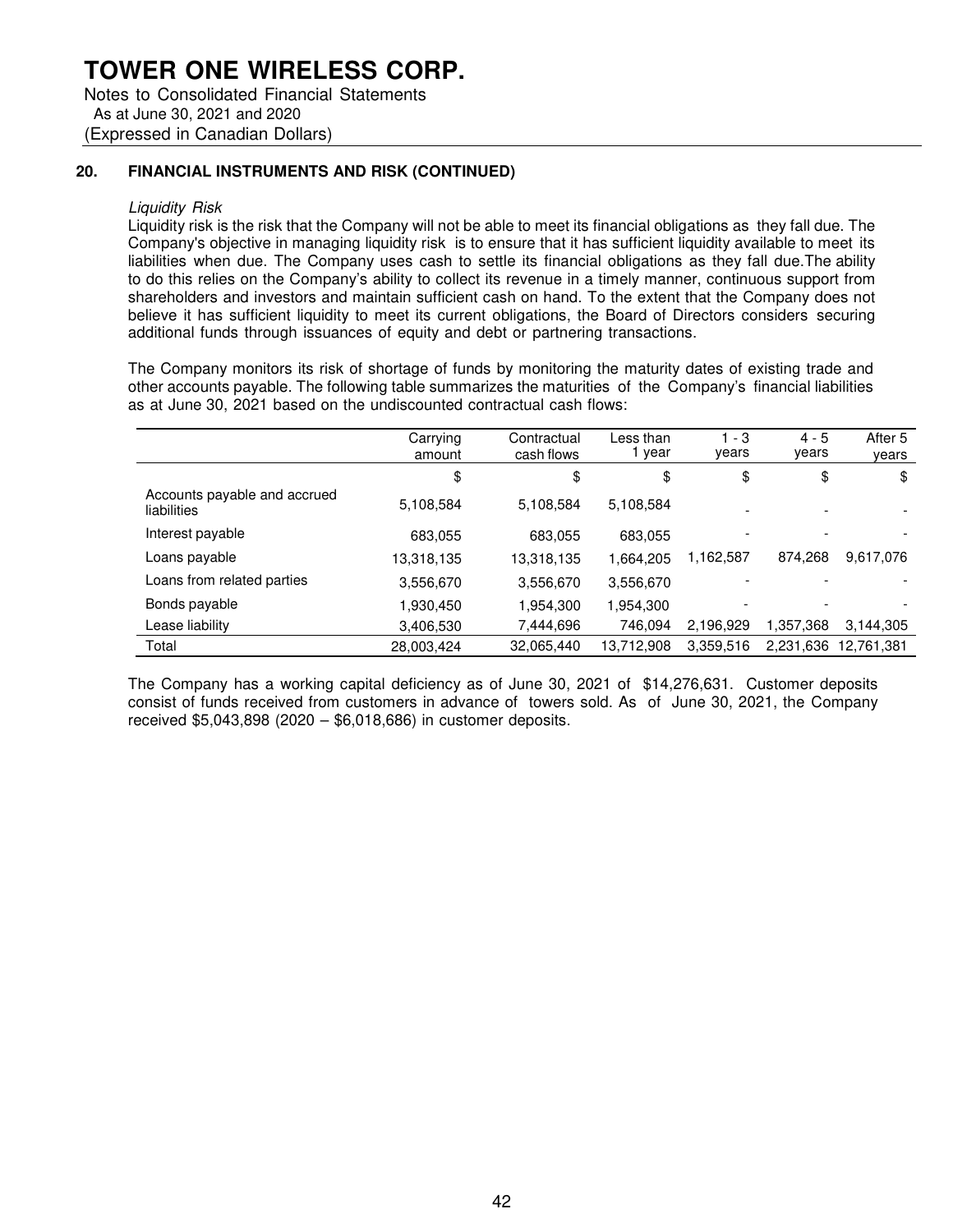Notes to Consolidated Financial Statements As at June 30, 2021 and 2020 (Expressed in Canadian Dollars)

### **20. FINANCIAL INSTRUMENTS AND RISK (CONTINUED)**

At June 30, 2021, the Company had the following financial instruments denominated in foreign currencies:

|                                    | Argentina<br>Pesos | Colombian<br>Pesos | <b>Mexican Pesos</b> | United<br><b>States</b><br><b>Dollars</b> | Total          |
|------------------------------------|--------------------|--------------------|----------------------|-------------------------------------------|----------------|
|                                    | \$                 | \$                 | \$                   | \$                                        | \$             |
| Cash                               | 13,735             | 1,259,797          | 6,224                | 1,785                                     | 1,281,541      |
| Amounts<br>receivable<br>Accounts  | 538,083            | 507,494            | 350,178              |                                           | 1,395,754      |
| payable and<br>accrued liabilities | (362, 350)         | (2,058,327)        | (771, 429)           | (166, 026)                                | (3,358,132)    |
| Customer<br>deposits               |                    | (4,558,654)        | (485, 243)           |                                           | (5,043,898)    |
| Interest payable                   |                    | (152, 138)         |                      |                                           | (152, 138)     |
| Lease liability                    | (518, 282)         | (2,800,867)        | (87, 381)            |                                           | (3,406,530)    |
| Loans payable                      |                    | (11, 733, 649)     | (144, 202)           |                                           | (11, 877, 852) |
| Loans from<br>related parties      |                    | (4, 456)           |                      |                                           | (4, 456)       |
| Net                                | (328,814)          | (19,540,801)       | (1, 131, 854)        | (164,241)                                 | (21, 165, 710) |

### Interest Rate Risk

Interest rate risk is the risk that future cash flows of the Company's assets and liabilities can change due to a change in interest rates. Loans payable have a fixed interest rate between 12% and 18%, and cash earns interest at a nominal rate. The Company is not exposed to significant interest rate risk.

Fair value estimates of financial instruments are made at a specific point in time, based on relevant information about financial markets and specific financial instruments. As these estimates are subjective in nature, involving uncertainties and matters of significant judgment, they cannot be determined with precision. Changes in assumptions can significantly affect estimated fair values.

### **21. ECONOMIC DEPENDENCE**

For the period ended June 30, 2021, 82% of total revenues were generated with five customers (March 31, 2021 – 78% with four major customers). The loss of one or more of these customers could have a material adverse effect on the Company's financial position and results of operations.

|                                                                    | June 30, 2021                         |
|--------------------------------------------------------------------|---------------------------------------|
| <b>Customer A</b><br><b>Customer B</b><br>Customer C<br>Customer D | 173,291<br>94,915<br>94,668<br>99,035 |
| <b>Customer E</b>                                                  | 86,323                                |
|                                                                    | March 31, 2021                        |
| Customer A                                                         | 496,623                               |
| <b>Customer B</b>                                                  | 125,457                               |
| Customer C                                                         | 100,082                               |
| Customer D                                                         | 99,035                                |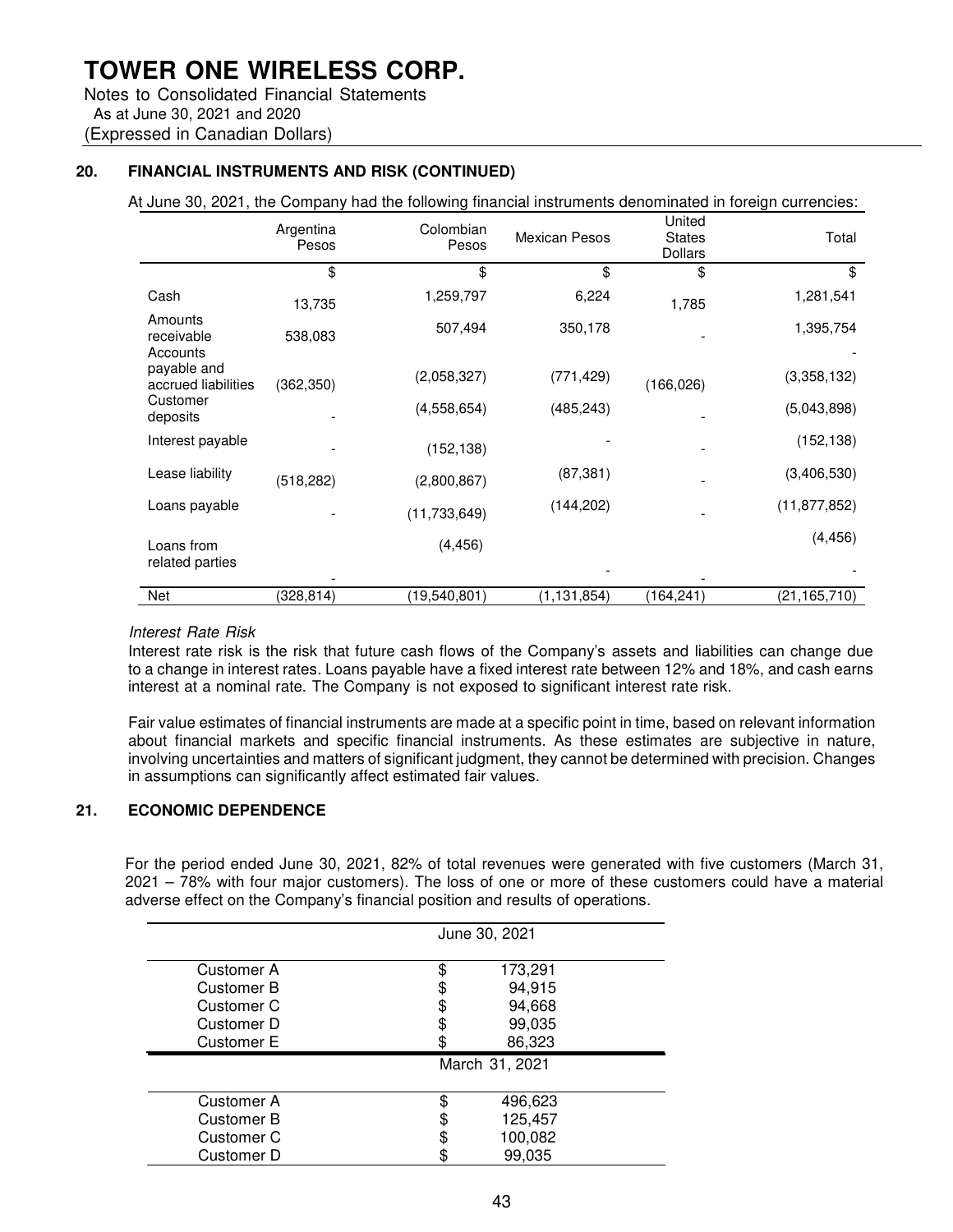Notes to Consolidated Financial Statements For the Six Months Ended June 30, 2021, and 2020 (Expressed in Canadian Dollars)

### **22. SEGMENTED INFORMATION**

The Company has three operating segments, which are the locations in which the Company operates. The reportable segments are the Company's Argentinian, Colombian, American and Mexican operations. A breakdown of revenues, short-term assets, long-term assets and net income for each reportable segment as at and for the period ended June 30, 2021 and December 2020 is reported below.

|                             |             |            |           | United States of        |               |                |
|-----------------------------|-------------|------------|-----------|-------------------------|---------------|----------------|
|                             | Argentina   | Colombia   | Mexico    | America                 | Other         | Total          |
|                             | \$          | \$         | \$        | \$                      | \$            | $\mathfrak{F}$ |
| June 30, 2021:              |             |            |           |                         |               |                |
| <b>Current assets</b>       | 610,072     | 3,630,473  | 392,812   | 2,578                   | (48, 215)     | 4,588,110      |
| Property and equipment      | 2,717,704   | 8,117,572  | 1,545,172 | 43,563                  | (1, 127, 817) | 11,296,194     |
| Other non-current<br>assets | 652,816     | 2,873,938  | 128,320   |                         | 1,247,164     | 4,901,999      |
| Total assets                | 3,980,592   | 14,621,982 | 2,066,304 | 46,141                  | 71,131        | 20,786,303     |
| Revenues:                   |             |            |           |                         |               |                |
| Tower rental revenue        | 417,643     | 761,523    | 57,713    |                         |               | 1,236,878      |
| Service revenue             |             |            |           |                         |               |                |
| Sales revenue               | 29,880      |            | 436,227   |                         |               | 466,106        |
| Total revenues              | 447,522     | 761,523    | 493,939   |                         |               | 1,702,985      |
| Net income (loss)           | (1,794,709) | 414,394    | 179,573   | 27,015                  | (905, 650)    | (2,079,377)    |
|                             |             |            |           | <b>United States of</b> |               |                |
|                             | Argentina   | Colombia   | Mexico    | America                 | Other         | Total          |
|                             | \$          | \$         | \$        | \$                      | \$            | \$             |
| December 31, 2020:          |             |            |           |                         |               |                |
| <b>Current assets</b>       | 679,144     | 448,193    | 465,316   | 1,938                   | 96,650        | 1,691,241      |
| Property and equipment      | 2,680,675   | 2,989,580  | 437,596   | 51,278                  | 15,999        | 6,175,128      |
| Other non-current assets    | 773,279     | 976,278    | 135,876   |                         | 1,357,658     | 3,243,091      |
| <b>Total assets</b>         | 4,133,098   | 4,414,051  | 1,038,787 | 53,216                  | 1,470,307     | 11,109,460     |
| Revenues:                   |             |            |           |                         |               |                |
| Tower rental revenue        | 945,647     | 550,418    | 278,281   |                         |               | 1,774,346      |
| Service revenue             |             |            |           | 346,317                 | 626,319       | 972,636        |
| Sales revenue               | 1,244,773   | 14,439     | 5,119,888 |                         |               | 6,379,100      |
| Total revenues              | 2,190,420   | 564,857    | 5,398,169 | 346,317                 | 626,319       | 9,126,082      |
| Net income (loss)           | (2,388,551) | 328,258    | 1,078,190 | 1,261,084               | (3,953,285)   | (3,674,304)    |